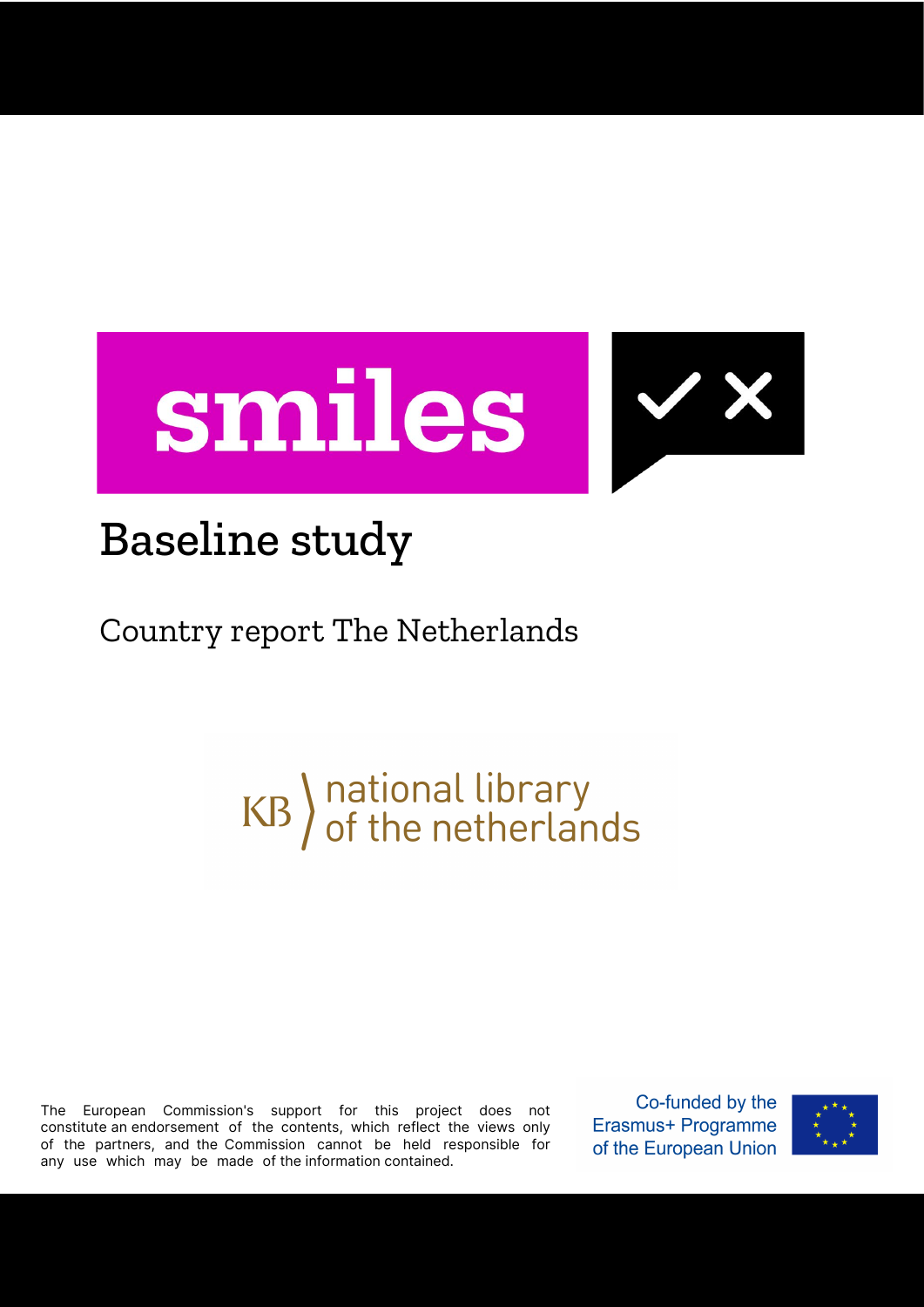#### Colophon

Koninklijke Bibliotheek, 2021

Authors: Marjolein Oomes, Sander Smit & Dzenita Camo

This report is licensed under a Creative Commons Attribution 4.0 International License.

 $\overline{\phantom{a}}$ 

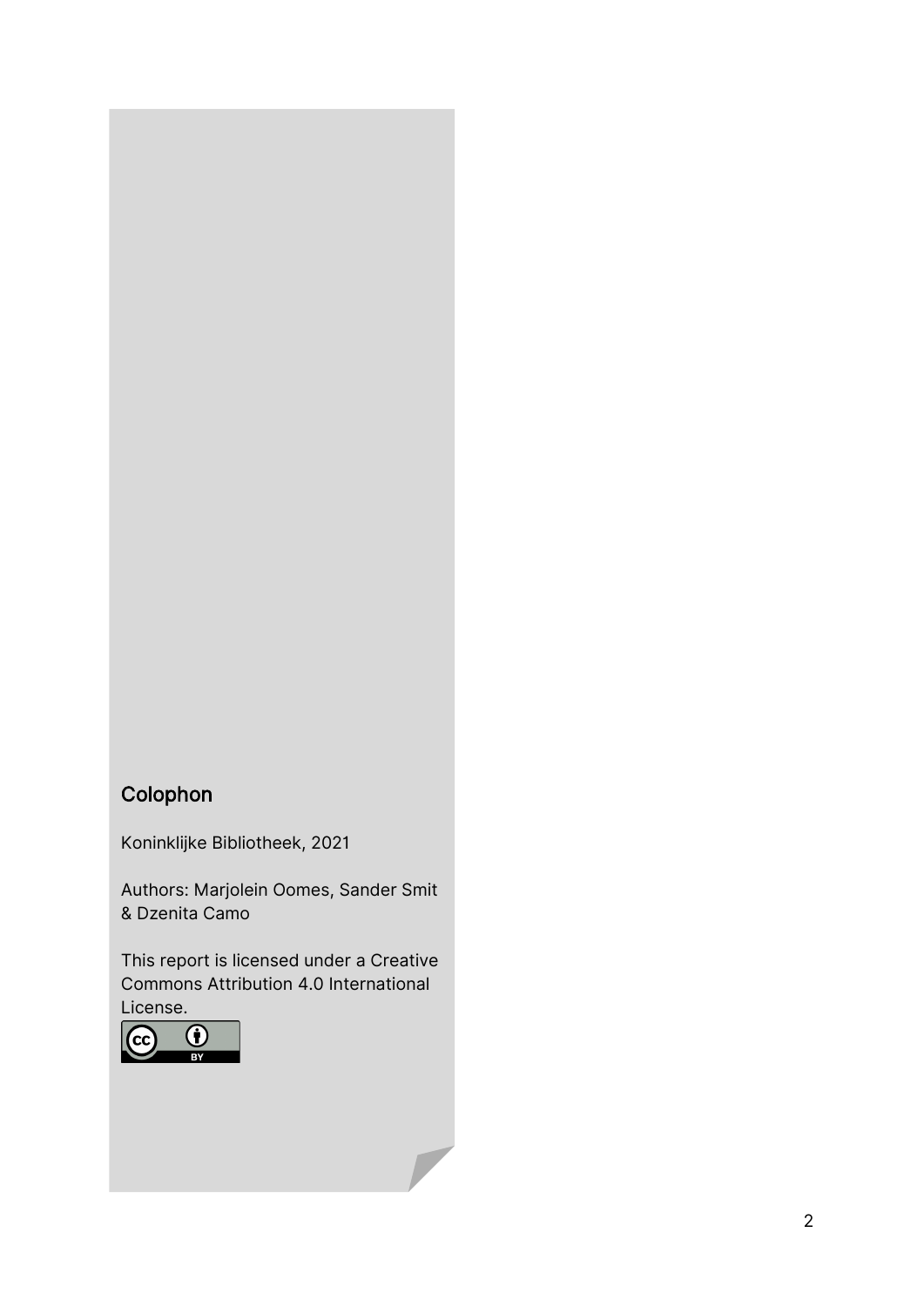## Table of contents

| Dissemination, impact and countering of disinformation and fake news in the   |  |
|-------------------------------------------------------------------------------|--|
|                                                                               |  |
|                                                                               |  |
|                                                                               |  |
|                                                                               |  |
|                                                                               |  |
|                                                                               |  |
|                                                                               |  |
|                                                                               |  |
|                                                                               |  |
|                                                                               |  |
|                                                                               |  |
|                                                                               |  |
|                                                                               |  |
|                                                                               |  |
|                                                                               |  |
|                                                                               |  |
|                                                                               |  |
|                                                                               |  |
|                                                                               |  |
|                                                                               |  |
|                                                                               |  |
| Appendix III: Interview guidelines focus groups with Library professionals 68 |  |
|                                                                               |  |
|                                                                               |  |
|                                                                               |  |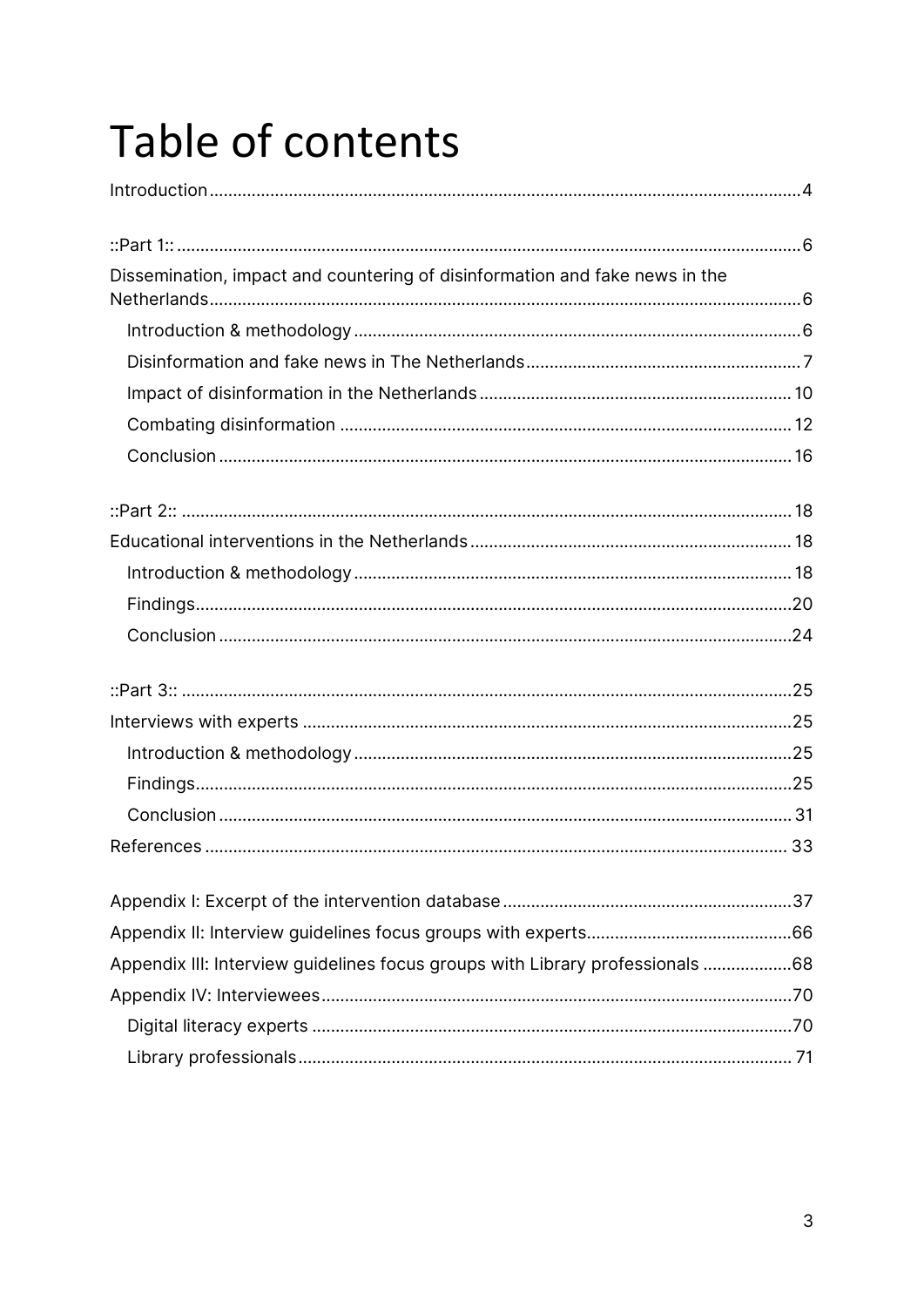## Introduction

#### **Concerns about disinformation**

The corona crisis has painfully exposed the weak spots in our news provision: during the crisis the spread of fake news increased enormously, conspiracy theories are experiencing heydays. Disinformation, and especially its online scalability, is a threat to our open, democratic society. There is a growing concern among governments and citizens about the deliberate dissemination of misleading information and the negative consequences that is has on our trust in the media, the government and among citizens. A development that can pose the necessary risks in the field of a wellinformed society, democratic processes, polarization and the social debate.

#### **SMILES project**

Disinformation in itself is not a new phenomenon; what is new is its massive and rapid distribution via social media, online platforms and synthetic media. It is a development to which we as a society have not yet found a good answer. How do we as a society ensure well-informed citizens and how can institutions such as schools and libraries play a role in this? This question forms the starting point for an international consortium with partners from Spain, Belgium and the Netherlands to start up a project with the purpose of tutoring youth (12-15 years old) to use digital tools more safely and responsibly, to enhance their media literacy, and to use social media critically. In this project librarians and school teachers will be provided with the necessary knowledge, skills and competences to help these young people access and recognise reliable and authentic information versus disinformation/fake news.<sup>[1](#page-3-0)</sup>

#### **Baseline study**

In this report we report on the findings from the first phase of the SMILES project: the Baseline study. This study will offer the starting point – or baseline – on which the training program will build on. It aims to contribute to a better understanding of the country and the school environments in which the project will take place, and to gain insights that are helpful in developing relevant workshops on fake news, media literacy and digital skills. The report will serve as a reference for developing training materials for new educational approaches in the field of disinformation.

The following research questions guided the baseline study:

- 〉 What impact does the Covid19 outbreak have on the dissemination of disinformation in the Netherlands?
- 〉 What educational approaches / interventions are available in the Dutch context, for youth between 1[2](#page-3-1)-18 years old, that are aimed at fighting disinformation?<sup>2</sup>

<span id="page-3-0"></span><sup>1</sup> For more information about the SMILES project, see[; http://smiles.platoniq.net/](http://smiles.platoniq.net/)

<span id="page-3-1"></span><sup>&</sup>lt;sup>2</sup> Because the SMILES project focuses on school-going youth within the age and context of secondary education (12-18 yrs), this target group is also the primary focus of our baseline study.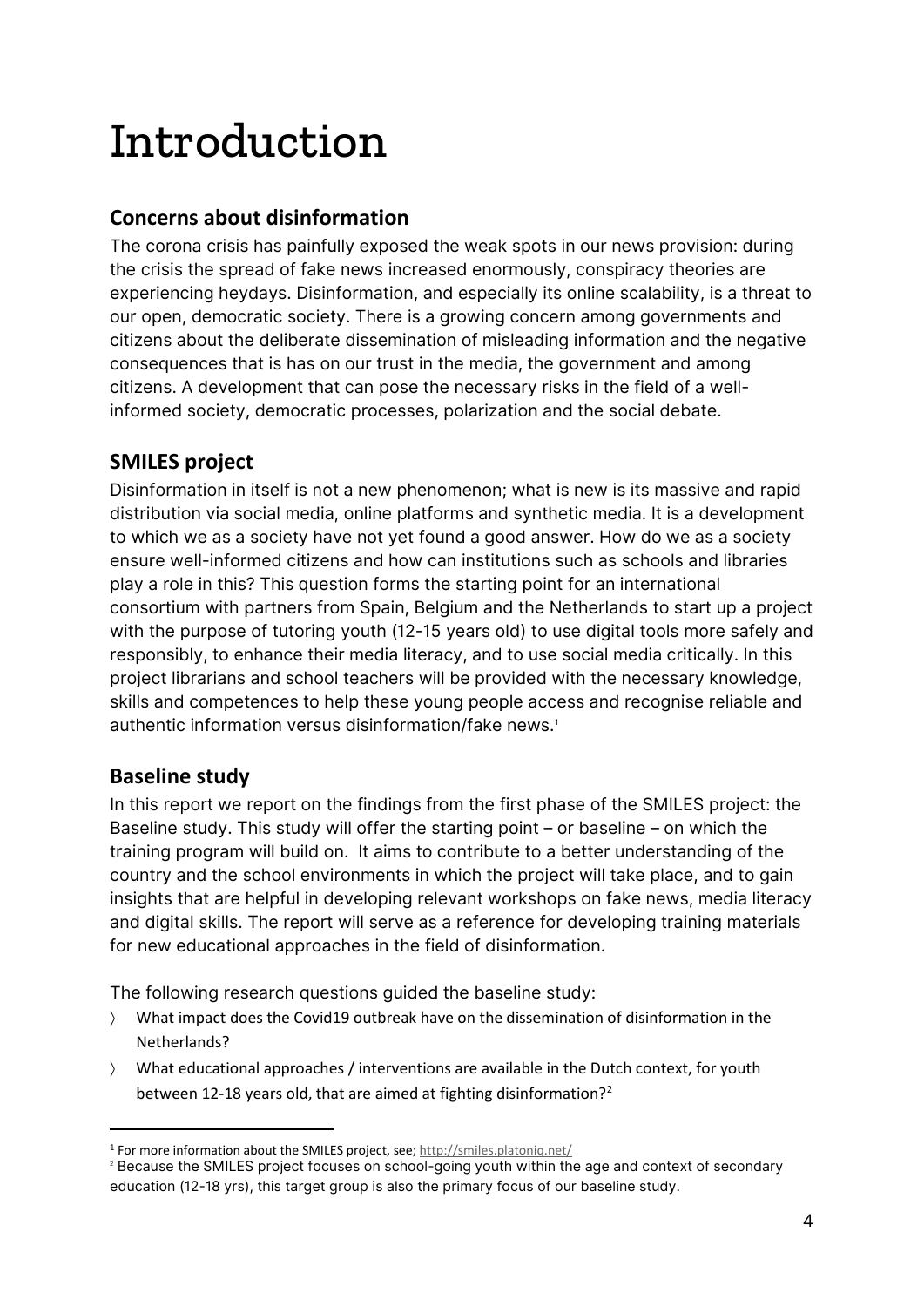〉 What can we learn from the existing knowledge and experiences from professionals and experts concerning digital literacy education in the context of in- and out-of-school learning?

The following chapters successively deal with these research questions. Part one offers an inventory of recent developments in the rise of disinformation in the Netherlands. Part two provides an overview and analysis of current practices and educational approaches (interventions) that are aimed at making youth resilient against disinformation and fake news. In part three we describe the lessons and recommendations that can be drawn from the knowledge and experience of experts and professionals in the field of digital literacy (education). These lessons provide direction in the development of a new intervention aimed at youth, teachers and librarians.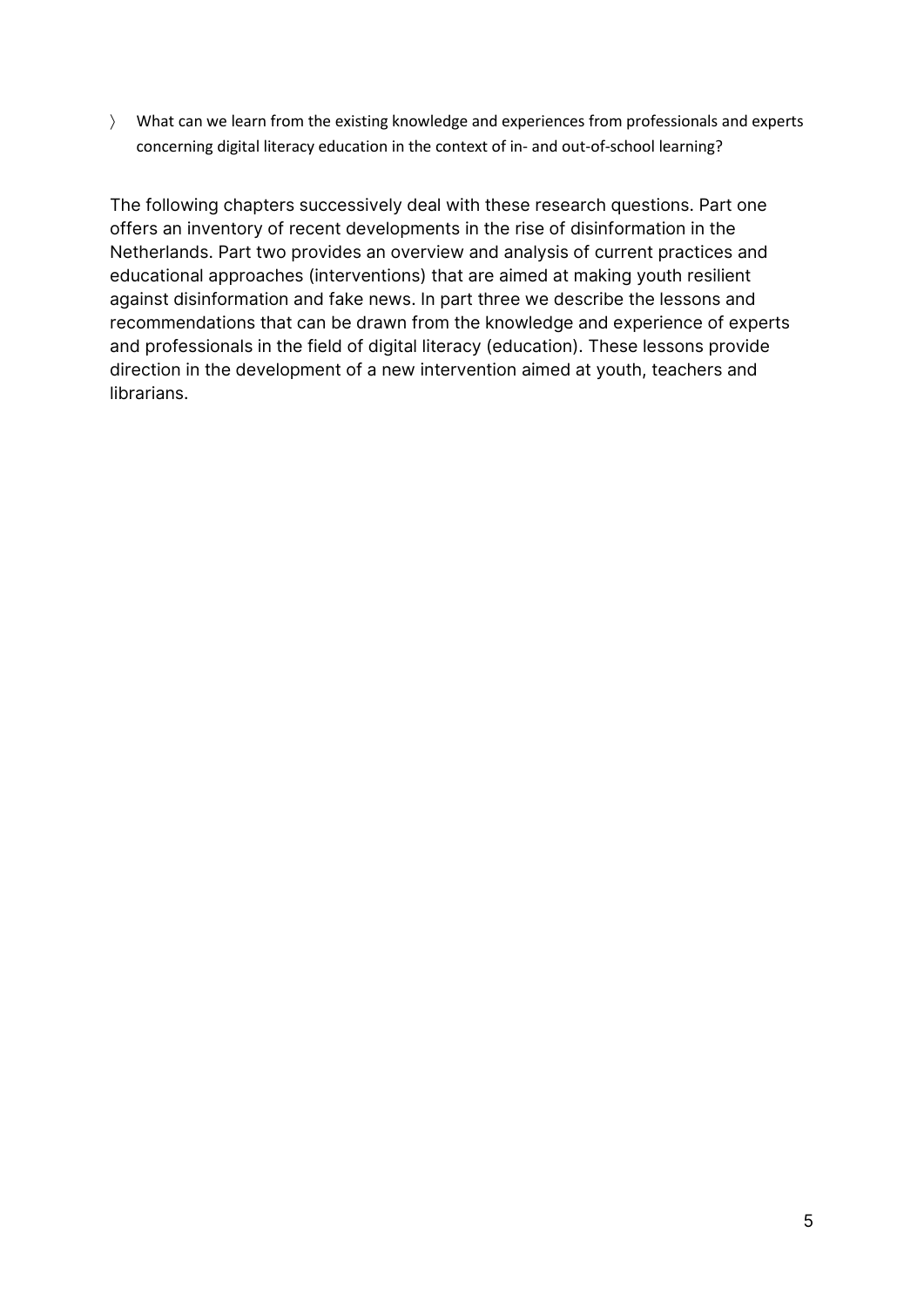## ::Part 1::

## Dissemination, impact and countering of disinformation and fake news in the **Netherlands**

### Introduction & methodology

"The coronavirus is a hoax", "the virus was developed in a laboratory", "the Corona vaccine causes genetic modification", "Corona vaccins can make women infertile", "the vaccination is a secret action to implant chips in people in order for the government to control all citizens", "you can get cancer from the corona self-test". These disturbing messages are examples of a big amount of fake news messages that were widely spread since the outbreak of the Corona virus pandemic, mostly through social media. [3](#page-5-0) Although disinformation and fake news are no new phenomena's, the Corona virus pandemic has put it on the agenda of many policy makers and government institutions as serious problem that should be addressed.

In the first part of the study we try to paint a current picture of the problem of disinformation and fake news in the Netherlands. We look at the extent to which Dutch citizens are confronted with fake news, what the impact is and how this has changed since the outbreak of the Corona virus. We conducted desk research in which we looked at research publications and media expressions from the past three years about the topics of fake news, disinformation and misinformation in the Netherlands. The findings are presented in the following paragraph. To illustrate some of the developments we describe some events and examples concerning the fake news problem surrounding the corona crisis in separate text boxes.

<span id="page-5-0"></span><sup>&</sup>lt;sup>3</sup> For these and other news messages that were fact-checked and proven to be false, see for example: [https://www.nu.nl/coronavirus/6038970/corona-nepnieuws-geen-bewijs-geplande-pandemie-genetische](https://www.nu.nl/coronavirus/6038970/corona-nepnieuws-geen-bewijs-geplande-pandemie-genetische-modificatie.html?redirect=1)[modificatie.html?redirect=1](https://www.nu.nl/coronavirus/6038970/corona-nepnieuws-geen-bewijs-geplande-pandemie-genetische-modificatie.html?redirect=1) [& https://pointer.kro-ncrv.nl/pointer-checkt#/?article=4300](https://pointer.kro-ncrv.nl/pointer-checkt#/?article=4300)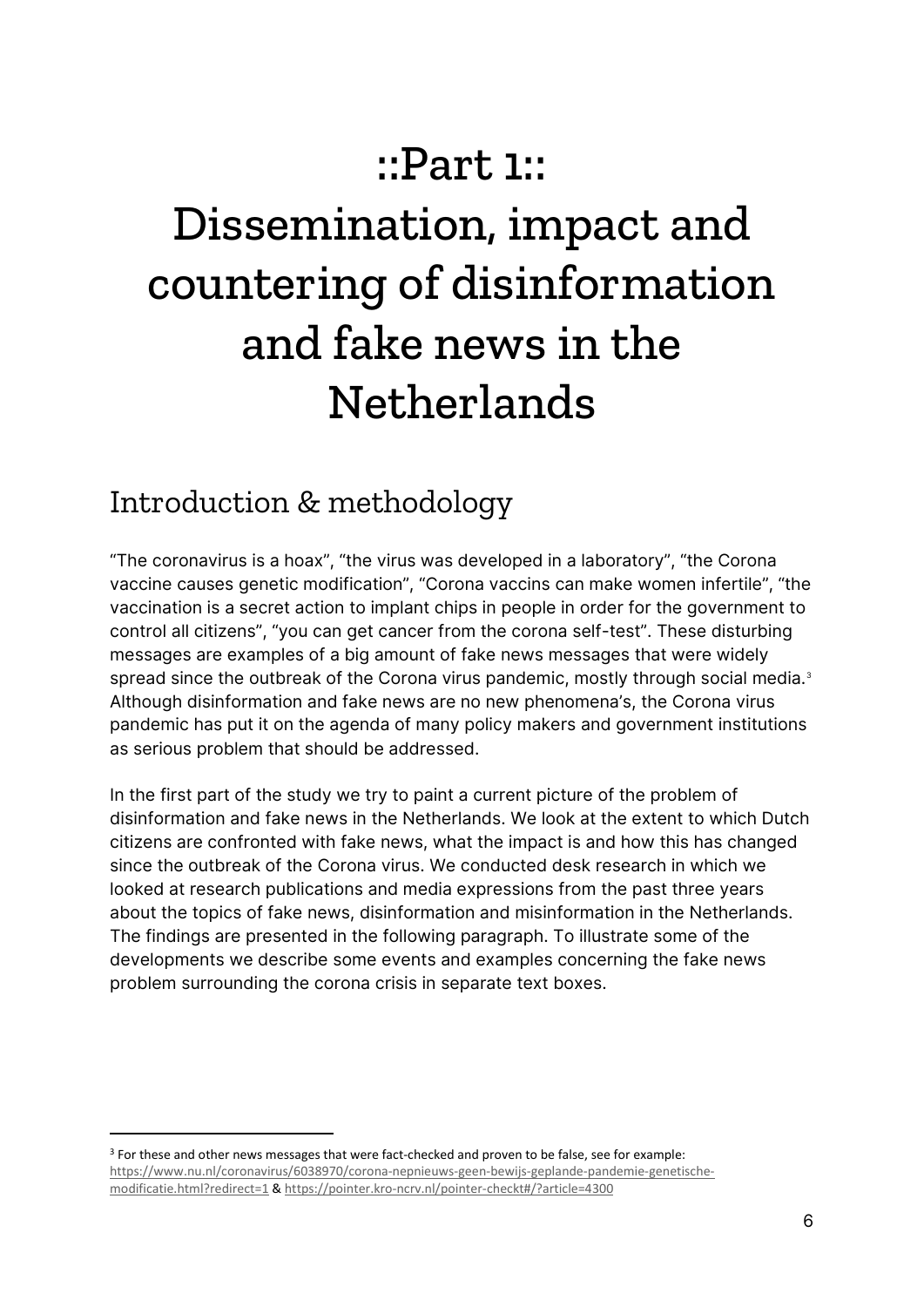### Disinformation and fake news in The Netherlands

#### **Until recently limited sense of urgence**

As shown by a 2018 study of the Rathenau Institute, a Dutch organization for technology assessment, until recently the dissemination of fake news and disinformation in the Netherlands seems very limited in comparison with countries like the US, France and Germany (Keulen et al., 2018). At the time of the study for example only little disinformation of Russian origin was aimed at a Dutch audience, and hoaxes primarily had a commercial motive in the form of *clickbaits*. These fake messages aimed to trigger emotions and feelings of sensation, wanting to seduce readers to continue clicking and to expose them to more commercial advertisements. Just a quarter of the fake messages at that time were polarizing or had a political connotation. Moreover, until then there seems to have been only limited concern regarding disinformation, and little action was taken to monitor its occurrence. As a result, far less facts and figures about the dissemination of fake news and its influence on the public debate were available for the Netherlands than there were for countries such as France, Germany and the US. An early 2020 survey, just before the outbreak of the corona crisis, by Reuters and the Dutch Commission for the Media showed that of the 40 countries surveyed, the proportion of citizens concerned about what is real and what is fake on the internet is, with 32 percent of the population, one of the lowest for the Netherlands (Lauf et al., 2020). And although the share of people who believe most of the news can be trusted has fallen slightly by then, it remained very high compared to other countries.

Reasons for the then still limited worries about the impact of fake news and disinformation vary (Keulen et al., 2018). Fake messages for a long time had a limited political nature, Dutch media companies still hardly use algorithmic personalization and there is a tendency for social media and search platforms to be addressed about their role in the dissemination of fake news. As media companies are taking more and more measures against disinformation themselves, the public for long was confident that information and news that could be found on the internet was reliable (Keulen et al., 2018). Also, as the Dutch show a preference for independent journalism and neutral reporting (Lauf et al., 2020) and the proportion of Dutch people preferring news sources that correspond to their own views is only 14 percent, the assumption was that the Dutch would be less addressed by polarizing (fake) news.

#### **Growing concerns due to advancing digitalization and technology**

Nevertheless, in the Netherlands, as in many other countries, there is growing concern regarding the quality of online information and news provision, due to the ongoing and growing dissemination of disinformation and fake news. As early as 2016 the Dutch General Intelligence Service (AIVD) stated that the spread of misinformation and propaganda is becoming increasingly bulkier and aggressive (Keulen et al., 2018). In its 2018 annual report, the AIVD concludes that there are ongoing Russian online activities on social media, aimed at influencing the public opinion. Moreover, the Russian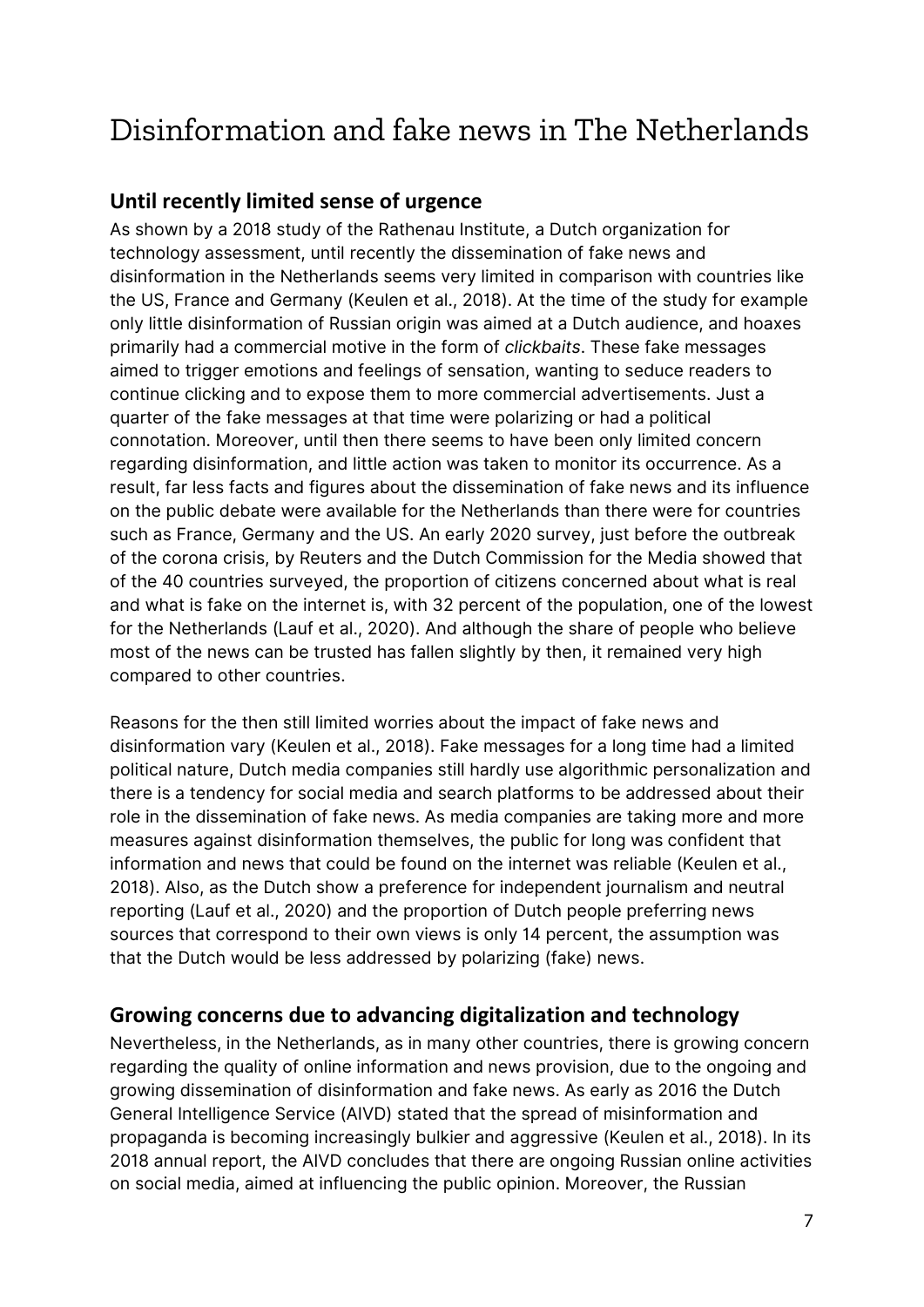Federation is said to have increasingly advanced technological capabilities to this end (Ollongren, 2020). In addition, the Netherlands may be extra vulnerable for such attacks, due to its high digitalization rate. In 2020, the Netherlands occupied the fourth position on the Digital Economy & Society Index, based on connectivity, skills, internet use, and the integration of digital technology and digital public services (Rathenau Instituut, 2020b). On most of these components the Netherlands is among the top 5 countries in Europe. Additionally, in the Netherlands more and more people, and especially youth and young adults, use online media as their news source. In 2020, online reporting was a news source for 77% of Dutch people, while television and traditional (paper) media such as newspapers, was a news source for only 67% and 33% respectively. In addition, 39% of the Dutch follow online news via social media, with Facebook as their main source (Lauf et al., 2020). Altogether, this makes it easier for malicious parties to spread false and inaccurate information deliberately and to harm and influence public and political debate (Keulen et al., 2018).

#### **Technological developments**

Concerns regarding the influence and impact of misinformation in Netherlands are further increased due to the emergence of new technologies. *Deep fakes*, synthetic media in which a person in an existing image or video is replaced with someone else's likeness, and *voice-cloning*, the ability to copy a person's unique voice, such as speech pattern, accent, and inflections, using artificial intelligence, are making it more and more difficult to distinguish real from fake. Also, ever more advanced *algorithms*, formulas that tune online content to individual internet users, result into information being suited to the ideas, biases and preferences of users of social media and search engines more and more, even when these ideas and preferences are based on previously consumed disinformation. Furthermore so-called *social bots*, programs that are communicating more or less autonomously on the internet, aiming to influence discussions and/or opinions, and *botnets*, collections of computers that have software installed that attacks other computers or spread spam results into misinformation being disseminated ever more automatically and autonomously. As a result, vital functions of news provision are ever more under pressure (see also Ollongren, 2020).

#### **Boost by Covid-19**

Moreover, according to the Rathenau Institute in 2020, the explosion of misleading messages distributed around the outbreak of the Covid-19 virus proves that the Dutch society is not immune to the increasing influence and impact of fake news and disinformation and has made citizens increasingly concerned about this phenomenon. (Rathenau Instituut, 2020c). The corona crisis therefor has further increased the urgency to tackle the problem of misinformation (Rathenau Instituut, 2020d). Research by MediaTest (2020) among 439 Millennials and so called Zoomers (Generation Z, the first generation to have grown up with access to the Internet and portable digital technology from a young age), in the age group of 16 to 40 years, showed that 70% of this group worries about the dissemination of fake news and disinformation (MediaTest, 2020). As it turns out that, these worries are not unjustified. August 2020, data journalism platform Pointer concludes that at least fifty anonymous Twitter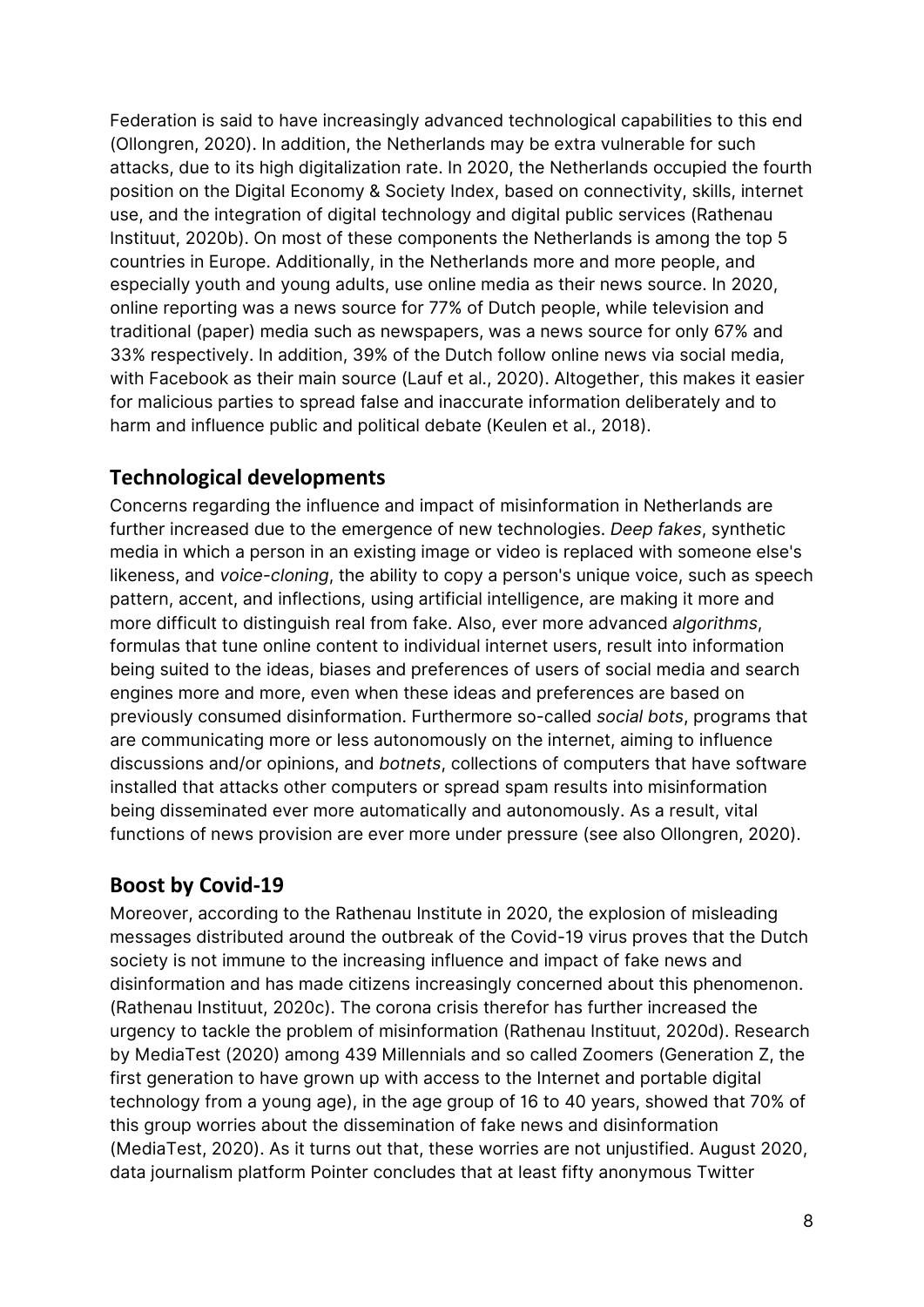accounts have spread fake news about corona in the Netherlands since the start of its crisis and that more than 500 accounts have been found to be fake news accounts. These so-called *trolls,* accounts on social media that are used to create unrest and disrupt discussions, ultimately aim to disrupt society. The platform also concludes that between March and August 2020, at least 530 messages containing fake news about corona were frequently shared and that these messages were quoted in 12,354 tweets by a total of 3,901 accounts (Pointer, 2020).

In May 2021 the same group of investigative journalists demonstrates a Dutch group of corona-skeptical activists has created a 'troll army' by coordinating the dissemination of incorrect and misleading information about Covid-19 since February 2021. This group urged supporters to create fake social media accounts via the messaging service Telegram, and has provided these trolls with disinformation about the corona vaccine on a daily basis.(Pointer, 2021).

The enormous amount of disinformation and fake news messages that are posted and shared online since the Covid-19 outbreak made it clear that more measures need to be taken to address the threats to public debate and the democratic process posed by technology-driven disinformation (Rathenau Instituut, 2020c). Moreover, in 2021 concerns were extended to the influence of fake news on voting behavior during the parliamentary elections. Right before the elections as much as 60 percent of the Dutch were worried about the impact of fake news on the voting outcome. By then threequarters of the Dutch believed disinformation may affect information about the coronavirus and vaccinations.

#### **Disinformation for a few days off**

Even on a small scale and with relatively little means, disinformation can have an impact on people's lives, as shown by the dissemination of fake news about Covid-19 outbreaks in schools. Researcher Remy Koens of the TMI Academy Foundation noted an increasing amount of such fake news messages since the beginning of the outbreak. He estimated that more than 50% of these messages were made by pupils, hoping to get a few days of. Koens emphasizes that nowadays every 12 or 13-yearold can fabricate such messages, which are often hard to distinguish from real, and which lead to worries and anxiety among readers (Bakker, 2020).

#### **Various forms of content spread in an increasing variety of ways**

Disinformation can take various forms in terms of content. The Rathenau Institute (Keulen et al., 2018) refers to information that is completely fake, information that consists of a mixture of facts and fabrications, false warnings, polarizing fake messages, and fake crime news. No figures regarding the occurrence of specific forms of disinformation in the Netherlands have been found. As we stated above, until recently, disinformation mainly appeared in the form of sensational, emotion-focused, non-polarizing stories that were intended to entice readers to click on and thus to be exposed to more advertisements (clickbaits). However, due to the explosion of misleading messages during the corona crisis, there seems to be an increasingly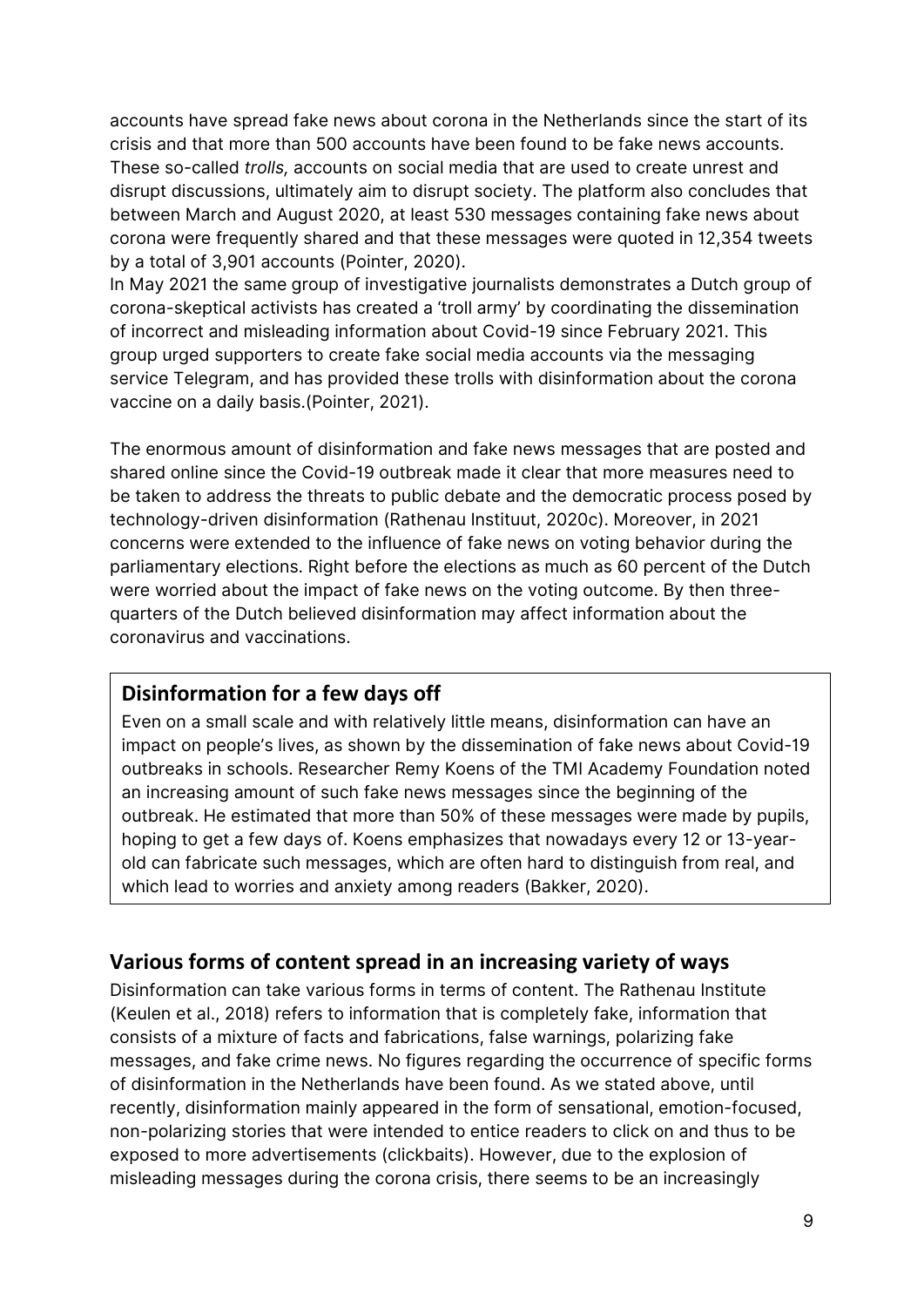broader and more realistic and more politically charged offer of such messages in the Netherlands. Moreover, as we have seen, disinformation can be produced in increasingly different ways and becomes more realistic.

Next there exists an increasing range of possibilities regarding the dissemination of fake news and disinformation (Keulen et al., 2018; Rathenau Instituut, 2020c). Disinformation is no longer limited to static text on webpages (as often is the case with clickbaits). News feeds and search results in social media and search engines are for instance increasingly personalized by algorithms and *microtargeting*, a form of advertising in which a very specific group of people is selected based on data. *Dynamic prospecting* brings together users and information so that information is shown at the right time to the people who would be most interested. *Psychographing* can be used to automatically tailor messages to the personality traits of a target group, and *influencer marketing*, a form of social media marketing tries to influence audiences with the help of influential people. Once certain disinformation has been picked up by a group of people, its further dissemination usually occurs automatically by forwarding, liking, retweeting, by word of mouth and people searching and finding more (confirmatory) information about it. No figures about different forms of distribution of fake news in the Netherlands have been found. E.g. it is unclear to what extent emerging technologies such as bots and botnets play a role in the Dutch political debate (Keulen et al., 2018).

### Impact of disinformation in the Netherlands

#### **Substantial amount of conspiracy believers**

Until recently it was assumed that fake news and disinformation did not have a major impact on Dutch society (Keulen et al., 2018). Dutch generally lack confidence in the objectivity of social media and search engines, traditional media (newspapers and broadcasters) still have a strong position, both online and offline, while personalization of news is limited to social media, disinformation for a long time was not political, the Dutch media landscape is not, as for example in the US, highly polarized, and citizens are still exposed to a wide variety of news and regularly find sources 'by chance' (1, 26).

Still, a significant part of the Dutch believes in one or more conspiracy theories. Research by Kieskompas Research Agency (2020) shows that about 10 percent of the Dutch believe that games are being played around corona (Kieskompas, 2020). And a study by Ipsos in collaboration with Nieuwsuur (2020) shows that about 15% of the Dutch believe that the corona virus is a biological weapon that is made in a laboratory. Young people and those less educated are overrepresented in the group that believes in these claims. About 4% of the Dutch believe that the corona virus outbreak is related to the construction of the 5G mobile internet network. And among young people, about ten percent believe that the corona virus is part of a worldwide conspiracy (Motivaction, 2021). Disinformation clearly does have an impact on opinions in the Netherlands.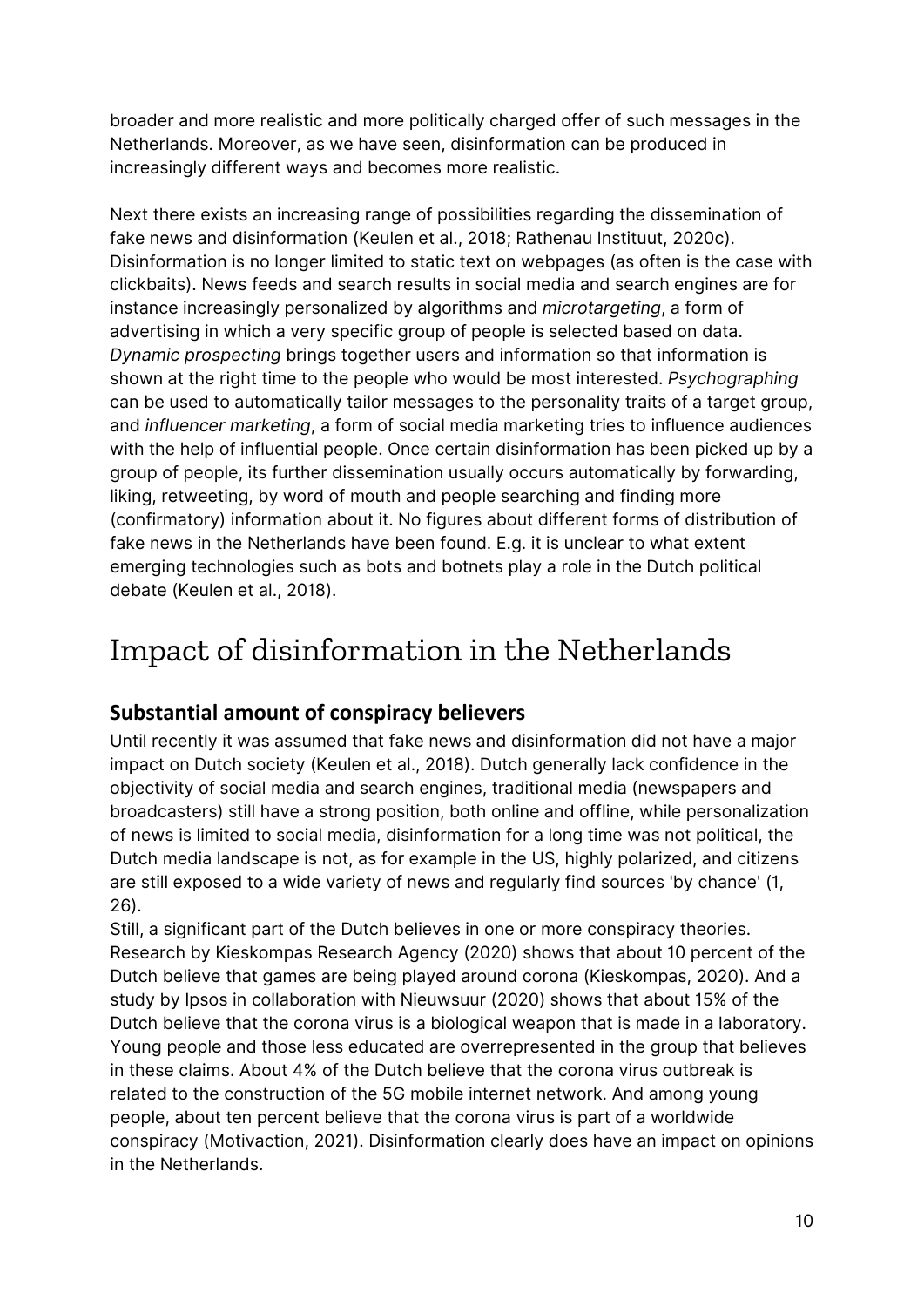#### **QAnon in the Netherlands**

One of the more extreme complot theories these days is the one believed in by the QAnon-movement, which started in the US in 2017. QAnon-followers believe high government officials and other influential and wealthy people belong to a cabal of Satan-worshipping, cannibalistic pedophiles that runs a global child sex-trafficking ring and plotted against former US president Trump. Recently the theory also got foothold in the Netherlands. In the second half of 2020 followers threatened members of parliament and demonstrated on the Museumplein in Amsterdam. A subsequent analysis by the University of Amsterdam showed that at that time there were four large QAnon related Facebook groups with in total 12.000 unique members. Next to these four large groups the movement was a subject of discussion in another 300 groups, a total of 40.000 messages were posted and more than half a million interactions (likes, shares and comments) were made (NOS, 2020). On Twitter the Netherlands at the time was part of top 3 European countries (next to the UK and Germany) where QAnon was discussed. January 2021 Twitter announced to have removed at least 200 Dutch QAnon related Twitter profiles. Still several Dutch QAnon related profiles with tens of thousands of followers remained active back then (Bos, 2021).

#### **Reliability Paradox**

Remarkably, young Dutch people, despite being aware that social media are much less reliable than the traditional news brands, search for news primarily on social media and find independent journalism less important than the elderly (Keulen et al., 2018). Qualitative research on the importance of the reliability of news for the consumption of news by young people, conducted by the Windesheim University (Eggink & Dronk, 2020), shows what is called a reliability paradox. It appears that young people who find reliability important and who can indicate which news media they do and do not consider reliable, do not always express this in their actual choice for certain news media. Many can explain why they find news via social media unreliable, but, for convenience sake, they continue to use the same social media to meet their news needs. Conversely, many of the research participants consider newspapers to be reliable, but still prefer news that is easily accessible and for free via social media. The interviews also showed that many respondents have difficulty substantiating their opinion about the reliability of news and that many respondents lack knowledge of the way in which news is produced. Earlier research already showed that young people tend to overestimate their ability to judge the reliability of online information (Netwerk Mediawijsheid, 2021).

A similar paradox seems to exist in the behavior of adults. 71% of all adult Dutch people agree that they "ensure that the news they consume comes from a source they trust," (Heck, 2020). The problem, however, is that citizens label news sources as 'reliable' when their content is seen as 'true'; in many cases, citizens perceive news sources as reliable because they confirm their worldview. Moreover, a large group of Dutch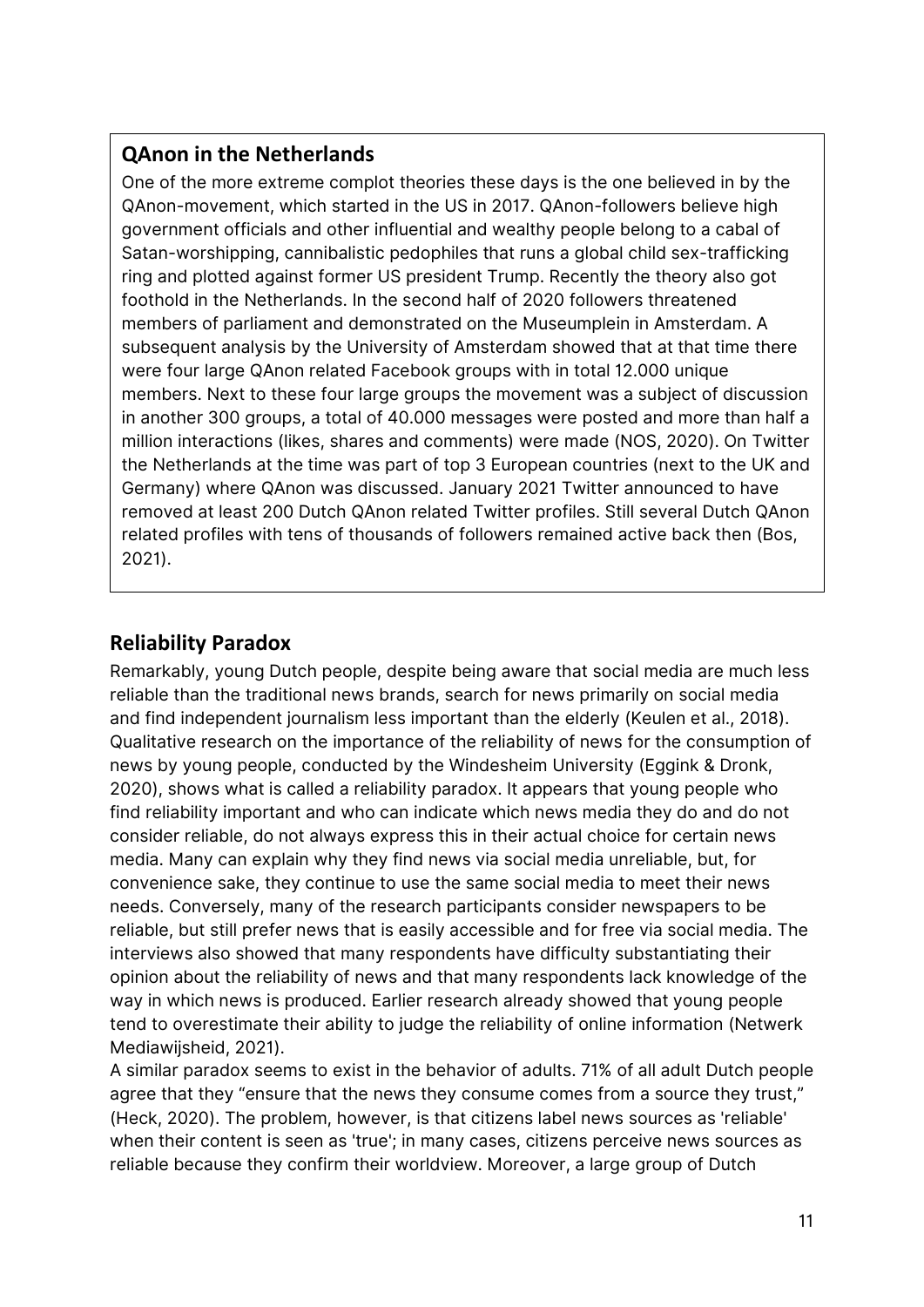people (69%) is not willing to pay for news and uses social media as a daily news source.

#### **Visible consequences**

Moreover, debate in society is becoming harsher and consequences of believing in conspiracy theories have become more real, more visible, in the past year. Conspiracy theories surrounding corona lead to demonstrations against public policy, to refusal of vaccinations, to destruction of test sites, to threats to politicians, scientists and health care personnel and to general political polarization. Conspiracy theories surrounding the arrival of G5, whether intertwined with those surrounding corona, lead to arson and vandalism of cell towers. Police officers noticed that during the curfew riots hooligans no longer just came for a fight, but now felt as knights in shining armor, as the last defenders of the truth (NOS, 2021). At the same time a politically colored new Dutch media-political arena is becoming visible on YouTube while the reliability and objectivity of the traditional mainstream media are being questioned openly (Rogers & Niederer, 2019).

#### **Emergency number offline**

In 2020 at least 29 cell towers were set on fire by opponents of the new 5G-network (van Ast, 2020). Opponents of the 5G-network believe radiation from the network is causing health and environmental damage although research shows all official health limits for radiation levels are respected, which has been affirmed by court and the Dutch National Institute for Health and Environment (RIVM). As destruction of cell towers can lead to emergency numbers being offline, and police and other emergency services being unable to communicate, the Dutch minister of Justice and Security ordered extra surveillance around important cell towers.

### Combating disinformation

#### **Moderation and proofs of authenticity by media and news organizations**

As mentioned, social media in the Netherlands, as in other parts of the world, actively counter disinformation. Twitter has started tagging Tweets containing disinformation, and members are no longer allowed to share political ads on the platform. In addition, the social medium has introduced a penalty system for Twitter users who cross the lines. Another social medium, YouTube, has started actively removing channels that contain disinformation. And although on Facebook and Instagram political parties are still allowed to advertise, rules have become stricter. Advertisers must for example first prove that they are active on behalf of the party. Facebook recently also has banned conspiracy theories and misinformation about corona vaccines. And both Facebook and Twitter factcheck messages from prominent politicians. At the same time, the companies promise to continuously search for fake news, which will be removed after verification. When it comes to fact-checking in the Netherlands,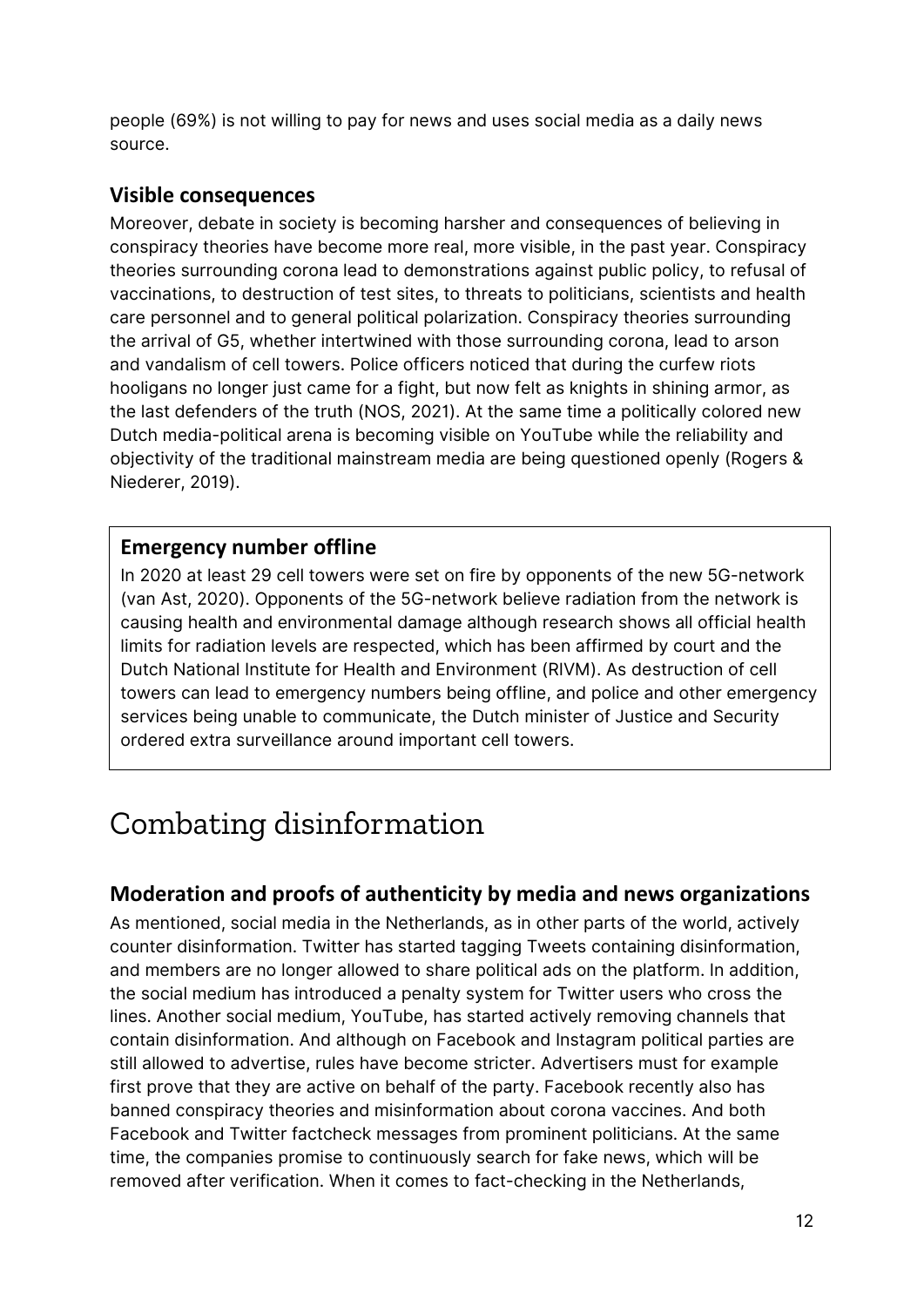Facebook, which also owns WhatsApp and Instagram, collaborates with the German press agency DPA and the French press service AFP. A special team of Dutch journalist is said to be appointed to fact-check Dutch messages on all platforms. Traditional news media counter fake news primarily by creating awareness. The Dutch Public Broadcasting service (NPO) is developing technology to proof authenticity of videos, to recognize deep fakes, and is developing public algorithms that show NPO viewers and readers views opposed to or different from what they may already know (Redactie De Nieuws BV, 2021).

#### **Educational programs and private factchecking initiatives**

Fake news and disinformation have already been a subject in education for some time now in the Netherlands, often as part of a media literacy program. For example, in the Mediawijzer network the Dutch Institute for Sound and Vision, schools and other media partners work together to improve students' and teachers' media literacy, both in the classroom and online. By means of articles, with teaching programs, such as 'BeeReal', a program aimed at young adults who train for work in the education sector, care and welfare sector and the media sector, during teacher days and with school arrangements at the Institute for Sound and Vision, pupils and teachers learn to distinguish fake from real and to handle media responsibly (Beeld en Geluid, undated; Olierook, 2020). In part two of this report we take a closer look at interventions and learning programs for secondary education youth aiming to minimize the effects of fake news and disinformation.

Disinformation in the Netherlands is also combatted by private initiatives, particularly by exposing fake news. There are thousands of fact checkers on the internet who are constantly analyzing videos and messages for their authenticity. In the Netherlands, special sites such as kloptdatwel.nl and nieuwscheckers.nl have been set up by students and other fact-checkers.

#### **Empty beds in the ICU**

In April 2021, while hospitals were fearing running short of beds on Intensive Care Units due to the high number of daily Covid-19 infections in the Netherlands, a video showing dozens of empty beds on the Intensive Care Unit of Amsterdam University Medical Center (Amsterdam UMC) went viral on Facebook. In a matter of days this video was shared more than 14.000 times on Facebook only and was also spread through other social networks, mainly Twitter, the accompanying message being that the public is lied to about the earnestness of coronavirus infections. The hospital was quick to react denying the allegations. In reality the empty ICU beds shown on the video were filmed in the central storage of Amsterdam UMC, where they were waiting to be cleaned before returning to the actual Intensive Care Unit to house new patients. Following the hospital reactions Facebook flagged the video as fake news. To this day it is still not clear who the person is that filmed and spread this video.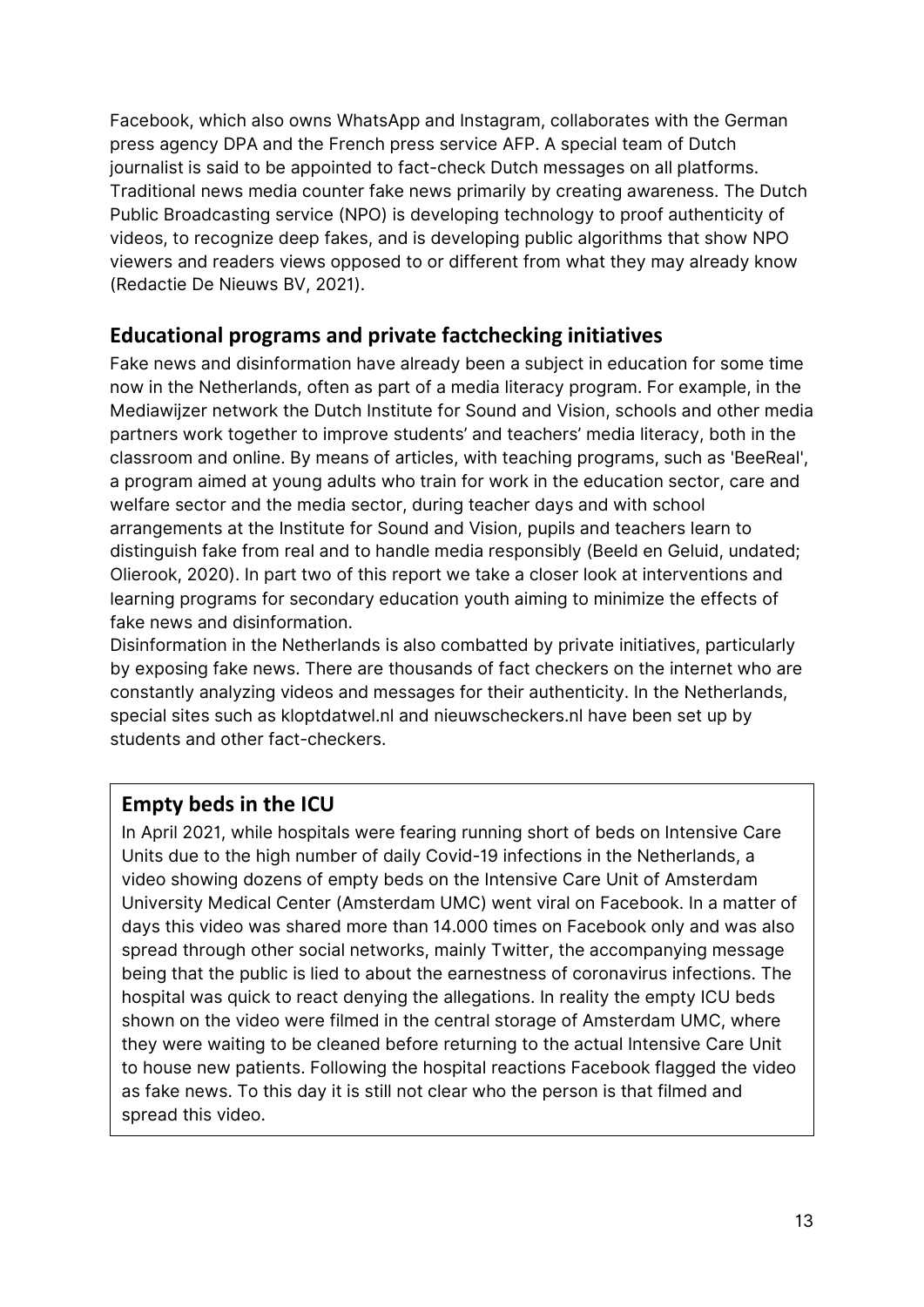#### **Awareness campaigns, transparency and a multiform media landscape**

Disinformation and fake news more and more become a topic of national policy. In 2019, the Dutch government asked the Council for Public Administration to provide insight into the opportunities and threats of digitization for Dutch democracy and the desirable perspective for action. The council advised the Dutch government to focus on three strategies regarding the dissemination of disinformation and fake news (Raad voor het Openbaar Bestuur, 2019). First, the government itself should set a good example by being testable, by valuing contradiction and by investing in truth-finding itself. In addition, citizens must develop resilience for disinformation by encouraging critical citizenship, considering the influence of psychological processes in the processing of information and digital technologies that take advantage of people's psychological pitfalls. This strategy requires investing in citizens' digital and democratic skills, being prudent with information campaigns and facilitating factchecking by science and media. Finally, the Council recommends tackling disintegration by building places for exchange of views and ideas with citizens, media, science and platforms.

In line with these recommendations The Dutch government has since taken various measures to prevent the spread and counter the impact of disinformation (Ministerie van Binnenlandse Zaken en Koninkrijksrelaties, 2020; Ollongren, 2020). Awareness campaigns have been launched, media literacy is being promoted, transparency about governmental policy and action against disinformation has increased, efforts are being made to preserve a multiform media landscape, and innovations for the consumption and production of online news, such as the development of quality standards, are stimulated (Ollongren, 2020). In addition, in the context of the elections for the House of Representatives elections, partly due to lessons learned from events during the American presidential elections, detection measures have been intensified, a change in the law on financing political parties has been effected, and a Code of Conduct for Transparency of Online Political Advertisements has been launched and signed by eleven political parties and four internet services.

#### **Resilience, awareness and technological citizenship**

Looking closer at the current Dutch national policy approach shows it primarily focusses on limiting the impact of disinformation through the promotion of resilience and awareness and much less on actively contradicting or disproving it (Rathenau Instituut, 2020a). The Dutch government considers actively countering disinformation a responsibility of non-governmental actors such as independent media, online platforms and scientists. It only sees a role for itself when political and economic stability or national security are at stake, or when it comes to publicly communicating its policy.

When it comes to the promotion of resilience and awareness, the Rathenau Institute specifically recommends that citizens gain insight into how technology works. Media literacy alone, meaning the ability to carefully and consciously use media and the ability to reflect on sources and backgrounds of online messages, is not enough. Investments should be made in 'technological citizenship'. Citizens should, for example, know what machine learning algorithms are, what influence they can exert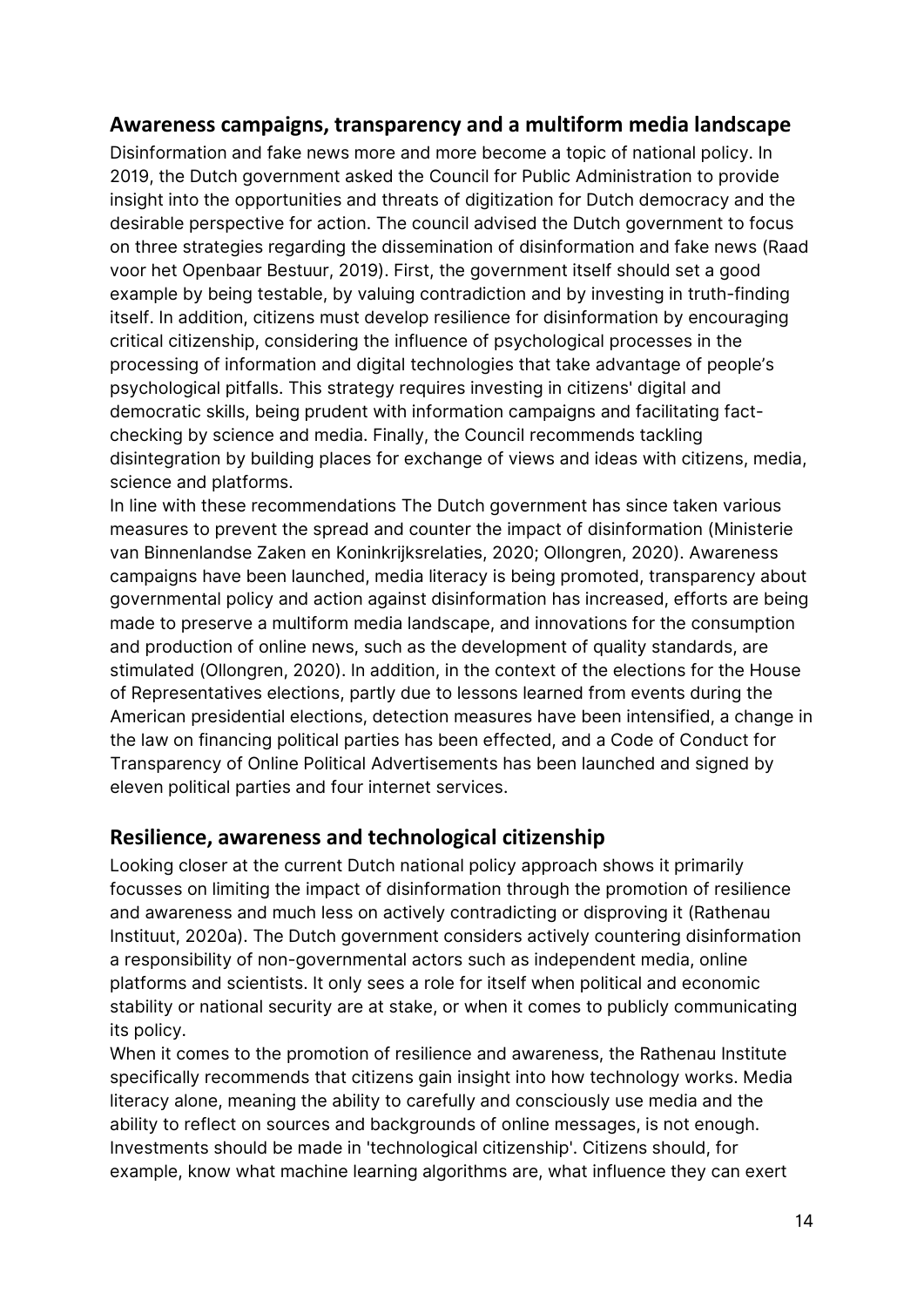and how one can defend himself against them. Furthermore, the progression of digital technology constantly creates new ways of producing and disseminating disinformation, creating new challenges for society and its citizens. Citizens should therefore be able to critically reflect on technology and be aware of the technological culture they live in. They should be able to understand the significance of technologies for the world and society and be able to understand the business models behind them. In addition, citizens should be able to participate in the democratic debate and in political decision-making about new digital technology (Keulen et al., 2018; Rathenau Instituut, 2020d).

#### **RTL News hoax**

Shortly after the first cases of Covid-19 infection appeared in the Netherlands, an online news article was spread on social media claiming that all schools and universities would be closed instantly. The article seemed to come from RTL News, one of the most watched daily news programs in the Netherlands. The website where this fake news article was published mirrored the real RTL News website so perfectly in its design that it was very hard to tell it was fake. The only clue was the URL which clearly was not coming from RTL. The links within the article itself were leading to other articles on the actual RTL website though, making it harder for readers to spot the hoax. Soon after this news article was publicly identified as a hoax, the fake website went off air. Screenshots of the message lingered a bit longer on social media, leading to fake news specialist Peter Burger calling them "Fake screenshots, next level" referring to their level of perceived authenticity.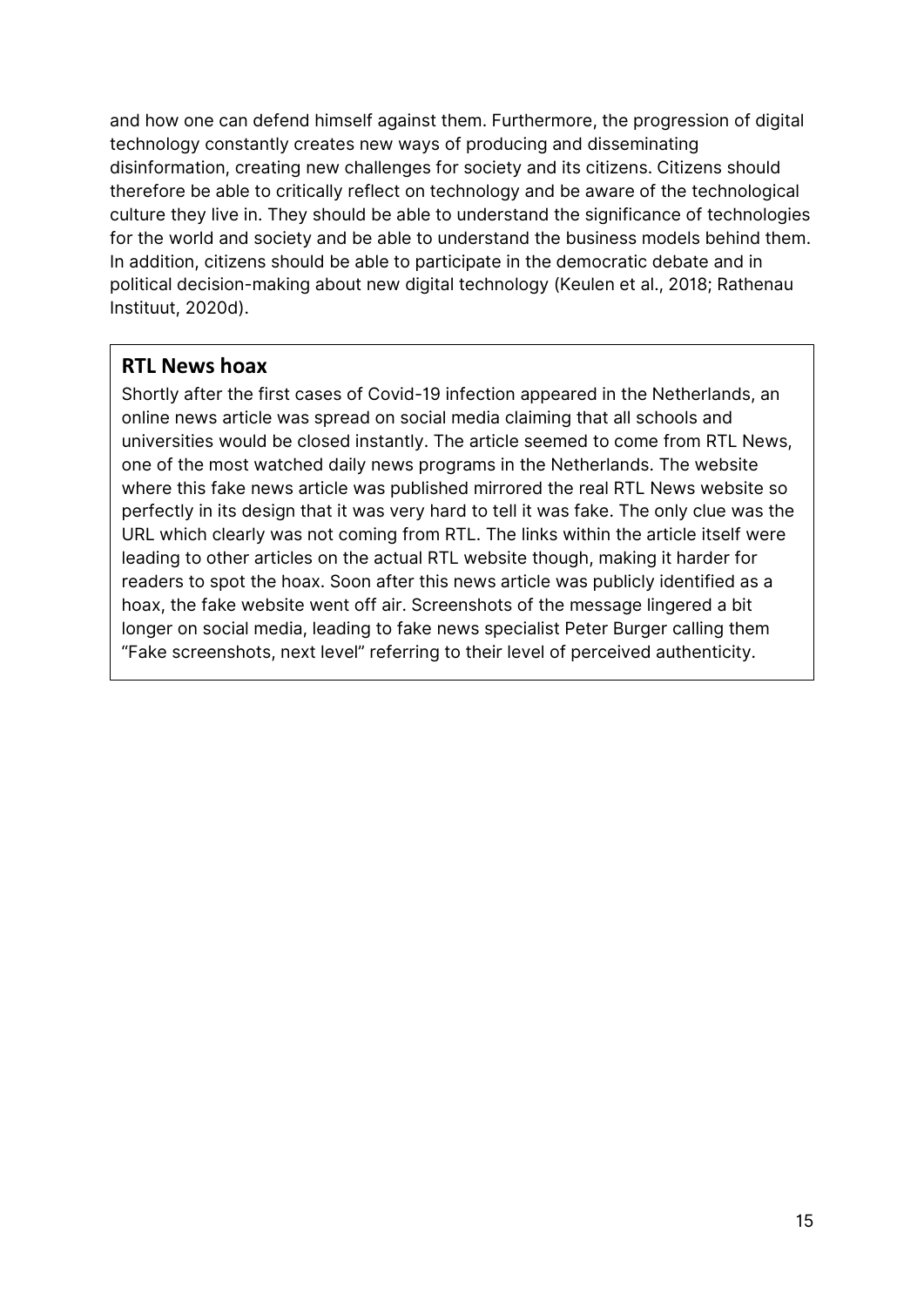### Conclusion

#### **Increasing impact**

Although until recently the dissemination and impact of fake news and disinformation in the Netherlands seemed relatively limited, its occurrence and impact has significantly increased over the last three years and especially since the Covid-19 outbreak. Consequently, the Dutch national government, and its advising institutes, feel an increasing urgence to act against the dissemination and especially the impact of disinformation. As a country with one of the highest digitalization rates in Europe and a growing part of the population gathering their information and news online and more specific, through social media, Dutch society seems particularly vulnerable to the threats of disinformation. Which has recently been shown by the real consequences of disinformation around for instance the 5G-network, the Covid-19 outbreak and by complot theories such as QAnon.

#### **A call for technological citizenship as an extension of media literacy**

Several measures to counter the dissemination and impact of disinformation are already being taken. These measures primarily focus on the promotion of resilience and on awareness through media literacy. Alarmed by technological developments that make it ever easier to produce and disseminate fake news and disinformation, and that make it ever harder to discern fake from real, the Dutch institute for technology assessment Rathenau urges the Dutch government to particularly invest in its citizens technological emancipation. Citizens should be able to acquire technological citizenships, which implies more than being media literate alone. Citizens should have knowledge of the technologies that are being used for the production and dissemination of (dis)information, and be able to reflect on its consequences for society and their lives, as part of their participation in the democratic debate and in political decision-making.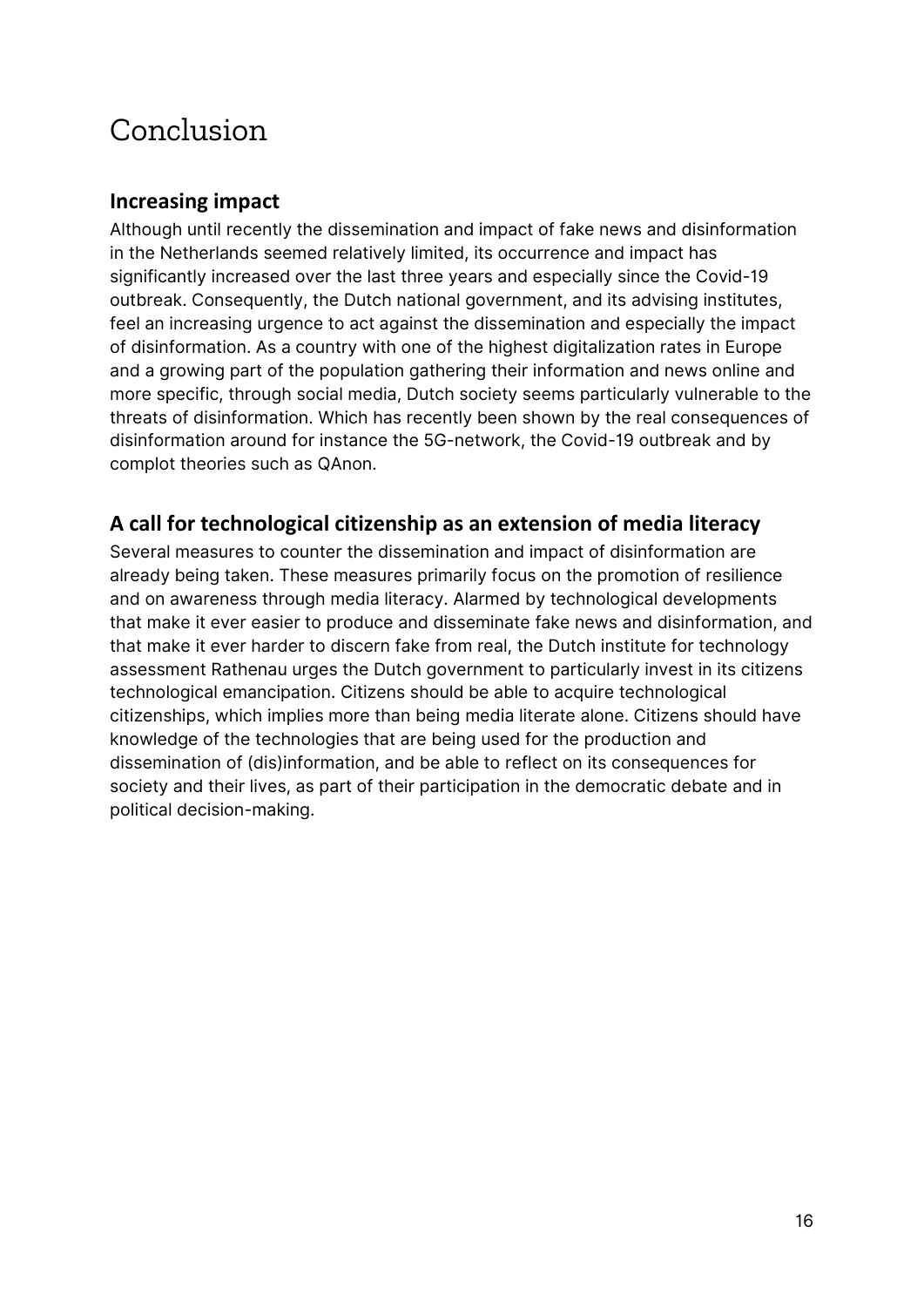#### **Dutch troll army of coronavirus sceptics**

A group of Dutch coronavirus-septic activists calling themselves the Digital Army, have been coordinating and spreading fake news and disinformation about the coronavirus since February 2020 all through to March 2021. This has recently been uncovered by the Dutch current affairs show Pointer. The Digital Army met through messaging service Telegram, a digital base from which they would coordinate actions aimed at spreading coronavirus-related disinformation through fake accounts on Facebook, Twitter, Instagram and news websites. They also actively engaged in harassment of regional health centers, politicians and high profile doctors both online and offline. For example, members were encouraged to bombard health board test centers with emails, posing as reporters with a long list of questions. The group also passed on the private address of Diederik Gommers, chairman of the acute hospital care association and a member of the government's Outbreak Management Team, encouraging members to 'pay him a visit' on April 17<sup>th</sup>. This 'visit' never happened, because the group dissolved shortly after the Dutch parliamentary elections held in March 2021 due to irreconcilable differences concerning the future of the group.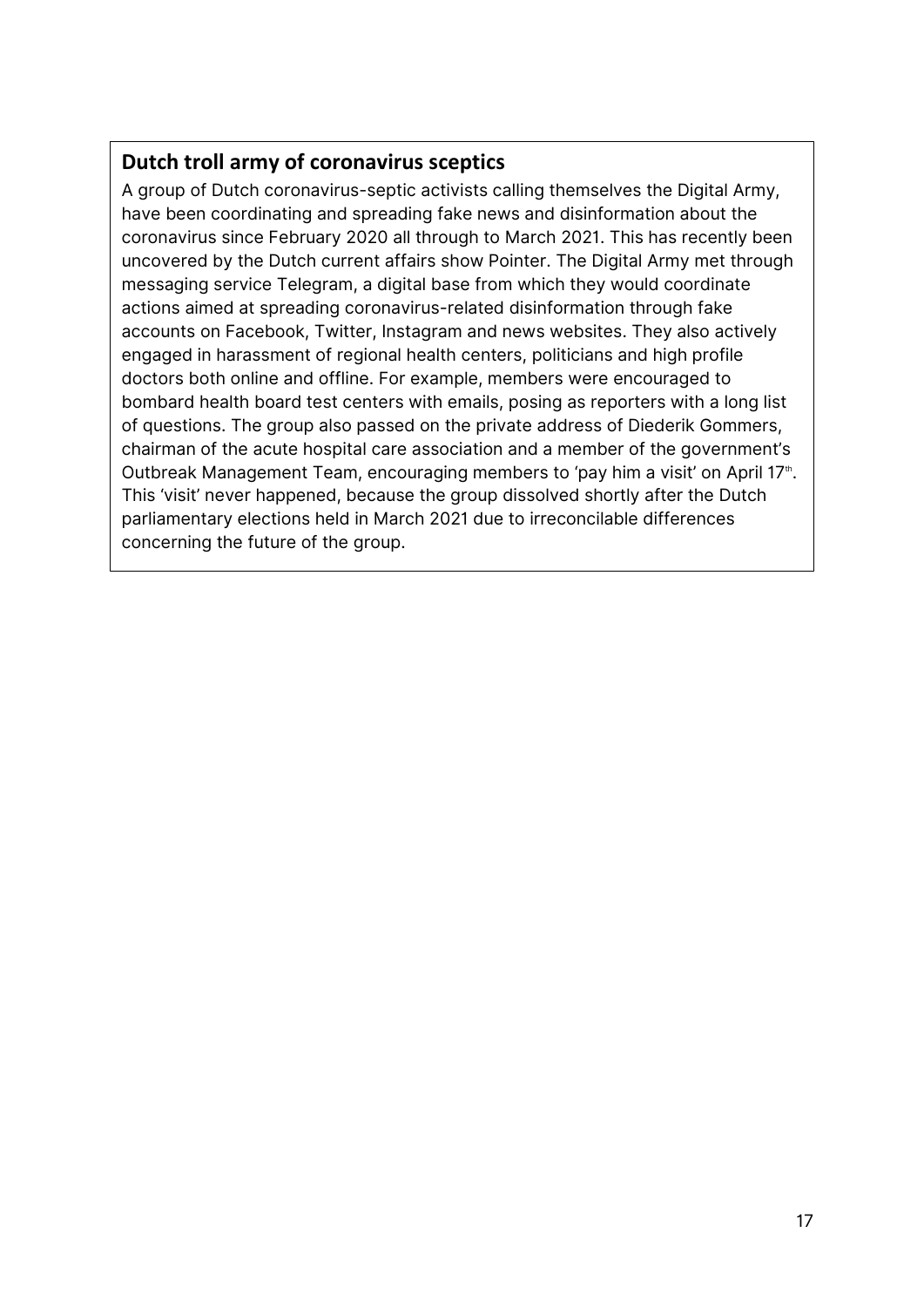## ::Part 2::

## Educational interventions in the **Netherlands**

### Introduction & methodology

In order to come up with directions for solutions that help to make society resilient to disinformation and its negative consequences, it is necessary to gain a better understanding of the current landscape of fake news and disinformation interventions. Insight into the different types approaches currently on offer, can be informative and offer starting points for the development of a new intervention. In the second stage of our study we therefore map out which interventions and educational approaches already exist. What kind of programs, tools or educational approaches have been developed that are aimed at arming people – specifically youth from 12-15 years against fake news and disinformation? What characterizes these interventions and on what basic principles or theoretical premises are they based? We are most interested in the (possible) role that public libraries (can) play in this area, specifically in collaboration with education (secondary schools). But we also look at interventions, tools or instruments that exist outside the context of libraries that might provide us with insights or directions for the development-stage of the SMILES project.

The inventory is made via desk research in two steps. First, interventions were collected by online search via Google, using search terms such as 'disinformation', 'disinformation' and 'fake news' in combination with 'combat', 'fighting', 'education', 'training', 'program', 'workshop' or 'intervention'.

The type of interventions we found and analyzed were for instance:

- 〉 Media literacy/digital media/digital educational tools that exist (or not) in the training of teachers and librarians,
- 〉 Existing national training resources (such as books, videos, MOOCs) for 12-15 years old young people on media literacy/digital media/digital tools/fake news,
- 〉 Existing national projects and training opportunities which exist for 12-15 years old young people on media literacy/digital media/digital tools/fake news.

To be included in the analyses intervention had to meet two criteria: 1) The subject of disinformation makes up a substantial part of the intervention, and 2) the intervention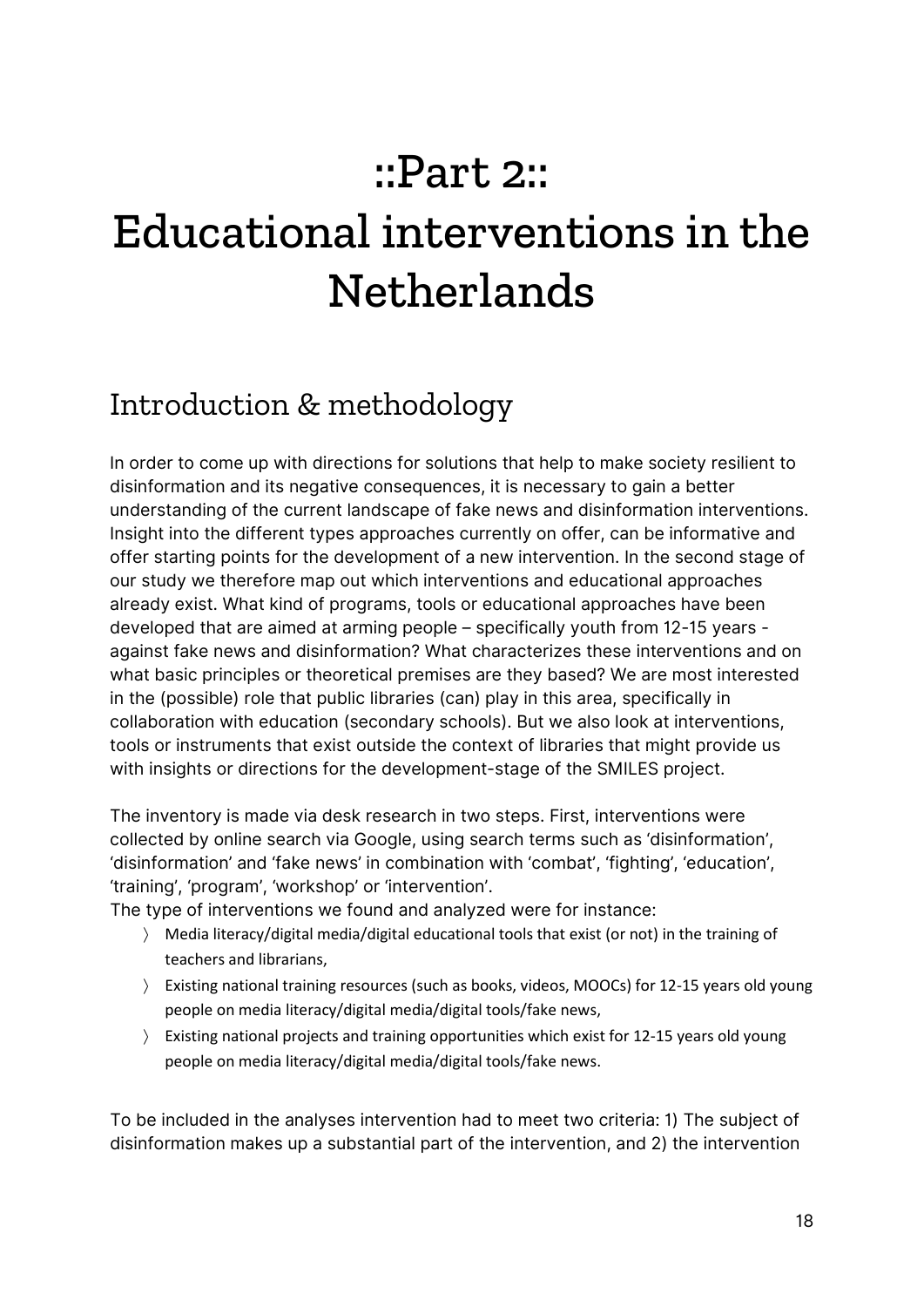is aimed at youth between 12 and 18 years of age. In the second step found interventions were described by the following characteristics:

- 〉 Name of intervention
- 〉 Publisher
- 〉 Type of organization
- 〉 Short description
- 〉 Themes
- 〉 Type of intervention
- 〉 Target group
- 〉 Learning environment
- 〉 Duration
- 〉 Medium
- $\angle$  Learning context: (formal, non-formal and informal education)<sup>[4](#page-18-0)</sup>
- 〉 Educational principle (active learning, blended learning.[5](#page-18-1)
- 〉 Methodology: (debunking, prebunking and triangulation) [6](#page-18-2)
- 〉 Assumed impact on learners
- 〉 Evidence base
- 〉 Costs
- 〉 URL

The description of the interventions resulted in a database in Excel of which an excerpt can be found in Appendix I.

<span id="page-18-0"></span><sup>4</sup> Formal education: structured and organized forms of education that are part of the official educational system and curriculum, as acknowledged by the Dutch Ministry of Education, and upon which completions students receive an acknowledged diploma.

Non-formal education: any organized educational activity outside the established formal educational curriculum that is intended to serve identifiable learning target groups and has clear learning objectives. Informal education: a lifelong process whereby every individual acquires attitudes, values, skills and knowledge from daily experience and the educative influences and resources in his or her environment, such as family, friends, neighbors, work, libraries and media.

<span id="page-18-1"></span><sup>5</sup> Active learning: acquiring new knowledge or skills by doing certain tasks or participating in certain activities.

<span id="page-18-2"></span>Blended learning: a mix of different learning forms, such as traditional classroom training and e-learning. <sup>6</sup> Prebunking: making people resilient to disinformation by deliberately confronting them with fake news on forehand.

Debunking: exposing disinformation by presenting the facts, counter arguments and alternative sources. Triangulation: offering information from different perspectives and motivating people to make their own decisions based on knowledge from different perspectives.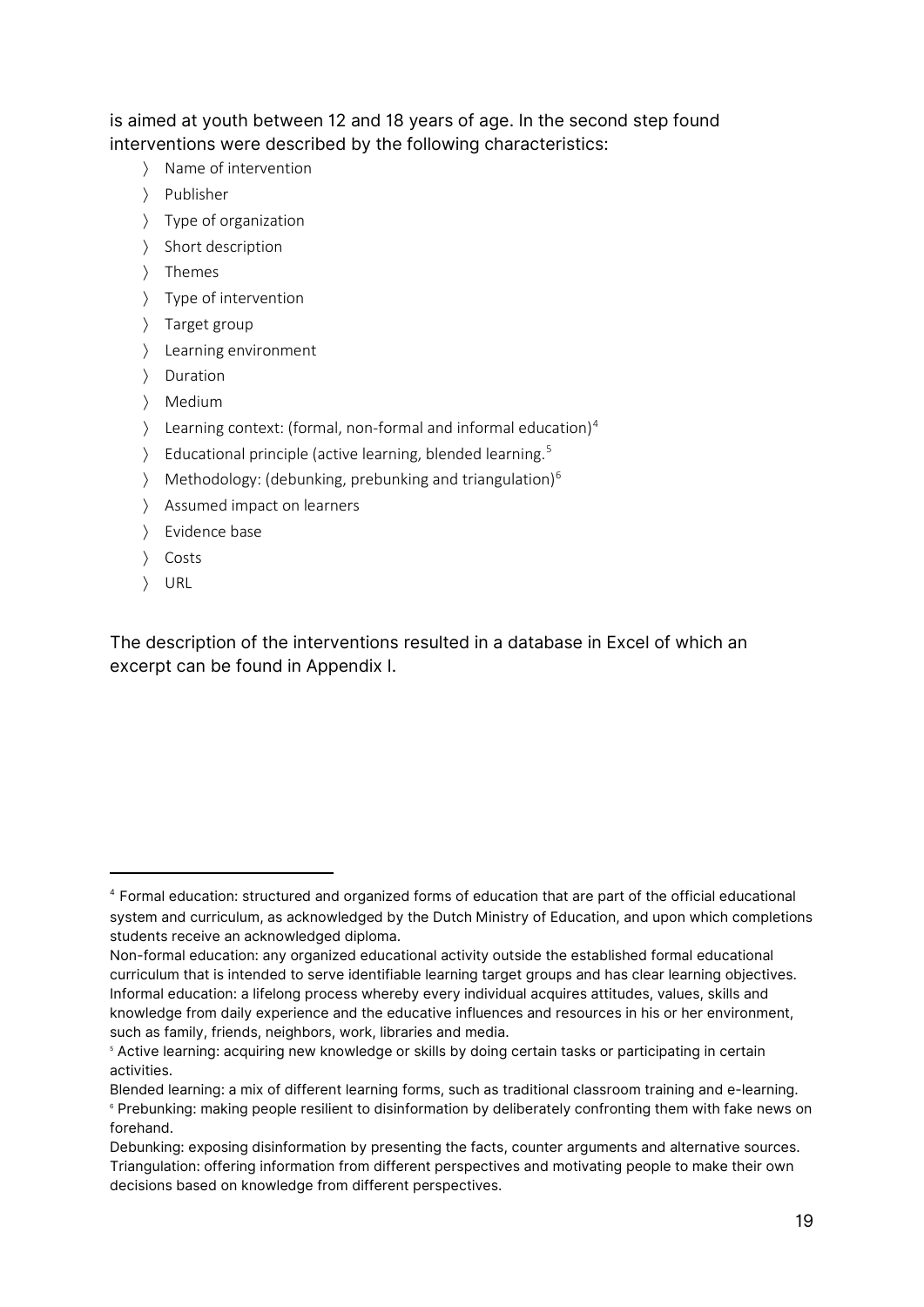### Findings

#### **Number and types of interventions**

#### 58 non-formal interventions

A total of 58 interventions were found. Most of these interventions focus solely on the topic of disinformation/fake news. 13 interventions concern projects or lesson packages covering the broader field of media literacy. In all cases disinformation is one of the subjects in a broader scope as for instance media literacy, yet often a significant one. All the interventions we found can be classified as non-formal education, what was to be expected, as the focus of the study was not on formal education, but learning in an out-of-school context. Many of the interventions, however, can be used in the formal curriculum, for example as an extension of or assignment within a school subject. The extent to which this occurs has not been investigated, because the extent and manner of deployment of interventions did not fall within the scope of this study.

#### Mostly lesson packages and workshops

Seven different types of interventions were found (see table 1). Most interventions are lesson packages (23) or workshops (13). One intervention combines a game and a workshop, two interventions are a combination of an online guide and a (downloadable) checklist. The exact form of one in-development intervention is yet unknown.

| Number of intervention types |                                |
|------------------------------|--------------------------------|
| Type of<br>intervention      | <b>Number of interventions</b> |
| Workshop                     | 13                             |
| Game                         | 3                              |
| Single lesson                | $\overline{A}$                 |
| Lesson package               | 26                             |
| Vlog/video                   | 3                              |
| Checklist                    | $\overline{4}$                 |
| Online guide                 | 6                              |
| Yet unknown                  |                                |

#### Equally online and offline

Most interventions (21) offer a combination of online and off-line activities and/or materials. An almost equal number of interventions offer only offline (18) or only online (16) activities and/or materials. As for the three interventions that are still in development the exact medium is yet unknown.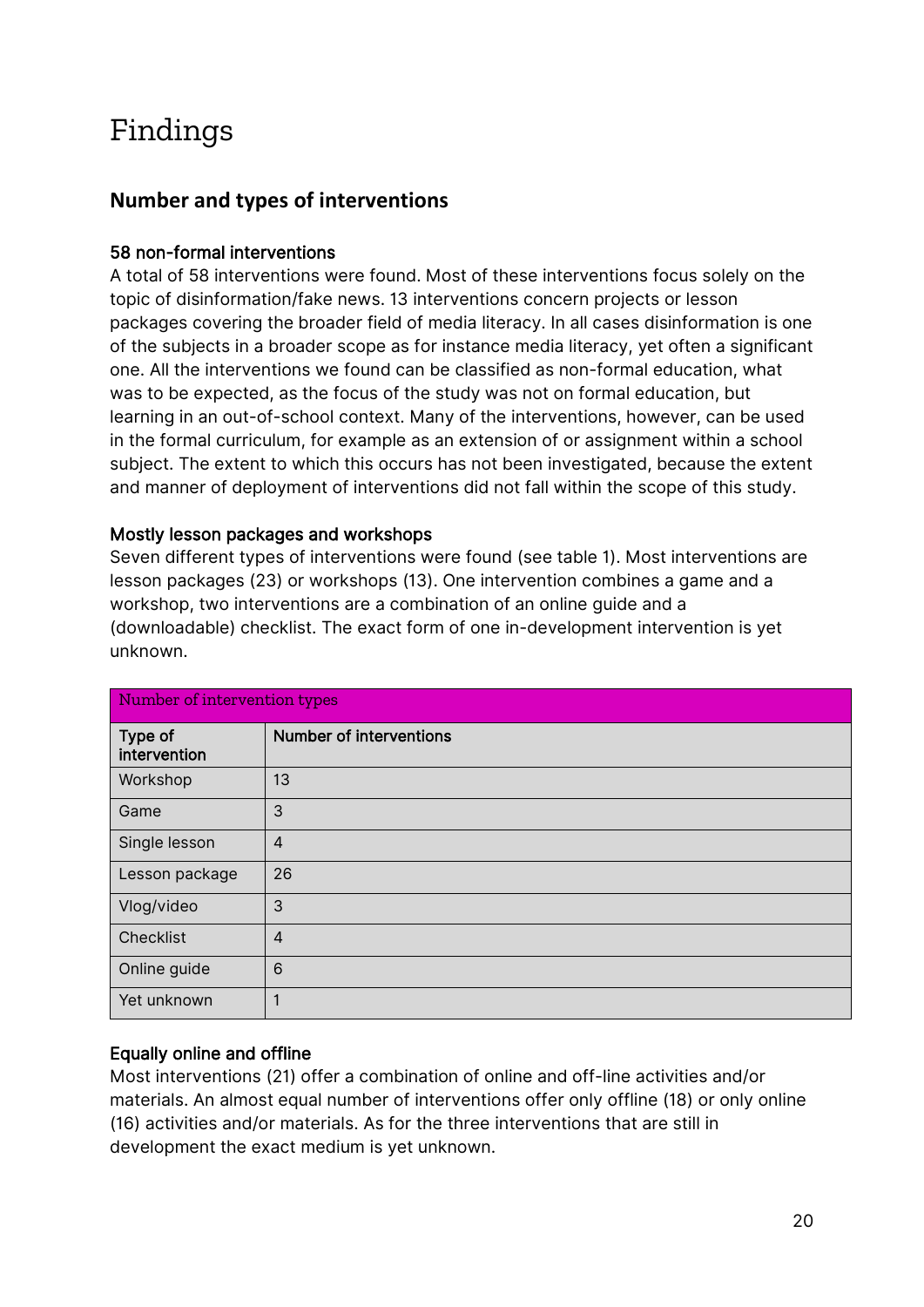#### Often blended and active learning

21 interventions use blended learning. In all but one case by using both online and offline materials and/or activities. One intervention was defined as blended based on a combination of two distinct offline methods, a transfer of theory through classical lessons and an activity where students make news themselves. 26 interventions use a form of active learning where students learn by actively making (fake) news, be it in the form of videos, written articles or images.

#### **Who is making this fake news? (Museon)**

WORKSHOP | PREBUNKING | ACTIVE INVOLVEMENT

In this workshop students work in groups on an assignment. The assignment is: to make a news report within a limited time frame and with limited resources. They experience on hand which choices journalists must make and what hardships they experience. The reports are presented to their fellow students and a discussion around objectivity and framing follows.

#### **Themes**

#### Forms of disinformation and underlying technologies

Most of the themes are related to manifestations of disinformation and underlying technologies. Topics are: algorithms, trolling, deep fakes, hoaxes, conspiracy theories, polarisation, framing, satire and parody. Less often, but repeatedly encountered, are the topics: fact checking, internet bubble, cyber bullying and clickbaits.

#### Context related topics

Other topics found deal with the thematic context of disinformation. E.g. parliamentary elections, journalistic ethics, freedom of the press, dangers of social media and the broader spectrum of media literacy or digital literacy.

#### **Assumed impact**

#### Resilience by distinguishing real from fake and media literacy

All interventions are aimed at arming users with knowledge and tools that will help them distinguish real from fake information in social and news media. 13 interventions have a broader scope, mostly media or digital literacy. In some of these cases objectives of these interventions are defined in terms of the Dutch competence model for Media literacy. In other cases, the assumed impact is described as "wiser" use of social media in general.

#### Fostering critical thinking

Some of the interventions specifically aim to foster critical thinking of young people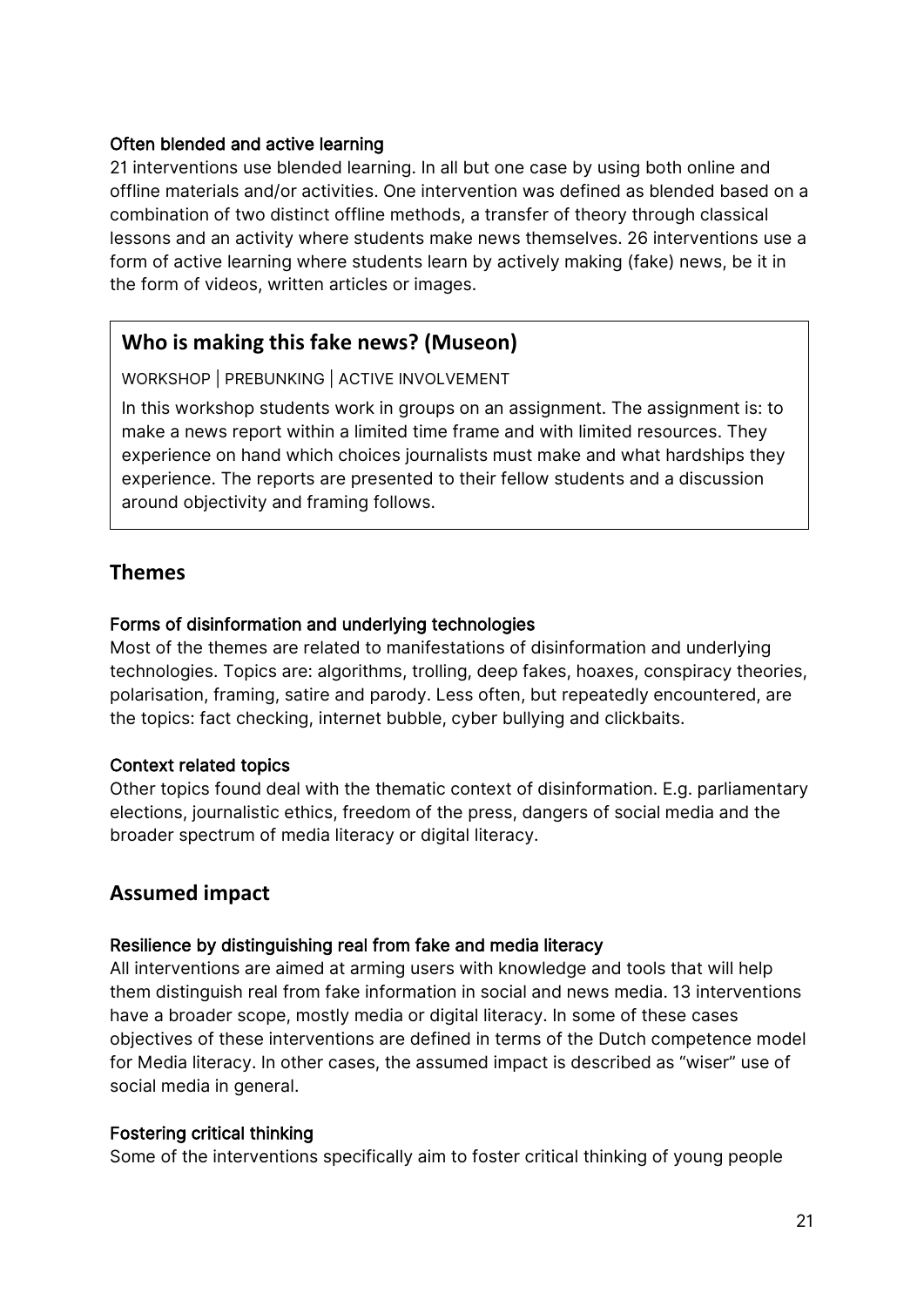about the information they encounter daily through various sources. This includes reflecting on their own behaviour and on the information they spread and use.

#### **Types of publishers and costs**

#### Mostly non-commercial organizations and for free

The 58 interventions found stem from 31 different publishers. Most of these publishers are non-commercial organizations (40) followed by commercial organisations (14) and collaborations (5). Collaborations are a joint effort between commercial, non-profit and/or governmental organisations. Two of the commercial parties identify themselves as social enterprises. About two third of the interventions can be used free of charge.

#### **Kritisch online (Codename Future)**

#### LESSON PACKAGE | DEBUNKING

Kritisch online (Thinking critically online) focuses on development of critical skills young people need online. Students learn to look critically at news reports and to recognize fake news by the method of debunking. By debunking students learn to analyse information on the internet and respond effectively to it. This way students not only develop resilience to disinformation, but work on their media literacy skills, critical thinking and digital citizenship as well, according to the makers of the package. The teaching materials are available online, consisting of a digital worksheet and digital blackboard (digiboard) lessons. Kritisch Online has been developed in collaboration with the Dutch Ministry of Justice and Security as a spin-off of the successful programme 'Digitale Weerbaarheid' developed in collaboration with the Institute for Strategic Dialogue (ISD), the Ministry of Foreign Affairs and the Ministry of Justice and Security.

#### **Target groups and contexts**

#### Few interventions aimed at caretakers as well

As follows from the scope of the inventory, all interventions are aimed at pupils in secondary education. Two interventions focus on parents/caretakers and teachers. Three interventions are meant for the general population, regardless of age.

#### Most interventions meant for usage at school

Most interventions are specifically designed for usage at school. Most of these interventions are lesson plans, single lessons or workshops. Some interventions can be integrated in the Dutch formal school curriculum. Four interventions can be used at home as well. These are online guides, checklists and an online game. Two lesson plans are specifically designed for students to work on at home. Two interventions can only be used at the publisher's location. In both cases the use of a recording studio is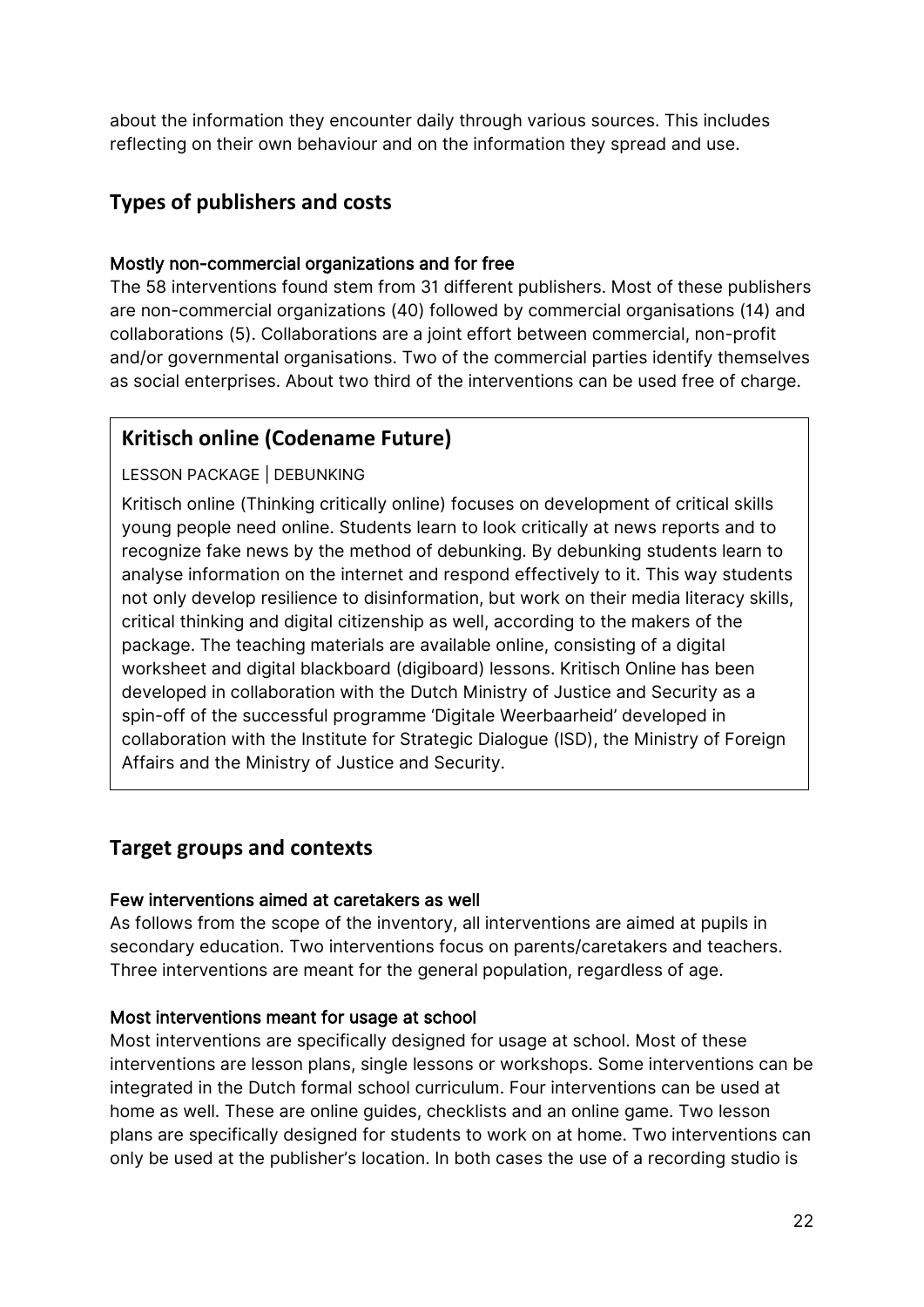involved, one for video and one for audio. Three interventions can also be used in the library.

#### **Methodologies and evidence base**

#### Debunking as primary tool to counter disinformation

35 of the 49 interventions develop the capacity for debunking, for proving something is less true than it has been made to appear, as method to counter the impact and dissemination of disinformation. These are mostly the already somewhat older interventions. Prebunking, making people resilient to disinformation by confronting them with fake news, is found in 15 (newer) interventions. Five interventions use triangulation, motivating students to make up their own mind with the help of knowledge from different perspectives. When prebunking is used, it always implies a form of active involvement, mostly by letting students create (fake) news themselves.

#### Evidence base often not specified

The evidence base used for the development of an interventions is rarely specified by publishers. The only scientific theory named by a publisher is the inoculation theory, a social psychological/communication theory that explains how an attitude or belief can be protected against persuasion or influence in much the same way a body can be protected against disease–for example, through preexposure to weakened versions of a stronger, future threat. Inoculation is a form of prebunking.

In some other cases publishers state that "the material is developed according to the latest scientific insights" or name a specific important person or institution they worked with, while the specific theories or methods stay undisclosed.

#### **Under Pressure (DROG and Diversion)**

WORKSHOP & GAME | PREBUNKING | ACTIVE & BLENDED LEARNING

The Under Pressure disinformation game and curriculum uses an innovative methodology that combines peer education and gaming. The project combines DROG's Bad News serious game and Diversion's Newsroom curriculum. The Bad News game, which has been developed in cooperation with Cambridge University is based on the *inoculation theory*. By creating and spreading fake news, participants gain insight into how disinformation works. Subsequently they reflect on their experiences with peer educators who act as role models. Themes covered include polarization, trolling and sharing conspiracy theories.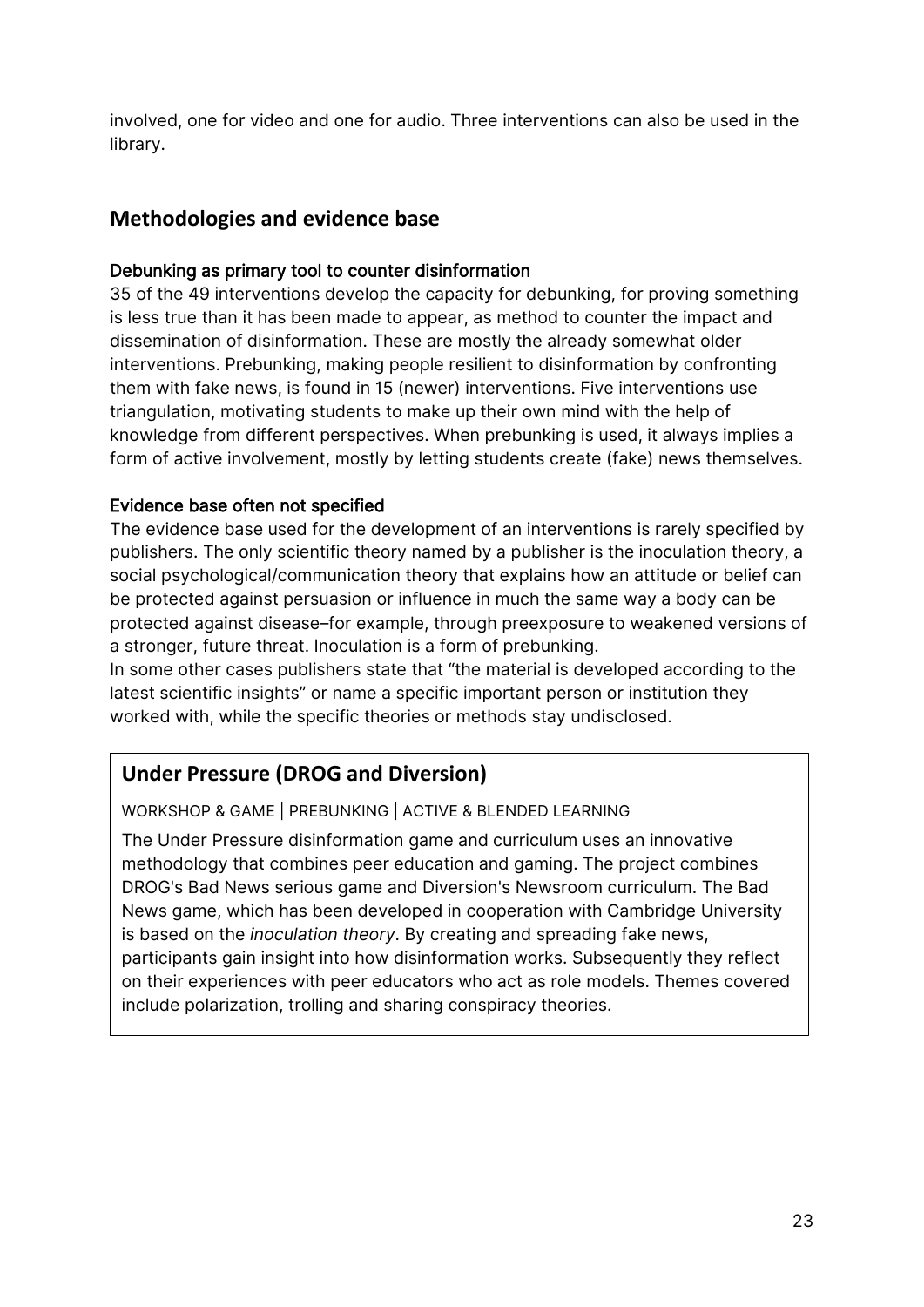### Conclusion

#### **Prebunking, debunking and triangulating**

Part 2 of this study aimed to find starting points for the development of a new intervention by looking at existing interventions. Existing interventions often do not explicitly mention an evidence base for the specific disinformation countering methodology being used. Some interventions though refer to the so-called inoculation theory, which provides an evidence base for the prebunking approach used in more recently developed interventions. This on the other hand, does not mean prebunking should be considered more effective than the development of debunking skills in youth. One could argue that one cannot be prebunked for all future threats of disinformation, especially not given the rapid technological developments as discussed in part 1 of this report. Being able to debunk misinformation, means having the skills to analyze new information and (consciously) judge it on its merits, thereby also adding to the skills needed for triangulation. One can assume an effective intervention, developing sustainable skills, teaches students both the skills to debunk and triangulate and sensitizes them by methods derived from the inoculation theory, i.e. prebunking.

#### **Blended and active learning**

Learning approaches vary but most interventions use non-formal (i.e. extracurricular) education by means of blended learning and with active involvement of students. This in general has been proven to be an effective approach, if didactically well designed. Given the characteristics of the subject being taught, the power to independently and autonomously judge information in different media, using different media and settings (blended learning), and including active learning can be considered as inherently recommendable for the development of a new intervention.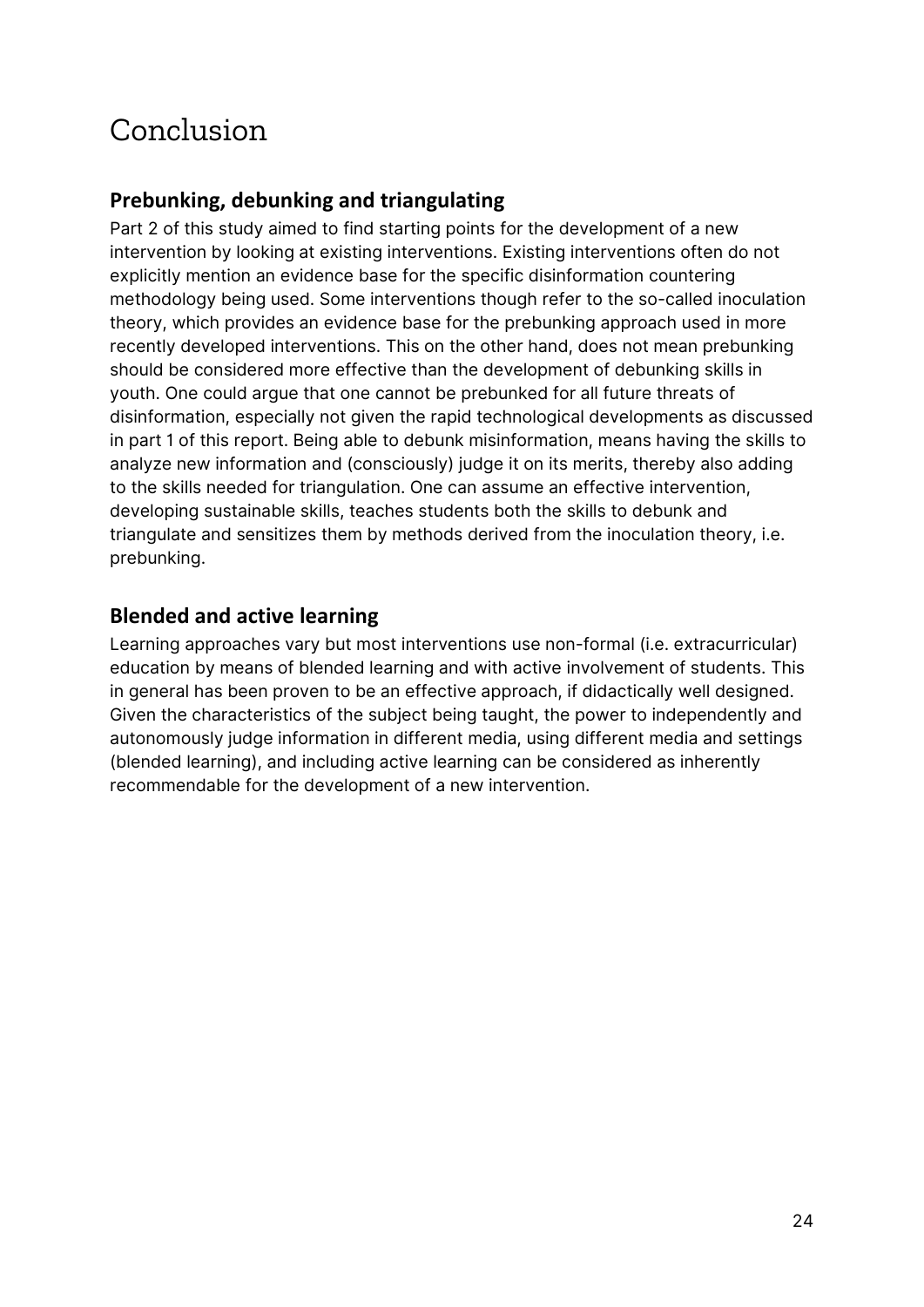## ::Part 3:: Interviews with experts

### Introduction & methodology

The synthesis of the collection of interventions should provide an adequate overview into the current state of teaching methods and educational approaches. To gain a more complete picture of the range of interventions that exist and a deeper understanding of what factors determine whether or not they are (expected to be) successful, the desk research is supplemented with interviews with two groups:

- 1. Experts: academic researchers and project developers in the field of media / digital literacy (education)
- 2. Library Professionals: (a) librarians who work with secondary schools (boards and teachers) on educational programs in the field of media education and (b) educational specialist who support local libraries in their service provision for and collaboration with schools.

Participants were selected for their expertise and the expected diversity in contribution. Interviews were organised in two small focus groups for both target groups, held online and lasted one hour each. Interviewees and their backgrounds can be found in Appendix IV. The interview guidelines can be found in Appendix II and III.

The purpose of the focus groups was to gain insight into the current knowledge of the phenomena of disinformation and fake news in the Netherlands and to collect points of interest and recommendations for developing an educational intervention to make youth resilient to disinformation. Because the aim is to have schools and libraries work together in this intervention, we were also looking for tips and advice on how to make this a successful collaboration.

### Findings

#### **The problem of disinformation**

#### Hyped and asymmetrical

Experts do not all agree on the urgency and impact of the problem of fake news and disinformation. While some emphasize the realness of the problem, as demonstrated by the very real consequences of for instance the dissemination of disinformation and fake news around Corona and its vaccines, and the effect of disinformation on voters in the USA, others consider the recent attention that is being given to the subject as a bit overhyped. They argue the dissemination and impact of fake news is a phenomenon that mainly occurs in relation to specific events (e.g. national elections and the corona crisis) and only has an effect within specific groups of people (e.g.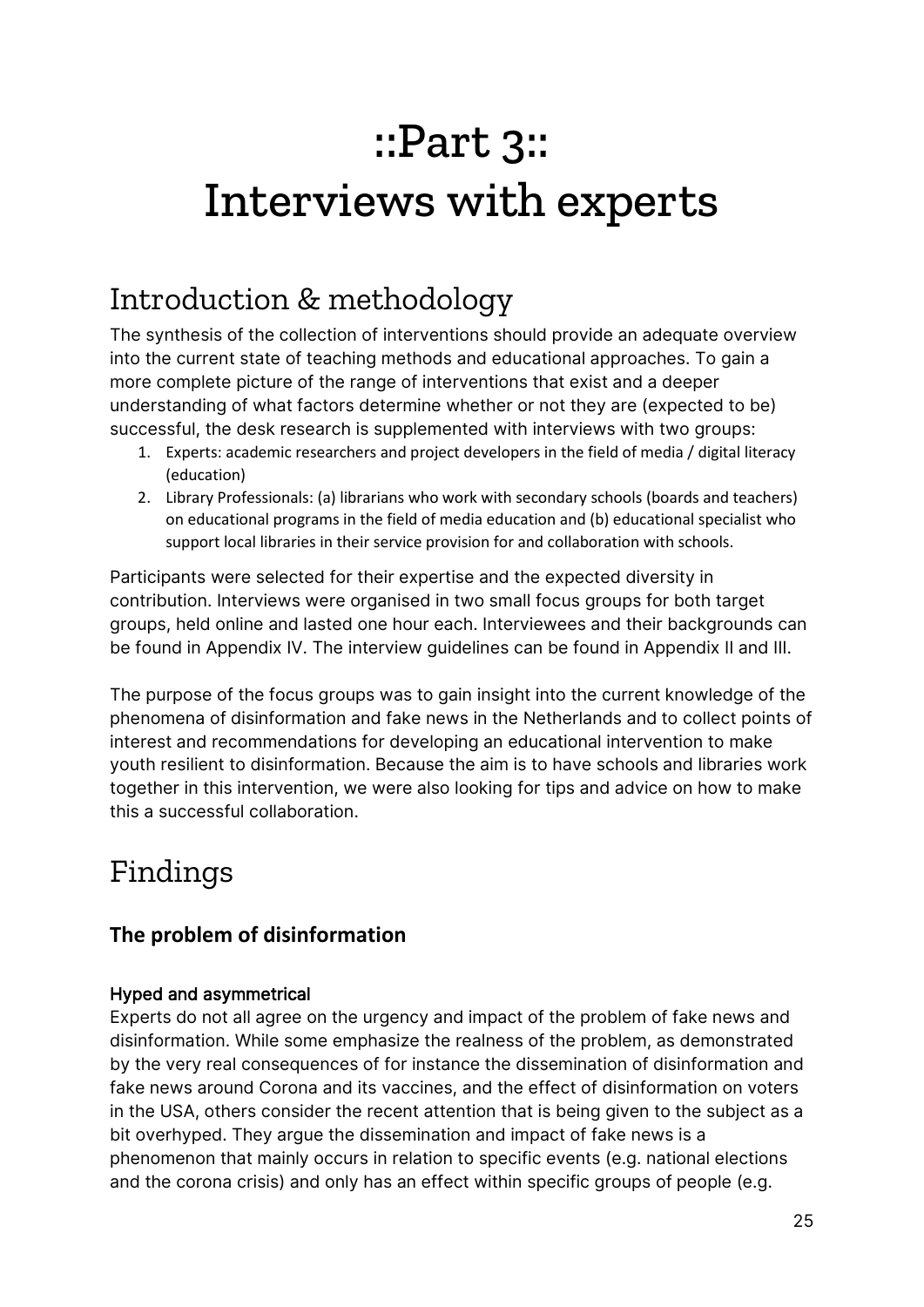either left wing (Poland) or right wing (USA) voter. In addition these experts state, and as has also been noted by the Rathenau Institute (see Part I), fake news in the Netherlands is primarily a problem on social media and much less in traditional media. In the Netherlands broadcasting networks and newspapers are not as much connected to specific political stand as in for instance the USA. The problem can therefore be seen as an asymmetric problem, not as a general problem that affects all media and all people. Finally, some experts emphasize, young people should not be seen as unwilling victims whose political and consumer choices are easily manipulated.

Because of the great influence of social media there is a clear concern for the impact of disinformation on youth among the library professionals. Participants report that in their daily work in and with schools they see that children are strongly influenced by what they see on social media, that they are flooded with information and in their news consumption they and they let themselves be guided by the number of followers and sensation. Library professionals express their greatest concern for the group with a lower level of education, because this is a group that often also deals with poor language skills. Children in this group read poorly and find it difficult to see and add nuance.

#### Understudied

At the same time the problem, according to some of the experts, is also understudied. Most studies available on the subject come from the UK and USA. Given the asymmetric dissemination and impact of disinformation, conclusions from one country are not representative for what is happening in other countries. Also, one of the experts argues, information with regard to the way adolescents handle, evaluate and process information and how they use prior knowledge is lacking and often based on assumptions.

#### Reasons for concern

Still some of the experts argue though that a growing distrust and suspicion with regard to news media, politics and the system/society as a whole is a general underlying problem that feeds the vulnerability for misinformation and fake news in all societies. Moreover, in the Netherlands fake news and disinformation may not have an impact as big as in some other countries yet, because of its relatively mild political polarisation, but evolving technology and its proliferation and a possible related new pillarization of society (separation of a society into groups) may lead to a society in which debate is framed largely by appeals to emotion, disconnected from the details of reality. The library professionals confirm these concerns and express their worries about polarization and a society in which people from different groups "no longer talk to each other".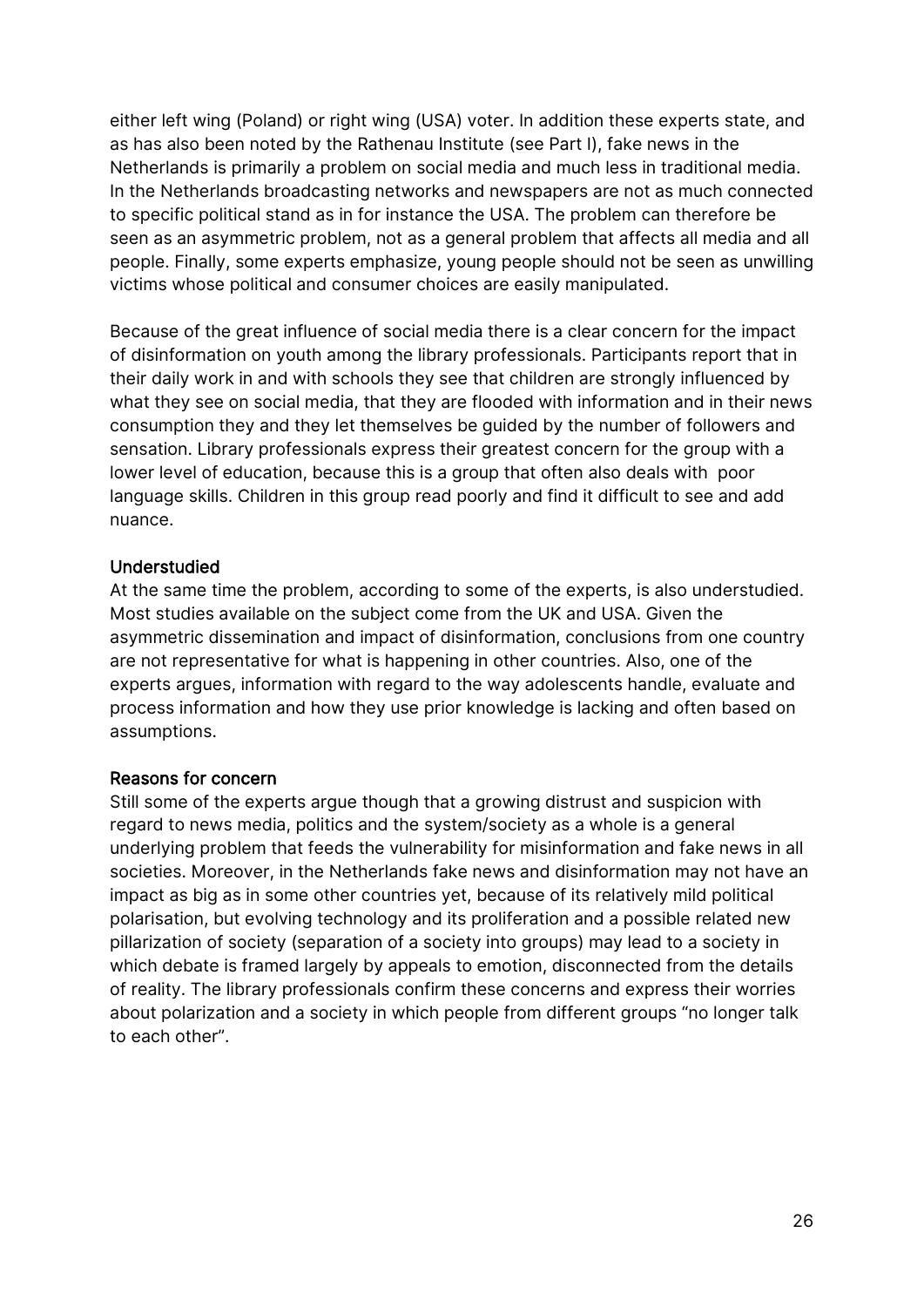#### **What should an intervention look like?**

#### (Not just) critical thinking

Experts agree young people are already quite savvy in terms of the practical usage of media and often far ahead of their educators in that regard. The next step in the education of young people's media literacy is usually the development of critical thinking. Most experts argue this next step should go further than 'simply offering them a checklist for the judgement of the credibility of information'. Checklists are helpful because they provide guidance when judging information on its trustworthiness, but for different reasons not enough. First, it is almost impossible to have 100% certainty about the truthfulness of news and information and sources. Overfocussing on this aspect of the information problem can lead to scepticism. Second, evolving technology and its proliferation will make it even more difficult to discern 'real' from 'fake', making it even harder to come to a definite conclusion about the truthfulness of information. Third, even when people can know information may not represent the truth, they may still spread it because of for instance a confirmation bias or affective polarization, hostility towards groups with an opposing (political) identity.

#### Production, context, emotions and the implicit process of evaluating information

Experts emphasize that to be able to handle information and news both critically and practically one needs a broader, transferable understanding of the way information and news is produced. As an important part of that, one must for instance understand how news and information often are framed in order to be convincing or appeal to the emotions, and how information is always related to a context and point of view; the value of information depends on where, when and by whom it is produced and on where and when one wants to use it. For example, doing research on how ladies magazines write about breast cancer in 1980s, one has to look at magazines such as Libelle and not scientific literature, but doing research for treatment in hospitals, one would look at medical journals. In addition, knowledge of the role of emotions in the production, evaluation, dissemination and impact of (fake) news is mentioned as an important part of this broader approach.

Other subjects that were mentioned by the experts and that can be part of an intervention that promotes a broader understanding of the way information and news are produced are: how journalists check their sources, how people in everyday life implicitly evaluate information and news.

Library professionals stress the importance of reading comprehension as an important skill in interpreting news and information and be resilient to fake news. Reading comprehension is all about finding out the meaning of a text by applying strategies to, for example, distinguish between main and side issues, opinions and facts and assess texts for value. One of the participants describes two project initiatives in which database of 'rich texts' on current themes is developed. Those texts must have all kinds of forms and offer different perspectives on a theme and form the basis for discussions in class. This helps students learns to have a conversation about issues, to nuance it and learn that multiple truths can exist.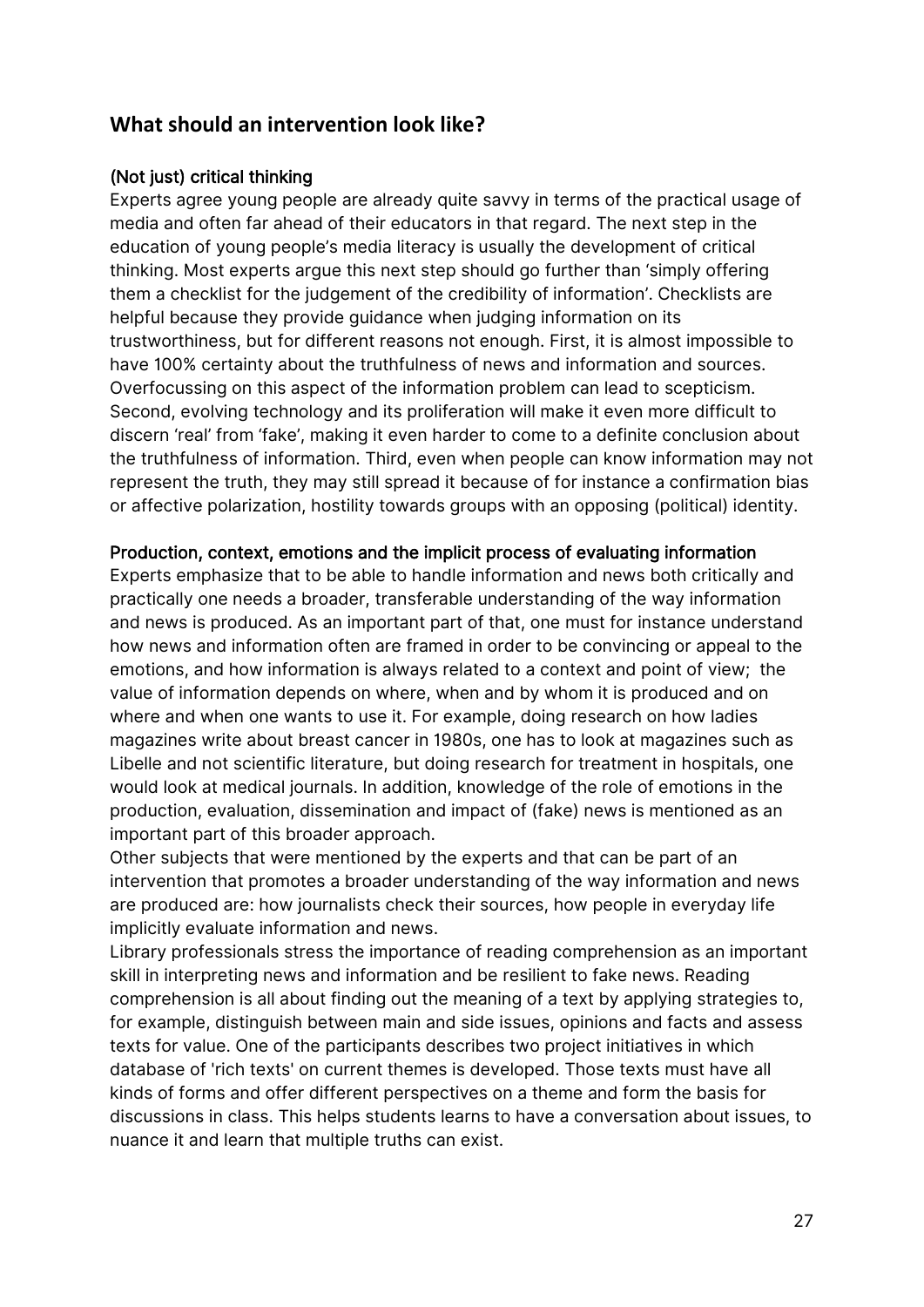#### Knowledge of technologies can be relevant

Asked about the importance for citizens to acquire technological citizenships as suggested by the Rathenau Institute (see Part I), the experts emphasize this is only one dimension of the problem of disinformation. As one expert puts it, technological citizenship as a subject is actually what is called digital citizenship in the school curriculum. Moreover, digital citizenship is what citizenship means today and should therefore be an integral part of the broader school curriculum, without approaching it in a negative way. As part of an intervention for the impact and dissemination of disinformation, knowledge of for instance the way algorithms work and the way search results are produced, can help to further understand the way news, knowledge and information is produced and how (the supply of) information is contextual.

#### Open conversation and aligning with children's interest

When developing or implementing an intervention for the impact and dissemination of disinformation, the experts emphasize it is important to keep the conversation open and lively, accept different views and appreciate different contexts, without judging, telling right from wrong or becoming too protectionist. Library professionals also emphasize the importance of an open conversation and warn not to address the topic too abstractly. They advise to keep it small and relate it to the environment and interests of children. They say it is important not to judge what children do online (e.g. posting videos on Tik Tok / using snap chat / Instagram, etc.), but to try to join in. Approach children mainly from a positive experience, arouse their long-term curiosity and expose them to media forms that enrich their lives. An example is given of a lesson in which children learn to edit a video and put a nice music to it, while at the same time learning something about manipulation.

#### Methodology serves purpose

Experts emphasize there is no golden standard with regard to the methodology an intervention should apply. Specific methodologies are suited for specific goals. For example, the often mentioned prebunking methodology, based on the inoculation theory, is particularly of use when the goal of the intervention is to prepare people to *resist persuasion* by misinformation, while debunking on the other hand can be used as a method of *uncovering* disinformation. A more specific form of debunking, lateral reading, that is the act of verifying what you're reading as you're reading it, may be helpful when a source does not give clear clues about its trustworthiness or one cannot be sure about the truthfulness of the information given. The reader then works as a fact checker and uses the internet to evaluate the reliability of the news or information. When the goal is to understand the way knowledge is produced and how context matters again other approaches might be suitable. In general, whatever methodologies used, experts emphasize the importance of interactivity and openness as described in the previous paragraph. Library professionals also express a strong preference for methods in which children can get to work creatively, for example by making and editing video material.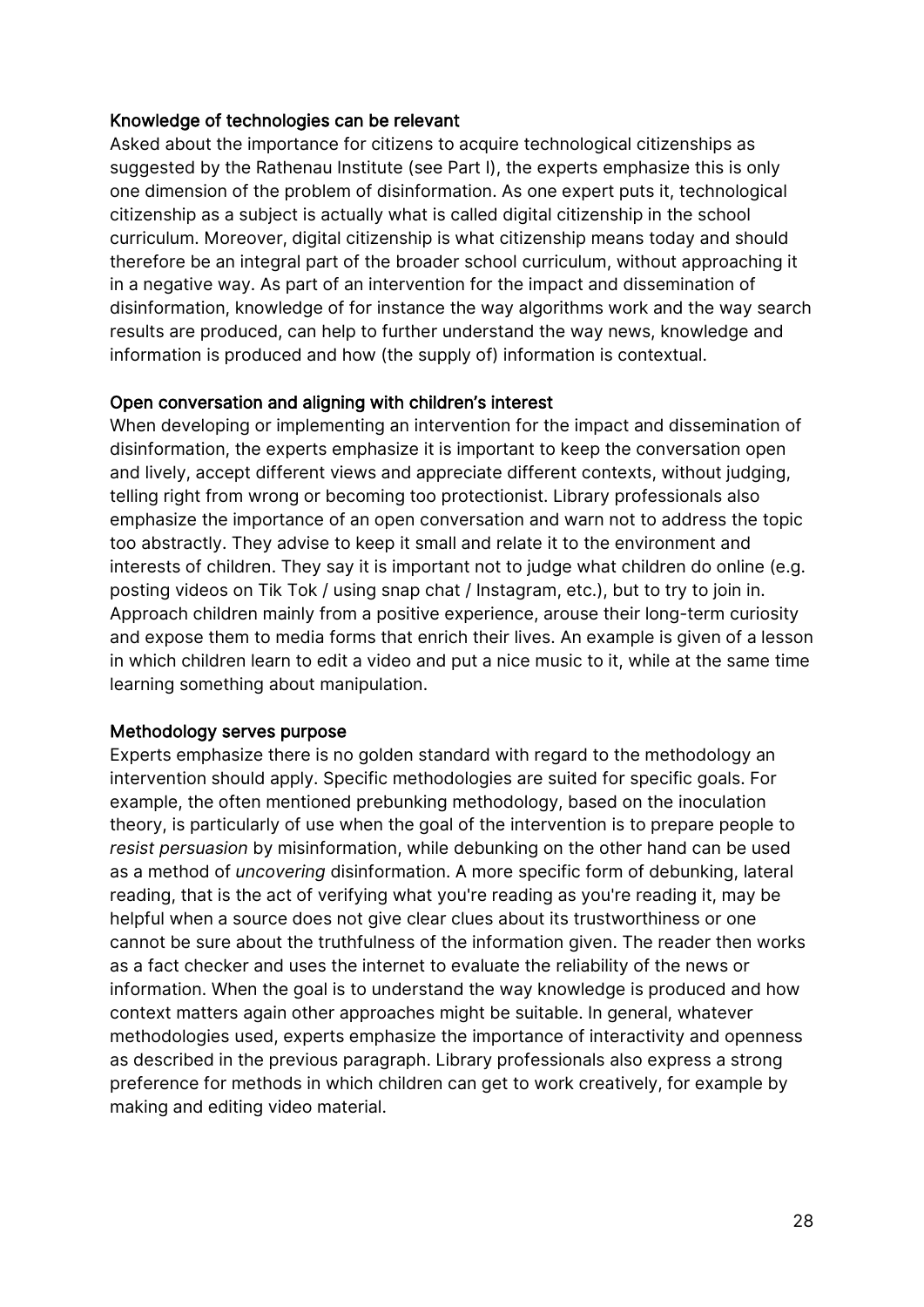#### Other tips and advice

Regarding the focus of the intervention, experts advise not to focus too much on fake news or information that is completely fake, as this represents only a small part of the problem. Furthermore, interventions focussed on critical thinking alone can be effective but one has to be aware this can easily result in a generalized cynicism and suspicion. Adolescents must be facilitated to hear and explore different viewpoints, to analyse information together, to understand the context of differences, to form their own opinion and to express their thoughts. This way students learn to develop and understand dispositions, and have the mind and skill sets that help them moving forward. One expert emphasizes these skills can best be learned in the media context age groups are already in. But, there is no one size fits all. Some off the above mentioned subject will be too complex for 12-13 year olds, while also teacher might need training. Training and lessons also need to be repeated. A single lesson doesn't do it, as one expert puts it. When asked, some experts say most effect can be gained by starting with the youngest groups and lower levels of education. Some of the library professionals see that there is particularly benefit to be gained among children with a lower educational level and with low reading skills. In addition, this group also emphasizes the importance of the skills and awareness of (novice) teachers who are not always sufficiently news and media literate themselves.

#### **Library and school collaboration on fake news education**

Although teachers themselves were not interviewed for this study, we can derive some interesting recommendations from the experiences of library professionals in their collaboration with education regarding reaching out to and collaborating with this group.

#### Integration in the school curriculum

In their work for and with secondary schools, library professionals sometimes come across interventions on the topic of disinformation and fake news, but these are often fragmented, local and not very structural. Although schools (to a greater or lesser extent) feel the conviction that it is an important subject, the experience of library professionals is that there are not many schools where there is a school-wide vision on media literacy and disinformation and where the subject is broadly embedded. At the same time, one of the library professionals indicates that schools – just like libraries have built up more expertise in recent years, e.g. by following media coach training To integrate the topic of disinformation – or more broath: media literacy – as a permanent element in the school curriculum, several library professionals believe that it should not be offered as a short lesson or teaching package, but that it should be embedded in the so-called 'subject classes' such as citizenship; philosophy of life; religion; IT; or information science. At the same time, some also find it useful to include it as a separate part, because of the good conversations it can initiate as such.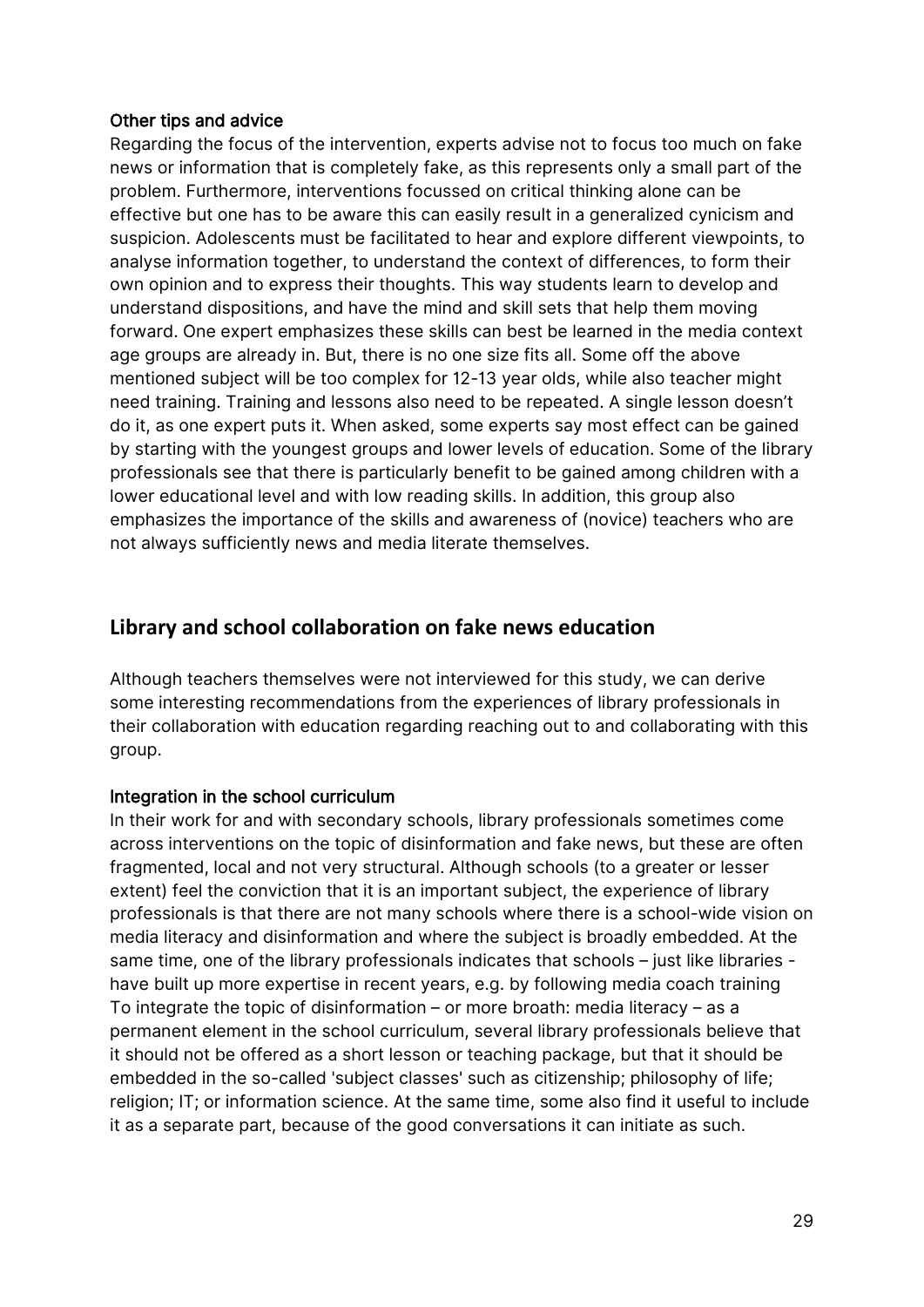Moreover, the professionals also experience that the opinion that the theme should be part of the curriculum is not yet shared by everyone. Some of the teachers they encounter do not think of it as a task for themselves or for the school.

#### Libraries, media literacy and desinformation

Although a few library professionals indicate that the library sector is relatively quick to tackle and embrace the theme of disinformation and media literacy, it is also stated that expertise, money and capacity for this theme are often also insufficiently available. In their collaboration with schools, the attention to reading promotion and reading motivation dominates, which probably also has to do with the fact that schools see a more logical role for libraries there.<sup>[7](#page-29-0)</sup>

Focus group participants cite a number of examples of interesting programs or services in the field of digital and media literacy that touch on the topic of disinformation and that are developed or offered by libraries, such as different educational products for secondary education from the library of Gelderland Zuid<sup>[8](#page-29-1)</sup> and some programs that are offered by Probiblio $^{\circ}$ . The Utrecht library is planning on setting up a digital literacy network for teachers and developing an anti-filter bubble app. For a successful example of how a library can put together a good range to education, reference is also made to *Doe je digiding![10](#page-29-3)*: an online teaching environment that enables young people to become acquainted with digital government services independently. A library in Groningen is setting up a project titled 'Sporen'(traces) in which children embark on a quest for their own cultural heritage in which they are made to think about facts, fiction, private and public in relation to the trail they themselves want to leave behind. $^{\shortparallel}$ 

#### Soft landing

Asked for recommendations to shape school-library collaboration, some library professionals refer to a common known pitfall of developing something completely new to add to the teachers workload, which is already very high. It is experienced by the library professionals that teachers have too little time to delve deeply into a topic like disinformation and they are often reluctant to get started. Although they feel that they have to do something with it, they are hesitant to put it into practice. A lack of time, but also of knowledge and skills ("they feel that they need to know even more than the children themselves") are reasons given for this by the library professionals. Therefore library professionals emphasize the importance of good support ("give them the confidence that they are not alone") and a 'soft landing'. By this the library professionals mean that a topic or approach should be introduced to the school with careful steps, for example by starting sessions with school teams about the importance of the topic.

<span id="page-29-0"></span><sup>7</sup> National research into the collaboration between libraries and secondary schools also shows that in 2020 approximately one third of the 140 libraries in the Netherlands collaborates with secondary education on topics concerning digital literacy, versus 86% on the topic of reading and reading promotion.

<span id="page-29-1"></span><sup>8</sup> See<https://educatieshopobgz-edu.op-shop.nl/ingang/voortgezetonderwijs/#/>

<span id="page-29-2"></span><sup>&</sup>lt;sup>9</sup> See also Appendix I

<span id="page-29-3"></span><sup>10</sup> <https://doejedigiding.nl/>

<span id="page-29-4"></span><sup>&</sup>lt;sup>11</sup> This project is still in the start-up phase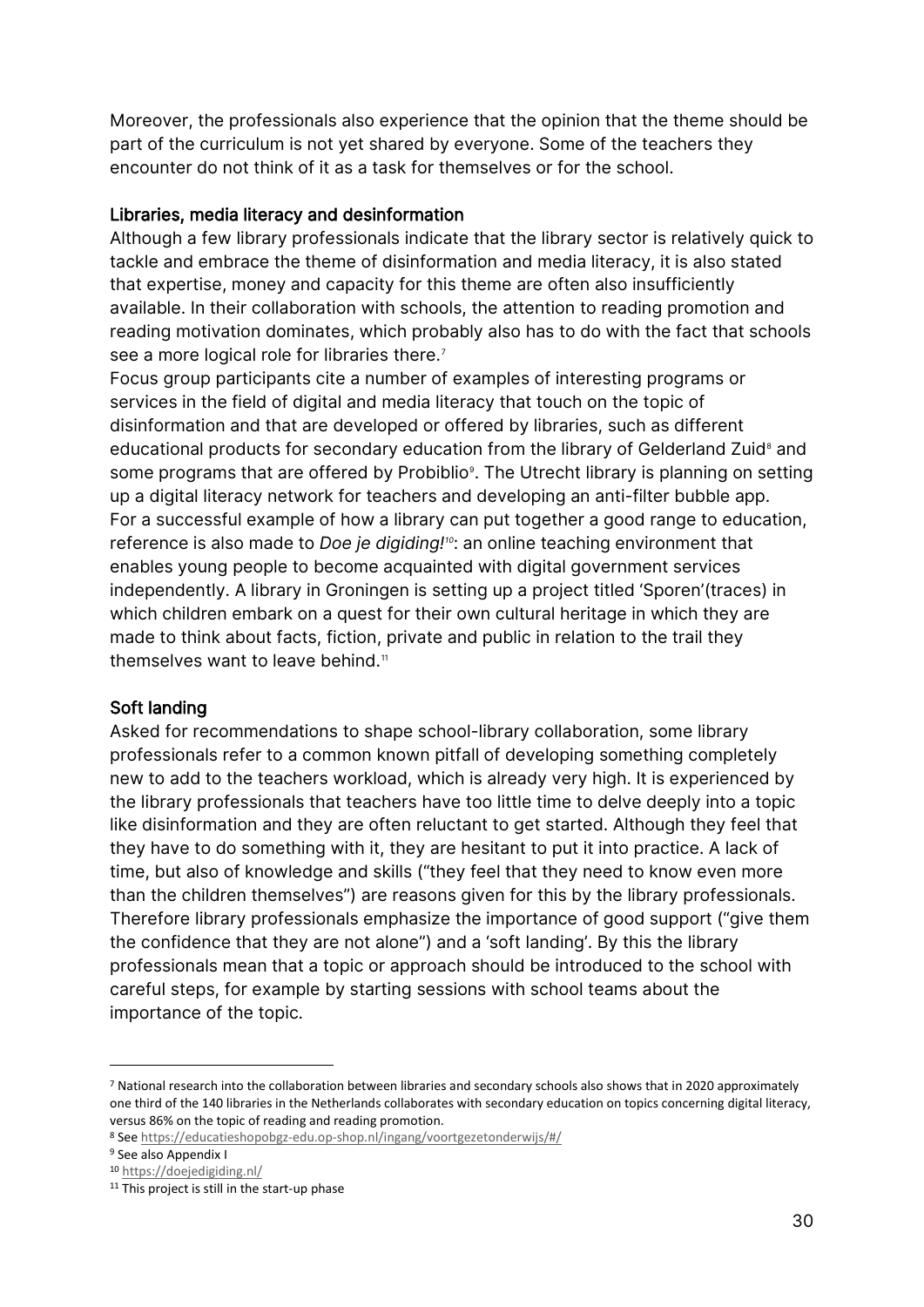Although one of the professionals indicates that many secondary schools are surprised at how efficient, structural and professional libraries have already developed their approach to and collaboration with education, they still do not always see the library as a logical partner in the area of media literacy. Expanding the role and cooperation in this area therefore requires patience, good profiling, a positive image and, expertise, according to some of the library professionals.

### Conclusion

#### **Recommendations for the Intervention**

Based on the interviews with experts in the field of digital literacy and library professionals, we can conclude that the spread (and impact) of fake news and disinformation is seen by many as a serious concern. Although the problem is still fairly limited to specific groups, topics and channels, education on this topic is important. From the knowledge and experience the experts and professionals shared with us in the focus groups, we can derive a number of important lessons and recommendations that should be taken into account when developing workshops for libraries and schools:

- 〉 The experts emphasize that interventions should be focussed on a broader palette of skills than mere critical thinking or debunking.
- 〉 Also prebunking addresses just one part of the problem, the susceptibility to persuasiveness of disinformation.
- 〉 The experts emphasize that adolescents must learn to understand the context of different viewpoints.
- 〉 Another important skill for adolescent to develop, as mentioned by the experts, is the understanding how knowledge and news is produced. This includes the understanding of:
	- how it is always related to a context and point of view;
	- how it can be framed to be convincing and to appeal to emotions;
	- how value of information depends on where, when and by whom it is produced and on where and when one wants to use it;
	- understanding how people in everyday life (implicitly) evaluate information and news;
	- what the role of emotions is in the evaluation, dissemination and impact of (fake) news.
	- knowing how to form their own opinions and to express them properly.
- 〉 According to the experts, knowledge of technology can be part but should not be the main focus of an intervention.
- 〉 Knowledge for instance of the way algorithms function and of how search results are created by search engines, can help to further understand the way news, knowledge and information is produced and (how the supply of) information is contextual.
- 〉 The experts emphasize that interventions should not be too protectionist. Instead the conversation must be kept open and lively, with appreciation for different views and different contexts.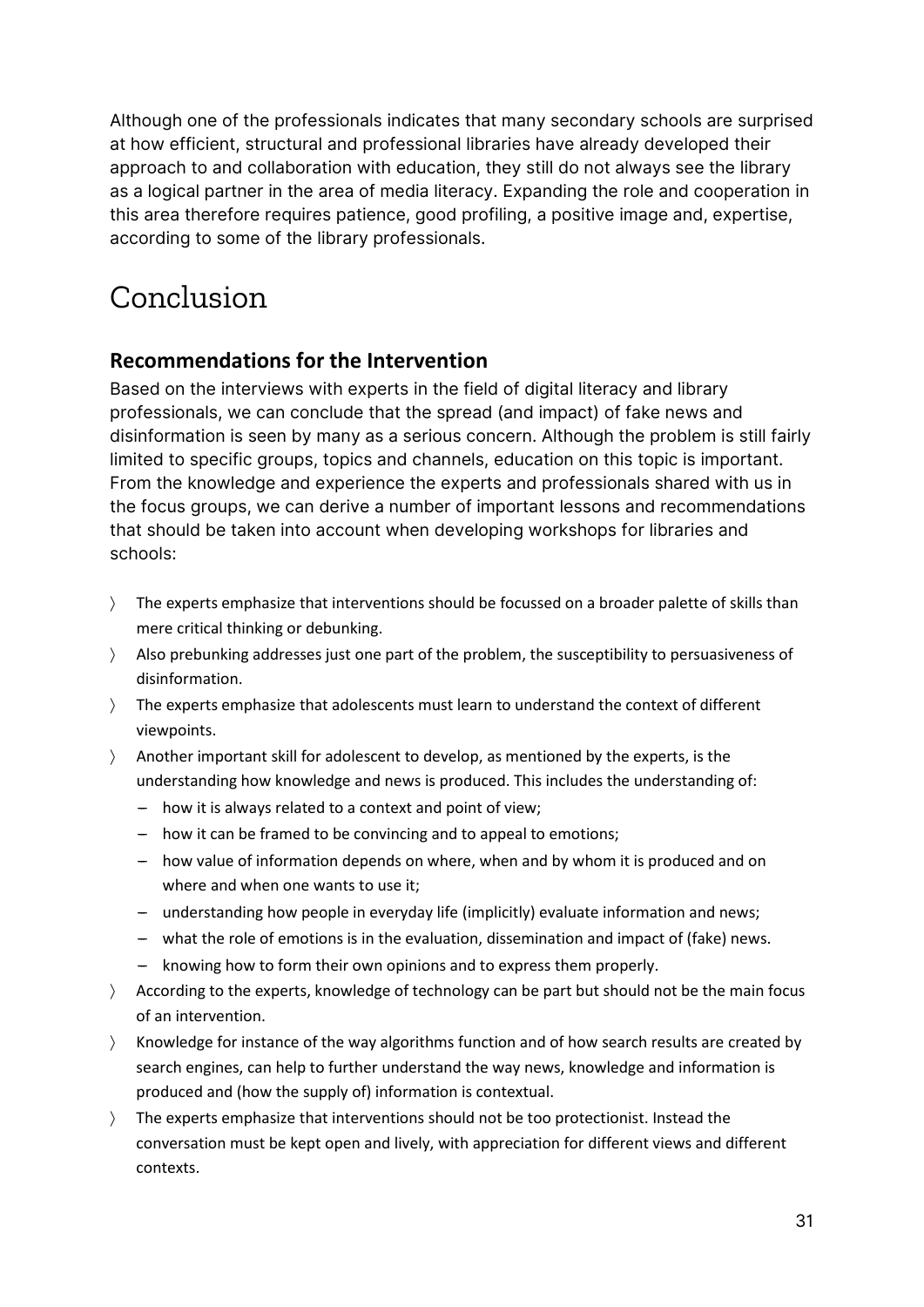〉 Library professionals add to this that interventions ideally relate to the interests and curiosity of children. They say it is important not to judge what children do online and approach it from negative experiences, but connect to what they like online and arouse their long-term curiosity.

#### **Recommendations for library – school collaboration**

An important purpose of the SMILES project is to have school teachers and librarians work together on fake news workshops for kids. Because Dutch libraries already collaborate intensively with teachers and school boards, we also asked the group of library professionals for insights and lessons about this collaboration. Based on their work experiences with schools, specifically around the theme of digital literacy, we can draw the following lessons about library-school collaboration:

- 〉 Library professionals emphasize that it's important not to overload busy teachers with yet another new lesson or theme, but to integrate the theme into the regular curriculum and support them with the implementation.
- 〉 But before you start working with teachers on concrete interventions it's advised to create a 'soft landing' in the school by taking a step-by-step approach in which you start with a conversation about (the importance) of digital literacy.
- 〉 Such an approach also contributes to a broader embedding of the theme of digital literacy and disinformation in the pedagogical vision and the entire curriculum of the school. Library professionals stress the importance of the topic not becoming an isolated thing.
- 〉 In creating such a soft landing in schools, library professionals emphasize the importance of good profiling, expertise and patience in order to position the library as a logical partner for schools to work with.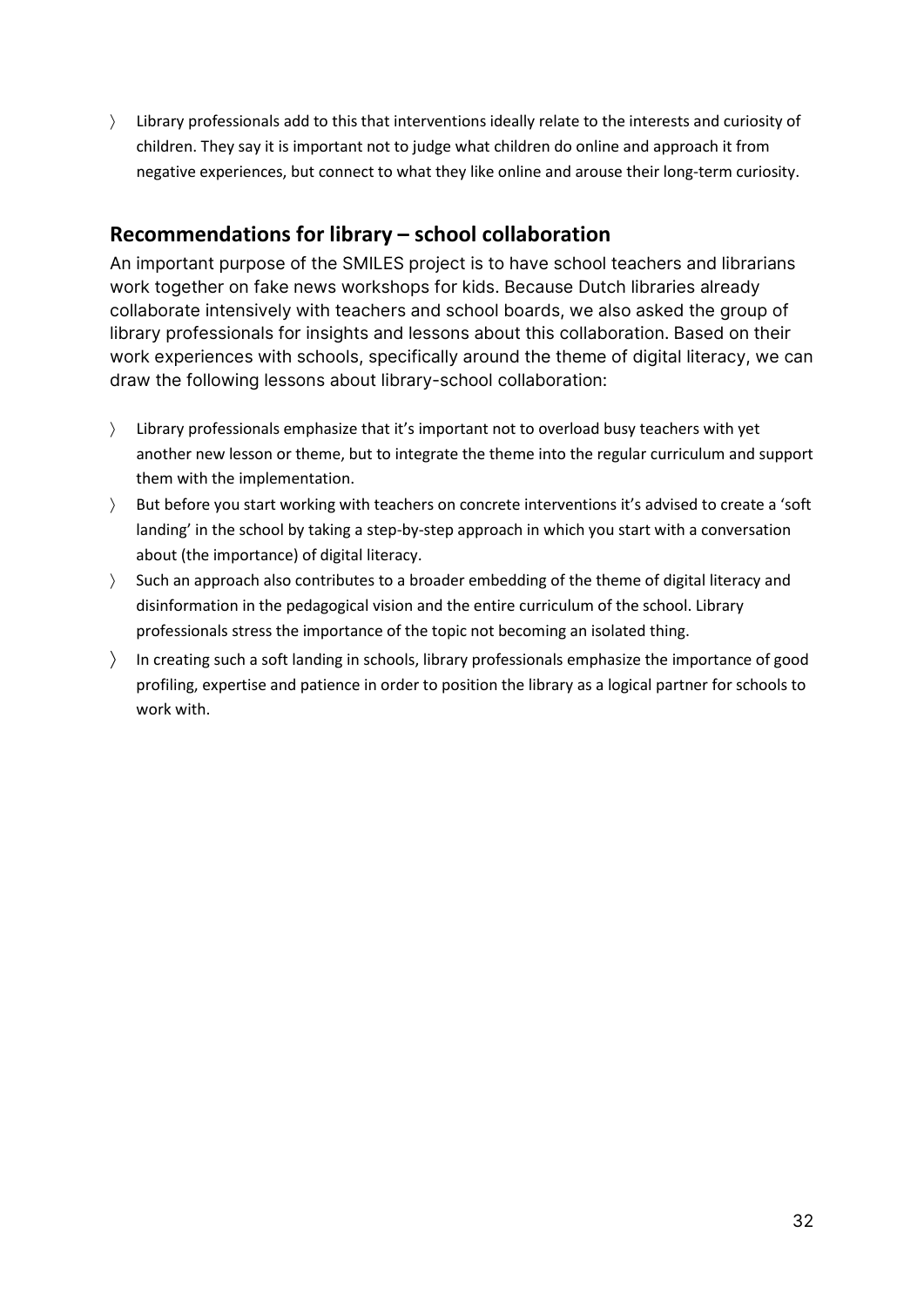## References

Ast, M. van (2020, 3 juni). Geen crimineel verband tussen zendmastbranden. *AD*. [https://www.ad.nl/binnenland/geen-crimineel-verband-tussen](https://www.ad.nl/binnenland/geen-crimineel-verband-tussen-zendmastbranden%7Ea56066d2/)[zendmastbranden~a56066d2/](https://www.ad.nl/binnenland/geen-crimineel-verband-tussen-zendmastbranden%7Ea56066d2/)

Bakker, J. (2020, 4 maart). Scholen in hun maag met nepnieuws over corona: "Vaak gemaakt door leerlingen om vrij te krijgen". *NH Nieuws*. [https://www.nhnieuws.nl/nieuws/263078/scholen-in-hun-maag-met-nepnieuws-over](https://www.nhnieuws.nl/nieuws/263078/scholen-in-hun-maag-met-nepnieuws-over-corona-vaak-gemaakt-door-leerlingen-om-vrij-te-krijgen)[corona-vaak-gemaakt-door-leerlingen-om-vrij-te-krijgen](https://www.nhnieuws.nl/nieuws/263078/scholen-in-hun-maag-met-nepnieuws-over-corona-vaak-gemaakt-door-leerlingen-om-vrij-te-krijgen)

Beeld en Geluid (z.d.). *Fake news versus Feiten: game on.* Geraadpleegd op 28 april 2021, van<https://www.beeldengeluid.nl/verhalen/fake-news-versus-feiten-game>

Bos, M. V. D. (2021, 17 januari). Twitter verwijderde zeker tweehonderd Nederlandse QAnon-accounts, maar methode roept vragen op. *NRC*.

[https://www.nrc.nl/nieuws/2021/01/17/twitter-verwijderde-200-nederlandse-qanon](https://www.nrc.nl/nieuws/2021/01/17/twitter-verwijderde-200-nederlandse-qanon-leden-a4027911)[leden-a4027911](https://www.nrc.nl/nieuws/2021/01/17/twitter-verwijderde-200-nederlandse-qanon-leden-a4027911)

Eggink, G. & Drok, N. (2020). *Meten met twee maten. Kwalitatief onderzoek naar de betekenis van betrouwbaarheid van nieuws voor het nieuwsmediagebruik van jongeren.* Zwolle: Windesheim [https://www.windesheim.nl/getmedia/4b959372-3ab6-46da-86e0-](https://www.windesheim.nl/getmedia/4b959372-3ab6-46da-86e0-9366f9754b64/2020-11-09-Publicatie-Betrouwbaarheid-Eggink-Drok-(1).pdf) [9366f9754b64/2020-11-09-Publicatie-Betrouwbaarheid-Eggink-Drok-\(Keulen et al.,](https://www.windesheim.nl/getmedia/4b959372-3ab6-46da-86e0-9366f9754b64/2020-11-09-Publicatie-Betrouwbaarheid-Eggink-Drok-(1).pdf) 

[2018\).pdf](https://www.windesheim.nl/getmedia/4b959372-3ab6-46da-86e0-9366f9754b64/2020-11-09-Publicatie-Betrouwbaarheid-Eggink-Drok-(1).pdf)

Heck, S. (2020, 15 oktober). *Nederlanders denken dat ze zelf fake news kunnen herkennen, maar schatten hun medeburgers laag in*. Ipsos. [https://www.ipsos.com/nl-nl/nederlanders-denken-dat-ze-zelf-fake-news-kunnen](https://www.ipsos.com/nl-nl/nederlanders-denken-dat-ze-zelf-fake-news-kunnen-herkennen-maar-schatten-hun-medeburgers-laag)[herkennen-maar-schatten-hun-medeburgers-laag](https://www.ipsos.com/nl-nl/nederlanders-denken-dat-ze-zelf-fake-news-kunnen-herkennen-maar-schatten-hun-medeburgers-laag)

Keulen, I. van, Korthagen, I., Diederen, P. & Boheemen, P. van (2018). *Digitalisering van het nieuws. Online nieuwsgedrag, desinformatie en personalisatie in Nederland.* Den Haag. Rathenau Instituut.

[https://www.rathenau.nl/sites/default/files/2018-](https://www.rathenau.nl/sites/default/files/2018-05/Digitalisering%20van%20het%20nieuws.pdf) [05/Digitalisering%20van%20het%20nieuws.pdf](https://www.rathenau.nl/sites/default/files/2018-05/Digitalisering%20van%20het%20nieuws.pdf)

Kieskompas. (2020, 15 augustus). *Resultaten onderzoek Kieskompas*. *Zin en onzin over het coronavirus (onderzoek van eind april tot begin mei 2020)*. Kieskompas.nl. <https://www.kieskompas.nl/nl/resultaten/>

Lauf, E., Scholtens, J. & Dooremalen, S. van (Reds.) (2020, juni). *Digital News Report Nederland.* Commissariaat voor de Media.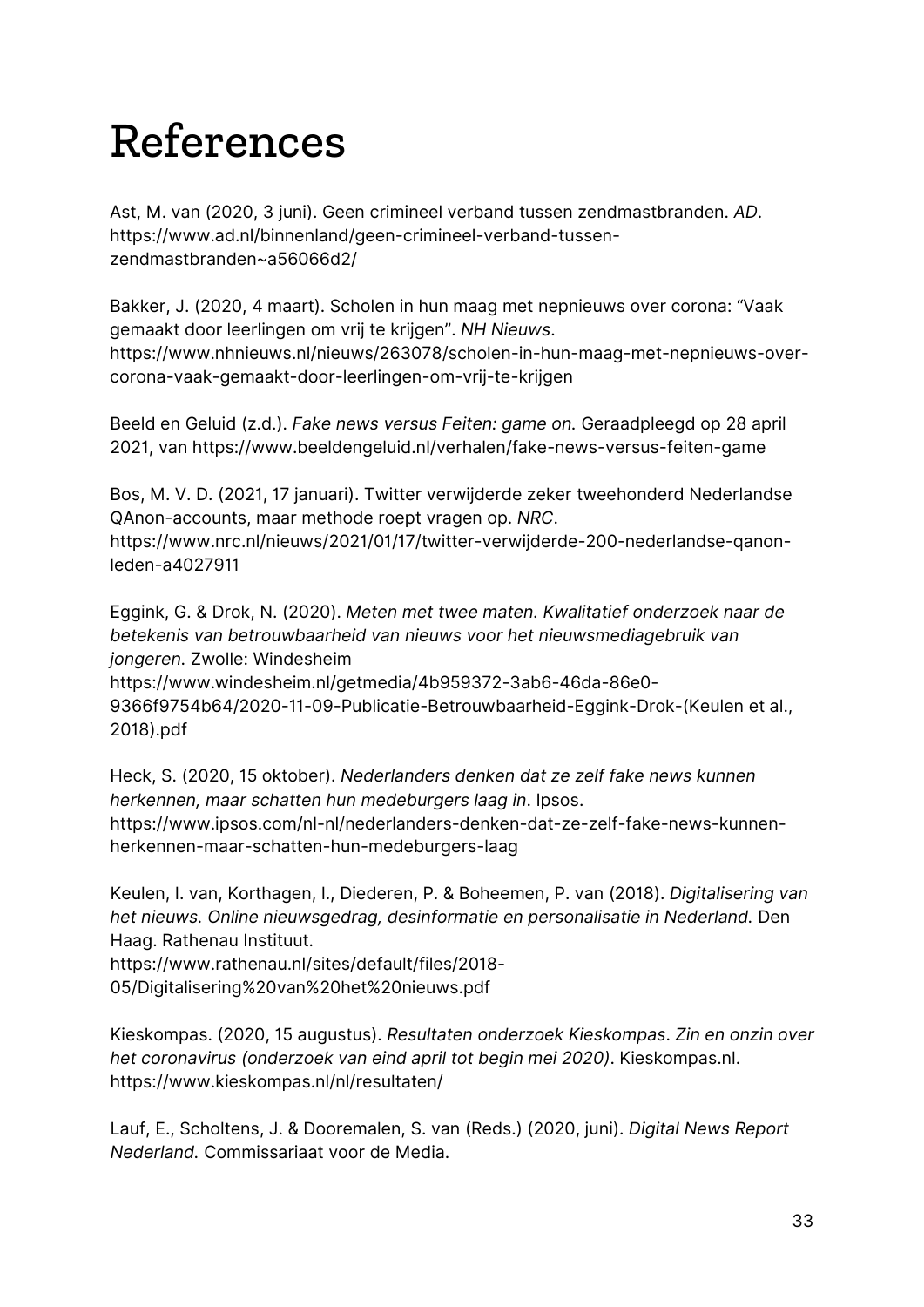[https://www.cvdm.nl/sites/default/files/files/Digital%20News%20Report%20Nederland](https://www.cvdm.nl/sites/default/files/files/Digital%20News%20Report%20Nederland%202020.pdf) [%202020.pdf](https://www.cvdm.nl/sites/default/files/files/Digital%20News%20Report%20Nederland%202020.pdf)

MediaTest (2020, 24 maart). *Bijna de helft van de jongeren verwacht een volledige lockdown.* [https://www.mediatest.nl/bijna-de-helft-van-de-jongeren-verwacht-een](https://www.mediatest.nl/bijna-de-helft-van-de-jongeren-verwacht-een-volledige-lockdown/)[volledige-lockdown/](https://www.mediatest.nl/bijna-de-helft-van-de-jongeren-verwacht-een-volledige-lockdown/)

Ministerie van Binnenlandse Zaken en Koninkrijksrelaties (2020, 17 november). *Kamerbrief over maatregelen om desinformatie richting de Tweede Kamer verkiezingen tegen te gaan*. Rijksoverheid.nl.

[https://www.rijksoverheid.nl/documenten/kamerstukken/2020/11/16/kamerbrief-over](https://www.rijksoverheid.nl/documenten/kamerstukken/2020/11/16/kamerbrief-over-maatregelen-om-desinformatie-richting-de-tweede-kamer-verkiezingen-tegen-te-gaan)[maatregelen-om-desinformatie-richting-de-tweede-kamer-verkiezingen-tegen-te](https://www.rijksoverheid.nl/documenten/kamerstukken/2020/11/16/kamerbrief-over-maatregelen-om-desinformatie-richting-de-tweede-kamer-verkiezingen-tegen-te-gaan)[gaan](https://www.rijksoverheid.nl/documenten/kamerstukken/2020/11/16/kamerbrief-over-maatregelen-om-desinformatie-richting-de-tweede-kamer-verkiezingen-tegen-te-gaan)

Motivaction (2021). *Vertrouwen in journalistiek. Hoe staat het met het vertrouwen in de journalistiek in Nederland?* Amsterdam: Motivaction [https://content1b.omroep.nl/urishieldv2/l27m1f0346a839c04d7800609842a7000000.](https://content1b.omroep.nl/urishieldv2/l27m1f0346a839c04d7800609842a7000000.9e54e87bb32be008d238f0a981e0eed1/nos/docs/motivaction_rapport.pdf) [9e54e87bb32be008d238f0a981e0eed1/nos/docs/motivaction\\_rapport.pdf](https://content1b.omroep.nl/urishieldv2/l27m1f0346a839c04d7800609842a7000000.9e54e87bb32be008d238f0a981e0eed1/nos/docs/motivaction_rapport.pdf)

Netwerk Mediawijsheid (2021, 22 januari). *Vanzelf Mediawijs? 2017 - De digitale generatie heeft nog veel hulp nodig.* Mediawijzer.net. <https://www.mediawijzer.net/vanzelf-mediawijs-2017/>

NOS. (2020, 25 september). *Amerikaanse complottheorie QAnon ook in Nederland in opkomst.* [https://nos.nl/nieuwsuur/artikel/2349814-amerikaanse-complottheorie](https://nos.nl/nieuwsuur/artikel/2349814-amerikaanse-complottheorie-qanon-ook-in-nederland-in-opkomst)[qanon-ook-in-nederland-in-opkomst](https://nos.nl/nieuwsuur/artikel/2349814-amerikaanse-complottheorie-qanon-ook-in-nederland-in-opkomst)

NOS. (2021, 13 maart). *Dit zijn de gevolgen van complottheorieën in Nederland.* [https://nos.nl/nieuwsuur/artikel/2372421-dit-zijn-de-gevolgen-van-complottheorieen](https://nos.nl/nieuwsuur/artikel/2372421-dit-zijn-de-gevolgen-van-complottheorieen-in-nederland)[in-nederland](https://nos.nl/nieuwsuur/artikel/2372421-dit-zijn-de-gevolgen-van-complottheorieen-in-nederland)

No Ties (2020). *Nepnieuws.* Netwerk Mediawijsheid. [https://www.mediawijzer.net/wp-content/uploads/sites/6/2021/03/Nepnieuws](https://www.mediawijzer.net/wp-content/uploads/sites/6/2021/03/Nepnieuws-onderzoeksrapport-2021-Netwerk-Mediawijsheid.pdf)[onderzoeksrapport-2021-Netwerk-Mediawijsheid.pdf](https://www.mediawijzer.net/wp-content/uploads/sites/6/2021/03/Nepnieuws-onderzoeksrapport-2021-Netwerk-Mediawijsheid.pdf)

Olierook, R. (2020, 26 november). *Weerbaar tegen desinformatie. Misbruik of verkeerd gebruik van cijfers?* Mediawijzer.net.

[https://www.mediawijzer.net/weerbaar-tegen-desinformatie-misbruik-of-verkeerd](https://www.mediawijzer.net/weerbaar-tegen-desinformatie-misbruik-of-verkeerd-gebruik-van-cijfers/)[gebruik-van-cijfers/](https://www.mediawijzer.net/weerbaar-tegen-desinformatie-misbruik-of-verkeerd-gebruik-van-cijfers/)

Ollongren, K. H. (2020, 13 mei). *Nieuwe ontwikkelingen beleidsinzet bescherming democratie tegen desinformatie.* Tweede Kamer der Staten-Generaal. [https://www.tweedekamer.nl/kamerstukken/brieven\\_regering/detail?id=2020Z08631&](https://www.tweedekamer.nl/kamerstukken/brieven_regering/detail?id=2020Z08631&did=2020D18454) [did=2020D18454](https://www.tweedekamer.nl/kamerstukken/brieven_regering/detail?id=2020Z08631&did=2020D18454)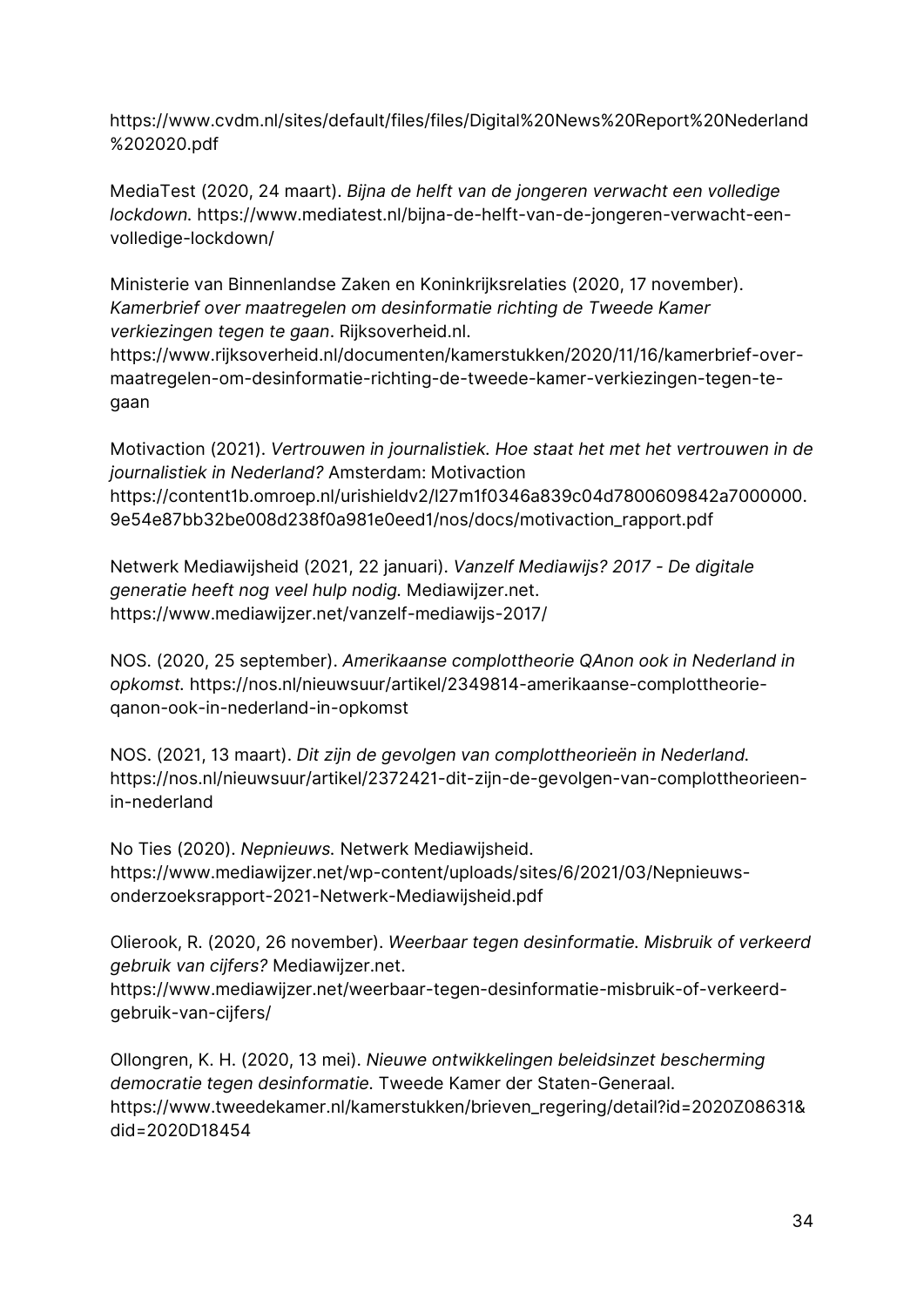Pointer (2020, 21 augustus). *'Zeker vijftig accounts verspreidden nepnieuws over corona in Nederland.'*

[https://pointer.kro-ncrv.nl/zeker-50-twitter-trollen-verspreiden-misinformatie-covid-](https://pointer.kro-ncrv.nl/zeker-50-twitter-trollen-verspreiden-misinformatie-covid-19-in-nederland)[19-in-nederland](https://pointer.kro-ncrv.nl/zeker-50-twitter-trollen-verspreiden-misinformatie-covid-19-in-nederland)

Pointer (2021, 20 mei). '*Nederlands trollenleger verspreidt en coördineert desinformatie over vaccin*.' https://pointer.kro-ncrv.nl/nederlands-trollenleger-verspreidt-en-coordineert-

desinformatie-over-vaccin

Raad voor het Openbaar Bestuur (2019, mei). *Zoeken naar waarheid. Waarheidsvinding in de democratie in het digitale tijdperk.*

[https://www.raadopenbaarbestuur.nl/binaries/raad-openbaar-](https://www.raadopenbaarbestuur.nl/binaries/raad-openbaar-bestuur/documenten/publicaties/2019/05/09/zoeken-naar-waarheid/Zoeken_naar_waarheid_Adviesrapport-201905.pdf)

[bestuur/documenten/publicaties/2019/05/09/zoeken-naar-](https://www.raadopenbaarbestuur.nl/binaries/raad-openbaar-bestuur/documenten/publicaties/2019/05/09/zoeken-naar-waarheid/Zoeken_naar_waarheid_Adviesrapport-201905.pdf)

[waarheid/Zoeken\\_naar\\_waarheid\\_Adviesrapport-201905.pdf](https://www.raadopenbaarbestuur.nl/binaries/raad-openbaar-bestuur/documenten/publicaties/2019/05/09/zoeken-naar-waarheid/Zoeken_naar_waarheid_Adviesrapport-201905.pdf)

Rathenau Instituut (2020a). *Digitale dreigingen voor de democratie – Over nieuwe technologie en desinformatie*. Den Haag (auteurs: Boheemen, P. van, G. Munnichs & E. Dujso)

[https://www.rathenau.nl/sites/default/files/2020-](https://www.rathenau.nl/sites/default/files/2020-10/RAPPORT_Digitale_dreigingen_voor_de_democratie_Rathenau_Instituut.pdf)

[10/RAPPORT\\_Digitale\\_dreigingen\\_voor\\_de\\_democratie\\_Rathenau\\_Instituut.pdf](https://www.rathenau.nl/sites/default/files/2020-10/RAPPORT_Digitale_dreigingen_voor_de_democratie_Rathenau_Instituut.pdf)

Rathenau Instituut (2020b, 5 maart). Digitale vaardigheden voor technologisch burgerschap. Factsheet.

[https://www.rathenau.nl/nl/wetenschap-cijfers/impact/kennis-voor-maatschappelijke](https://www.rathenau.nl/nl/wetenschap-cijfers/impact/kennis-voor-maatschappelijke-uitdagingen/digitale-vaardigheden-voor)[uitdagingen/digitale-vaardigheden-voor](https://www.rathenau.nl/nl/wetenschap-cijfers/impact/kennis-voor-maatschappelijke-uitdagingen/digitale-vaardigheden-voor)

Rathenau Instituut (2020c, 25 juni). Democratisch debat vergt meer dan bestrijding van desinformatie.

[https://www.rathenau.nl/nl/kennisgedreven-democratie/democratisch-debat-vergt](https://www.rathenau.nl/nl/kennisgedreven-democratie/democratisch-debat-vergt-meer-dan-bestrijding-van-desinformatie)[meer-dan-bestrijding-van-desinformatie](https://www.rathenau.nl/nl/kennisgedreven-democratie/democratisch-debat-vergt-meer-dan-bestrijding-van-desinformatie)

Rathenau Instituut (2020d, 19 oktober). Desinformatie bestrijden, censuur vermijden. Bericht aan het parlement.

[https://www.rathenau.nl/sites/default/files/2020-](https://www.rathenau.nl/sites/default/files/2020-10/BAP_Desinformatie_bestrijden_censuur_vermijden_Rathenau_Instituut.pdf)

[10/BAP\\_Desinformatie\\_bestrijden\\_censuur\\_vermijden\\_Rathenau\\_Instituut.pdf](https://www.rathenau.nl/sites/default/files/2020-10/BAP_Desinformatie_bestrijden_censuur_vermijden_Rathenau_Instituut.pdf)

Redactie De Nieuws BV (2021, 26 februari). *NPO werkt aan echtheidsstempel in strijd tegen 'Fake News'.* NPO Radio 1.

[https://www.nporadio1.nl/politiek/29941-npo-werkt-aan-echtheidsstempel-in-strijd](https://www.nporadio1.nl/politiek/29941-npo-werkt-aan-echtheidsstempel-in-strijd-tegen-fake-news)[tegen-fake-news](https://www.nporadio1.nl/politiek/29941-npo-werkt-aan-echtheidsstempel-in-strijd-tegen-fake-news)

Rogers, R. & Niederer, S. (ed.) (2019, oktober)*. Politiek en sociale media manipulatie.*  Ministerie van Binnenlandse Zaken en Koninkrijksrelaties. [https://www.rijksoverheid.nl/binaries/rijksoverheid/documenten/rapporten/2019/10/18/](https://www.rijksoverheid.nl/binaries/rijksoverheid/documenten/rapporten/2019/10/18/rapport-politiek-en-sociale-media-manipulatie/rapport-politiek-en-sociale-media-manipulatie.pdf)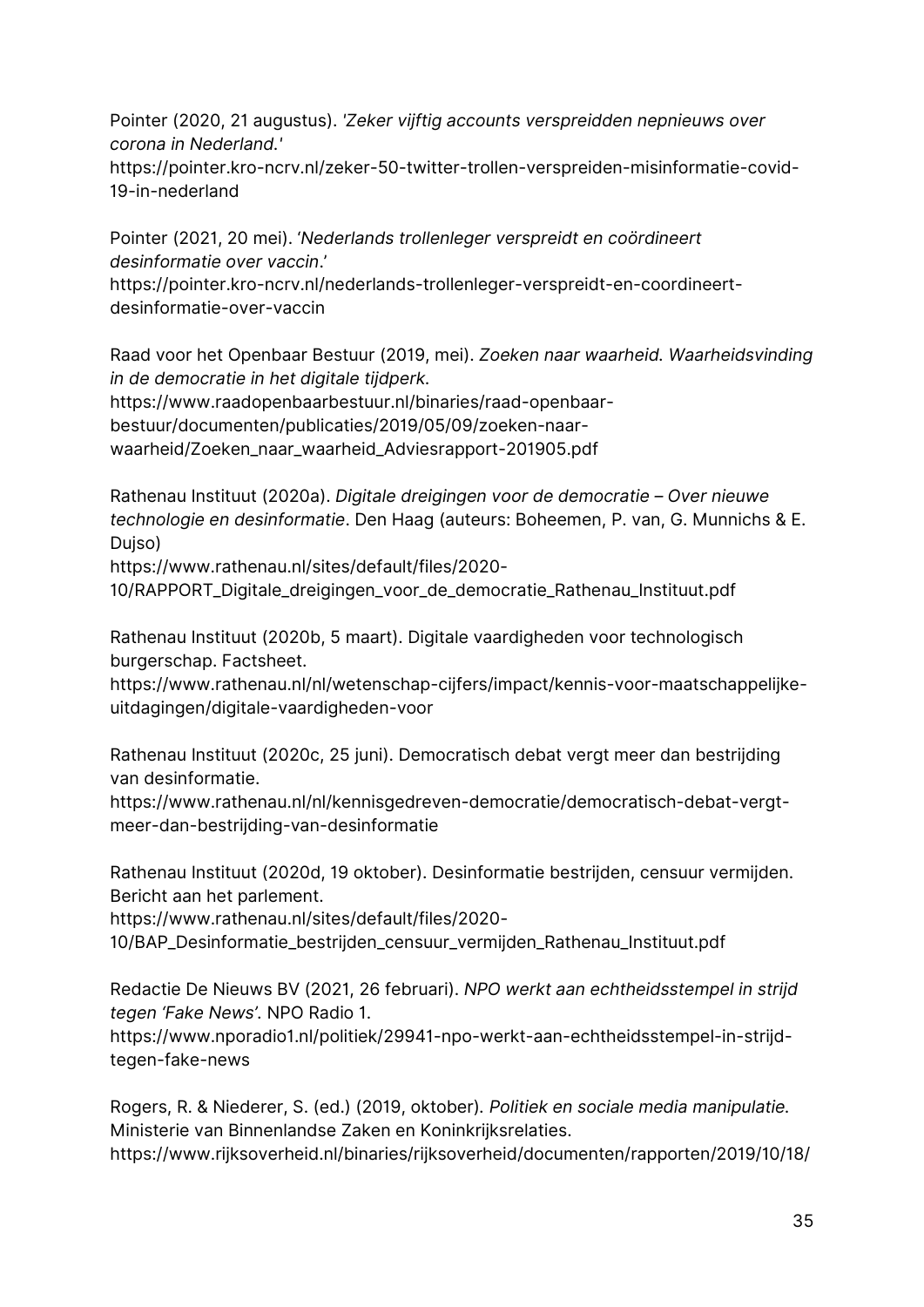[rapport-politiek-en-sociale-media-manipulatie/rapport-politiek-en-sociale-media](https://www.rijksoverheid.nl/binaries/rijksoverheid/documenten/rapporten/2019/10/18/rapport-politiek-en-sociale-media-manipulatie/rapport-politiek-en-sociale-media-manipulatie.pdf)[manipulatie.pdf](https://www.rijksoverheid.nl/binaries/rijksoverheid/documenten/rapporten/2019/10/18/rapport-politiek-en-sociale-media-manipulatie/rapport-politiek-en-sociale-media-manipulatie.pdf)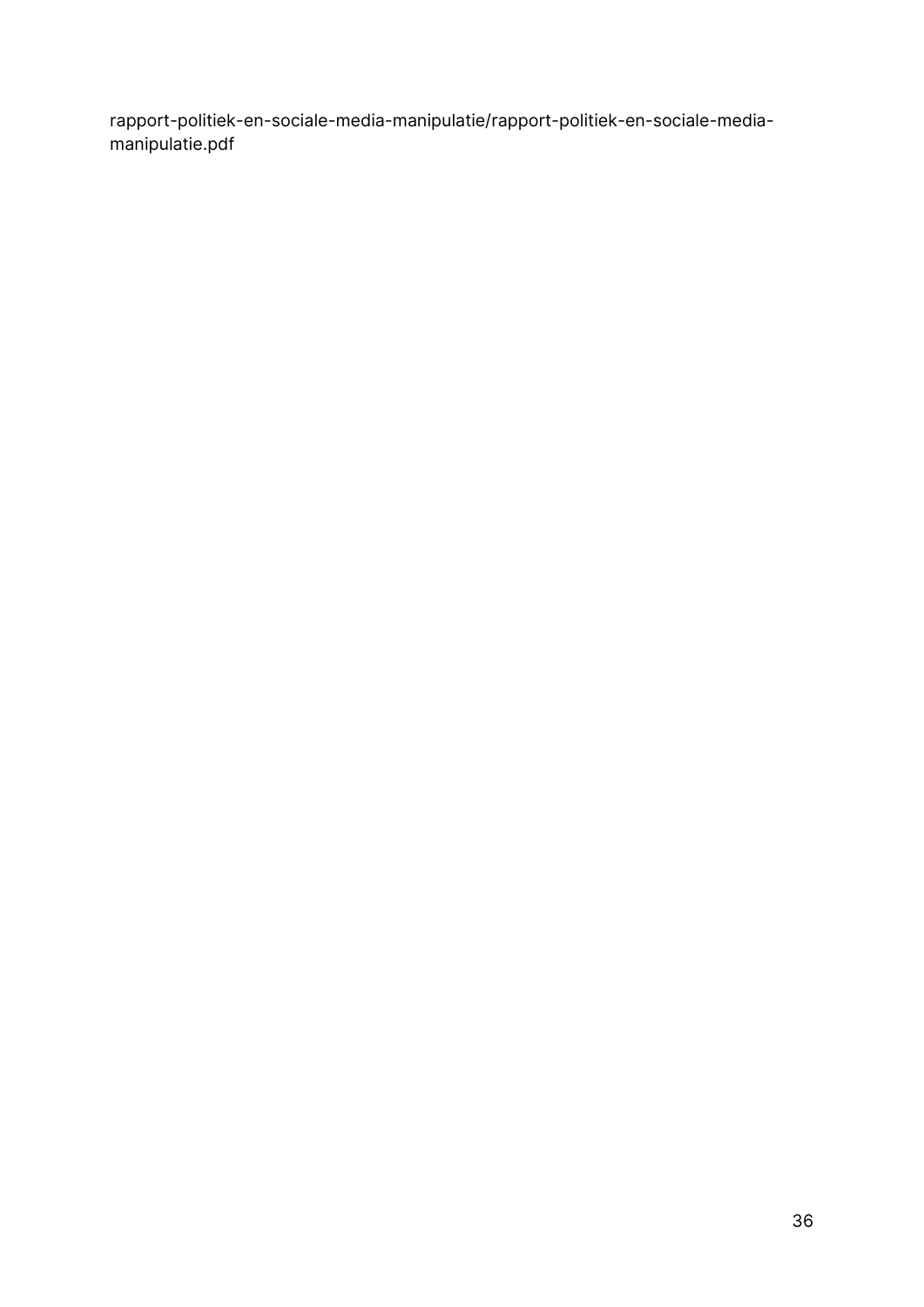## Appendix I: Excerpt of the intervention database

| # | Name                                               | <b>Publisher</b>                            | <b>Description</b>                                                                                                                                                                                                                                                                                                                                                                                                                                            | <b>Themes</b>                                                             | Target groups                                                                                | Debunk-<br>ing | Prebunk<br>-ing | Triangula<br>-tion |
|---|----------------------------------------------------|---------------------------------------------|---------------------------------------------------------------------------------------------------------------------------------------------------------------------------------------------------------------------------------------------------------------------------------------------------------------------------------------------------------------------------------------------------------------------------------------------------------------|---------------------------------------------------------------------------|----------------------------------------------------------------------------------------------|----------------|-----------------|--------------------|
| 1 | Under<br>Pressure                                  | DROG en<br>Diversion                        | Under Pressure uses an innovative<br>methodology that combines peer<br>education and gaming. By creating<br>and spreading fake news,<br>participants gain insight into how it<br>works. They also reflect on their<br>experiences with peer educators<br>who act as role models. The project<br>combines DROG's Bad News game<br>and Diversion's Newsroom<br>curriculum. Themes covered<br>include polarization, trolling and<br>sharing conspiracy theories. | Polarization,<br>trolling,<br>conspiracy<br>theories.                     | Upper<br>secondary<br>education and<br>the first two<br>years of<br>vocational<br>education. |                | X               |                    |
| 2 | Workshop<br>Nepnieuw<br>s en<br>desinfor-<br>matie | Beeld en<br>Geluid<br>i.s.m.<br><b>DROG</b> | In this workshop, students are<br>trained in countering fake news and<br>disinformation through methods<br>based on the inoculation theory. By<br>creating and spreading fake news<br>students learn about techniques<br>and mechanisms behind<br>disinformation.                                                                                                                                                                                             | Disinformatio<br>n, fake news,<br>trolling,<br>editing and<br>publication | Secondary<br>and<br>vocational<br>education.                                                 |                | X               |                    |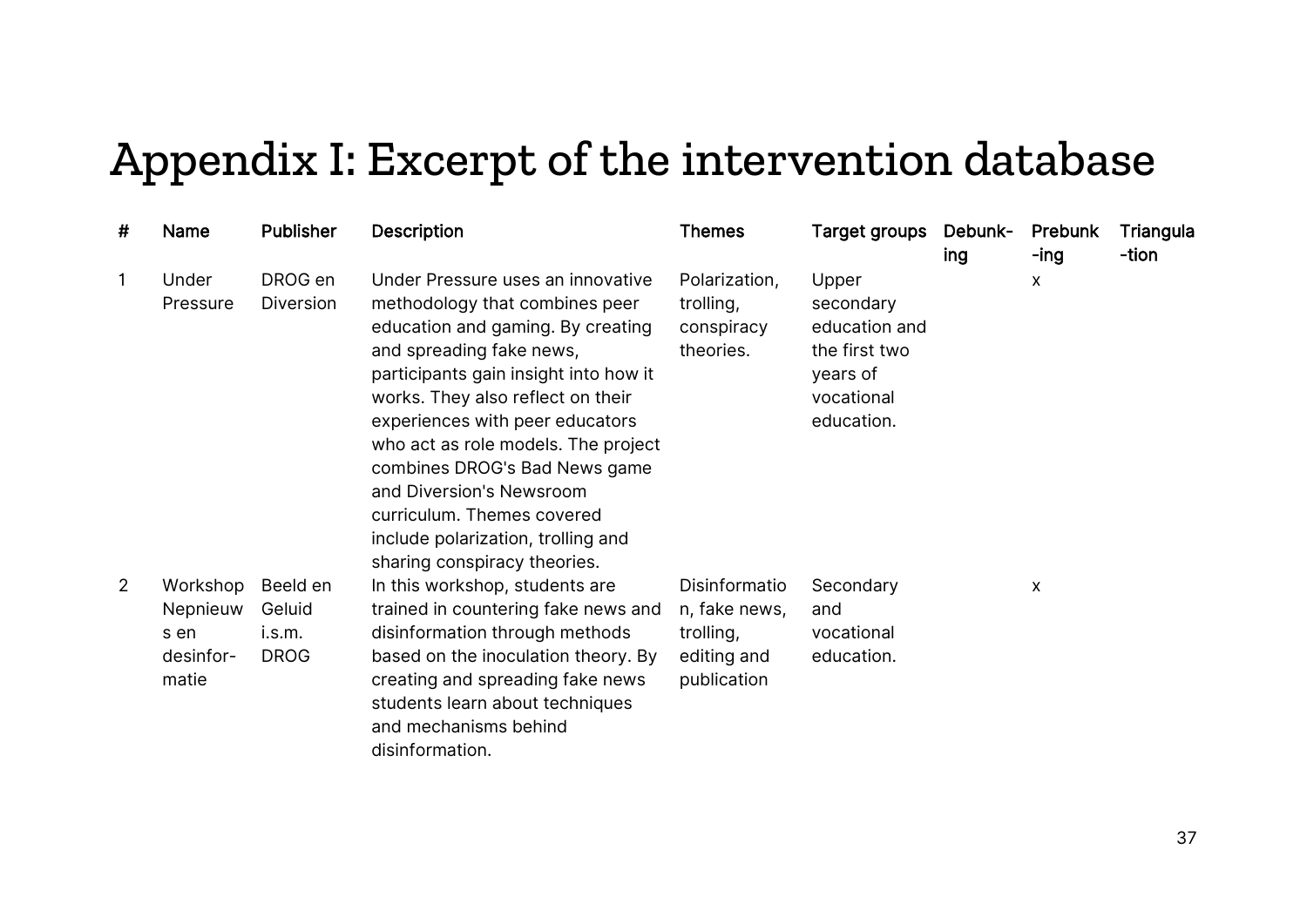| # | <b>Name</b>                                     | <b>Publisher</b> | <b>Description</b>                                                                                                                                                                                                                                                                                                                                                                                                                                                   | <b>Themes</b>                                                                                           | Target groups                                                    | Debunk-<br>ing | Prebunk<br>-ing | Triangula<br>-tion |
|---|-------------------------------------------------|------------------|----------------------------------------------------------------------------------------------------------------------------------------------------------------------------------------------------------------------------------------------------------------------------------------------------------------------------------------------------------------------------------------------------------------------------------------------------------------------|---------------------------------------------------------------------------------------------------------|------------------------------------------------------------------|----------------|-----------------|--------------------|
| 3 | <b>Bad News</b>                                 | <b>DROG</b>      | In this game participants play the<br>role of a fake news spreader. By<br>spreading fake news through social<br>media, the player gains insight into<br>methods and tactics used in the<br>creation and spreading of fake<br>news. These insights help<br>participants to recognize fake news<br>in the real world.                                                                                                                                                  | Fake news,<br>polarization,<br>conspiracy<br>thinking,<br>trolling,<br>impersonation<br>, discrediting. | Youth version<br>8-11 years.<br>Adult version:<br>15 - 35 years. |                | X               |                    |
| 4 | Fake<br>news<br>workshop<br>for young<br>people | maXMusic         | In this workshop teaches young<br>people how to recognize and 'filter'<br>fake news. They work in groups to<br>make a news report. Each group<br>reports on a subject through<br>'colored glasses' (e.g. from the<br>viewpoint of a political party).<br>Afterwards, the reports are<br>discussed and reflected on with the<br>whole class. The discussion<br>focuses on framing of information.<br>Prior to the workshop there is a<br>preparatory lesson in class. | Fake news,<br>framing.                                                                                  | Secondary<br>education.                                          |                | X               |                    |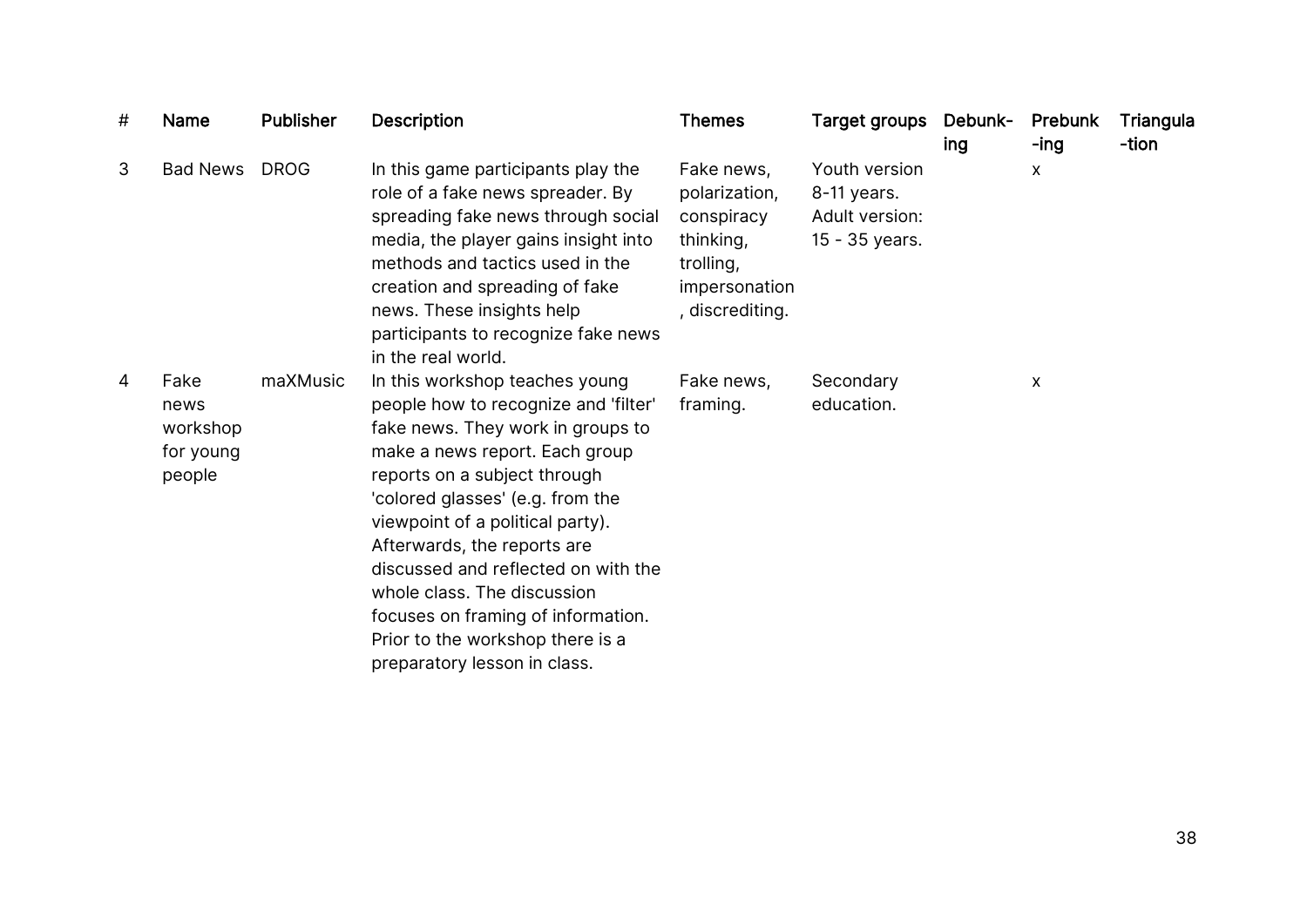| # | Name                                                 | <b>Publisher</b>                                                                                                                 | <b>Description</b>                                                                                                                                                                                                                                                                                                                | <b>Themes</b>                                                       | Target groups Debunk-                                                                | ing                       | Prebunk<br>-ing | Triangula<br>-tion |
|---|------------------------------------------------------|----------------------------------------------------------------------------------------------------------------------------------|-----------------------------------------------------------------------------------------------------------------------------------------------------------------------------------------------------------------------------------------------------------------------------------------------------------------------------------|---------------------------------------------------------------------|--------------------------------------------------------------------------------------|---------------------------|-----------------|--------------------|
| 5 | Online<br><b>Masters</b>                             | VodafoneZi<br>ggo with<br>the<br>cooperatio<br>n of<br>ECP/veilig-<br>internetten<br>and<br><b>Netwerk</b><br>Mediawijs-<br>heid | Online Masters is a free curriculum<br>on digital literacy. It consists of four<br>modules that cover the following<br>topics: Digital world, Creative,<br>Skilled, Safe and Social online. The<br>Social online module in part focuses<br>on awareness and self-reflection<br>regarding fake news.                               | Fake news                                                           | Lower classes<br>of secondary<br>education.                                          | $\mathsf{X}$              |                 |                    |
| 6 | <b>The</b><br><b>Breakdow</b><br>n:<br>Nepnieuw<br>S | <b>JIP</b><br>Haaglande<br>n                                                                                                     | A vlog by youth adviser Reggie, in<br>which he explains what fake news<br>is, why it appears in our timelines<br>and how to spot it.                                                                                                                                                                                              | Fake news,<br>trolls, social<br>media, news<br>media,<br>algorithm. | Young people<br>between the<br>age of 11 and<br>28.                                  | $\boldsymbol{\mathsf{X}}$ |                 |                    |
| 7 | Safe<br>online                                       | <b>JIP</b><br>Haaglande<br>$\mathsf{n}$                                                                                          | The 'safe online' package consists<br>of various information courses<br>focusing on the many dangers of<br>social media. It includes topics such<br>as sextortion, online challenges,<br>fake news and cyberbullying. An<br>information course lasts 1 hour and<br>can be given to young people,<br>parents and/or professionals. | Fake news                                                           | Young people<br>between the<br>age of 11 and<br>28, parents<br>and<br>professionals. | $\boldsymbol{X}$          |                 |                    |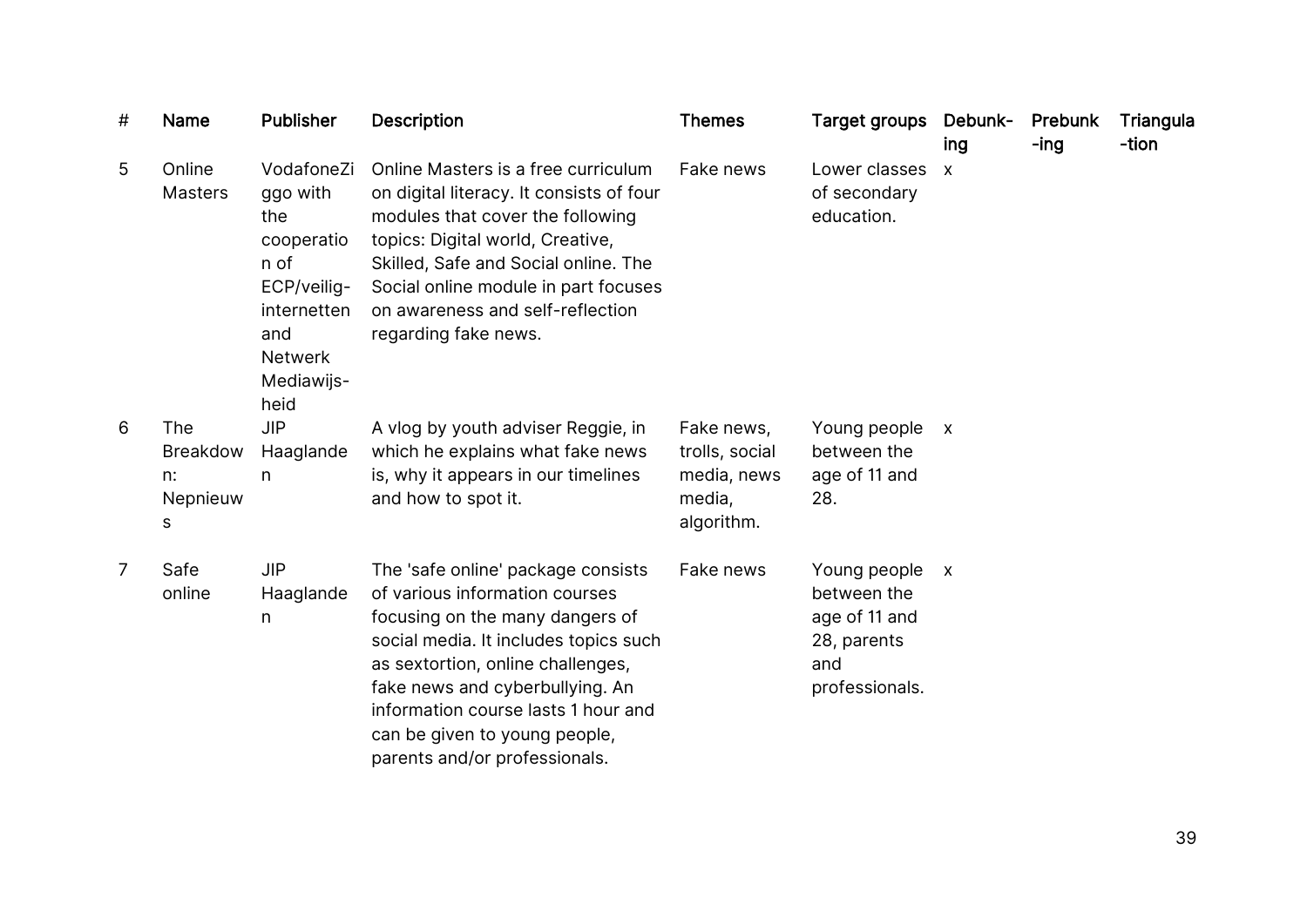| # | <b>Name</b>                      | <b>Publisher</b>                                                               | <b>Description</b>                                                                                                                                                                                                    | <b>Themes</b>               | Target groups                                       | Debunk-<br>ing            | Prebunk<br>-ing | Triangula<br>-tion |
|---|----------------------------------|--------------------------------------------------------------------------------|-----------------------------------------------------------------------------------------------------------------------------------------------------------------------------------------------------------------------|-----------------------------|-----------------------------------------------------|---------------------------|-----------------|--------------------|
| 8 | Types of<br>fake<br>news         | Internet<br>matters                                                            | A concise guide with an overview of<br>types of fake news and a list of<br>fact-checking websites. There is<br>also a link to the "Find the fake"<br>quiz, in which people are competing<br>in recognizing fake news. | Fake news,<br>factchecking. | Young people<br>and their<br>parents.               | $\boldsymbol{\mathsf{X}}$ |                 |                    |
| 9 | Checklist<br>Fake<br><b>News</b> | You!nG,<br>Movisie/-<br>Kennisplat-<br>form<br>Integratie &<br>Samenlevin<br>g | A one page checklist that contains<br>15 questions that help young<br>people spot fake news.                                                                                                                          | Fake news                   | Young people<br>between the<br>age of 12 and<br>18. | $\mathsf{X}$              |                 |                    |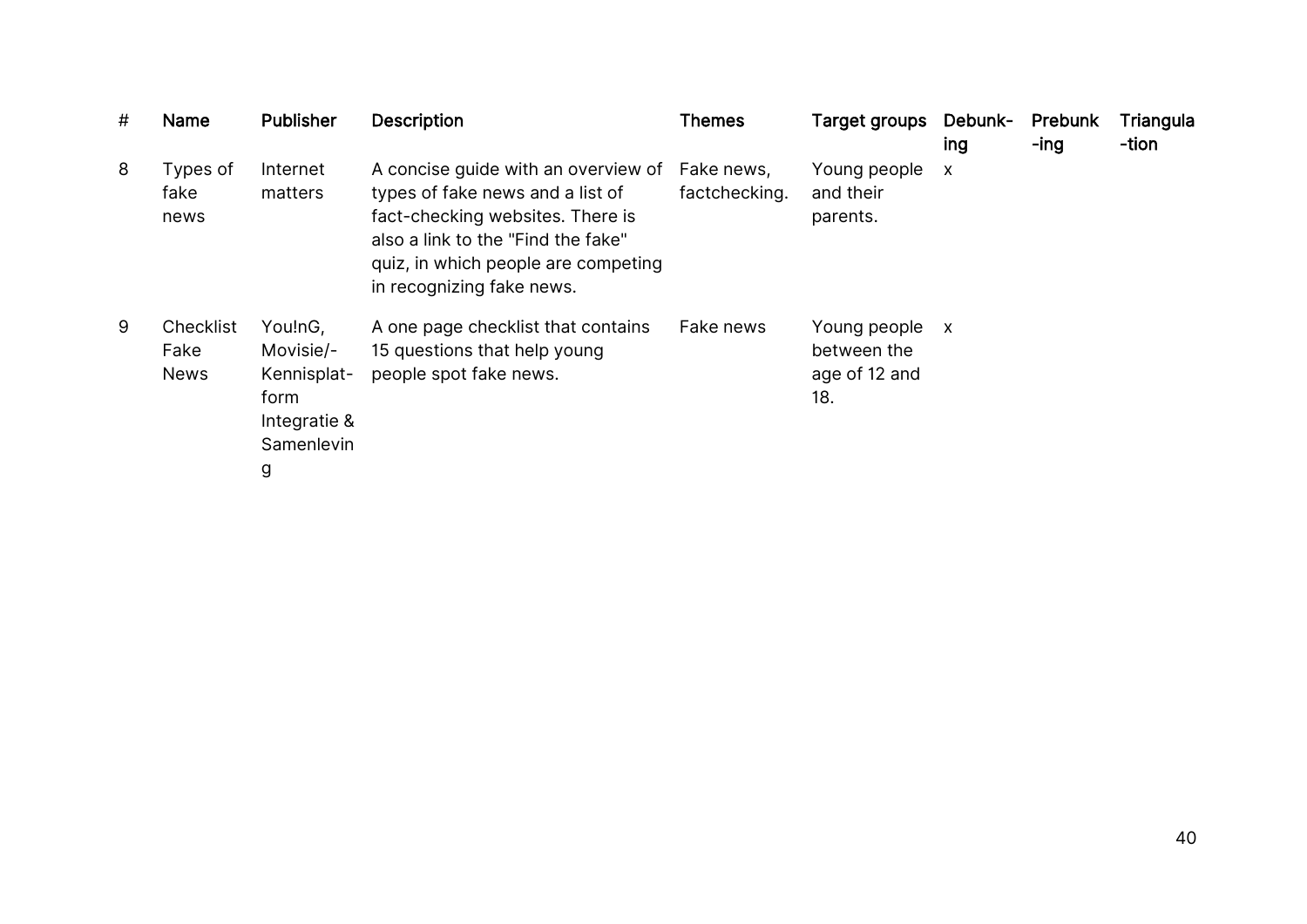| #  | Name                         | <b>Publisher</b>                                                               | <b>Description</b>                                                                                                                                                                                                                                                                                                                                                                                                                                                                                                                                                             | <b>Themes</b>                                                                          | Target groups                                       | Debunk-<br>ing | Prebunk<br>-ing | Triangula<br>-tion |
|----|------------------------------|--------------------------------------------------------------------------------|--------------------------------------------------------------------------------------------------------------------------------------------------------------------------------------------------------------------------------------------------------------------------------------------------------------------------------------------------------------------------------------------------------------------------------------------------------------------------------------------------------------------------------------------------------------------------------|----------------------------------------------------------------------------------------|-----------------------------------------------------|----------------|-----------------|--------------------|
| 10 | <b>YNG</b><br>Escape<br>Game | You!nG,<br>Movisie/-<br>Kennisplat-<br>form<br>Integratie &<br>Samenlevin<br>g | This is a game in the form of an<br>escape room. A group of young<br>people take on the role of<br>detectives to solve a girl's<br>disappearance. They do this<br>through different games and use<br>clues on the girl's social media<br>accounts. The detective also has a<br>tablet that provides the players<br>with information about the dangers<br>of social media and fake news.<br>Through the escape game<br>youngsters learn about both the<br>dangers (catfishing, grooming, fake<br>news, deep fakes and money<br>mules) and the opportunities of<br>social media. | Social media,<br>fake news,<br>catfishing,<br>grooming,<br>deep fakes,<br>money mules. | Young people<br>between the<br>age of 12 and<br>18. |                | X               |                    |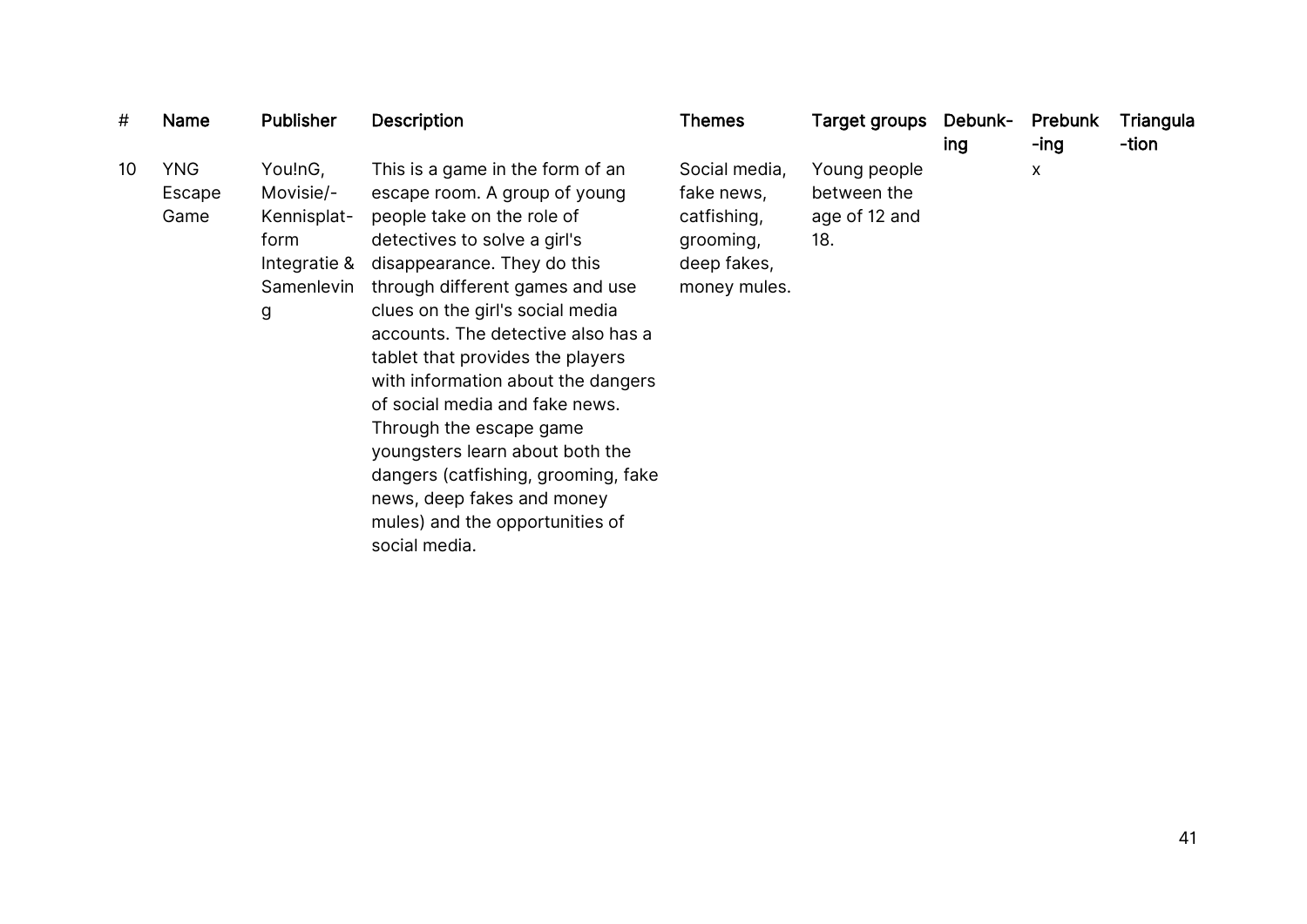| #  | Name                                        | <b>Publisher</b>                                         | <b>Description</b>                                                                                                                                                                                                                                                                                                                                                                                                                                                                                                | <b>Themes</b>                                | Target groups                                                                             | Debunk-<br>ing | Prebunk<br>$-$ ing | Triangula<br>-tion |
|----|---------------------------------------------|----------------------------------------------------------|-------------------------------------------------------------------------------------------------------------------------------------------------------------------------------------------------------------------------------------------------------------------------------------------------------------------------------------------------------------------------------------------------------------------------------------------------------------------------------------------------------------------|----------------------------------------------|-------------------------------------------------------------------------------------------|----------------|--------------------|--------------------|
| 11 | Media-in-<br>beeld<br>box:<br>Nepnieuw<br>s | <b>IDFA</b>                                              | This lesson package analyzes how<br>journalists and newsmakers<br>influence our perception of the<br>world. It contains three<br>documentaries with assignments.<br>The assignments include group<br>discussions. Students learn to<br>watch the news from a critical point<br>of view. They are also provided<br>with tools that help them recognize<br>fake news.                                                                                                                                               | Fake news,<br>critical<br>analysis.          | Secondary<br>education.                                                                   |                |                    | x                  |
| 12 | <b>Beeldkrak</b><br>en                      | Atlas van<br>Stolk /<br>Municipalit<br>y of<br>Rotterdam | This is an educational project in<br>collaboration with the Atlas van<br>Stolk (a collection of more than<br>250.000 prints, maps and drawings<br>about the history of The<br>Netherlands). The project aims to<br>enhance students' visual literacy<br>and teach them to have a critical<br>view of the visual culture that<br>surrounds them. This is done by<br>teaching them to analyze images<br>and by creating awareness that<br>image creators have certain<br>intentions when they create their<br>work. | Image<br>analysis,<br>image<br>manipulation. | Older classes<br>of primary<br>education and<br>all classes of<br>secondary<br>education. | $\mathsf{x}$   |                    |                    |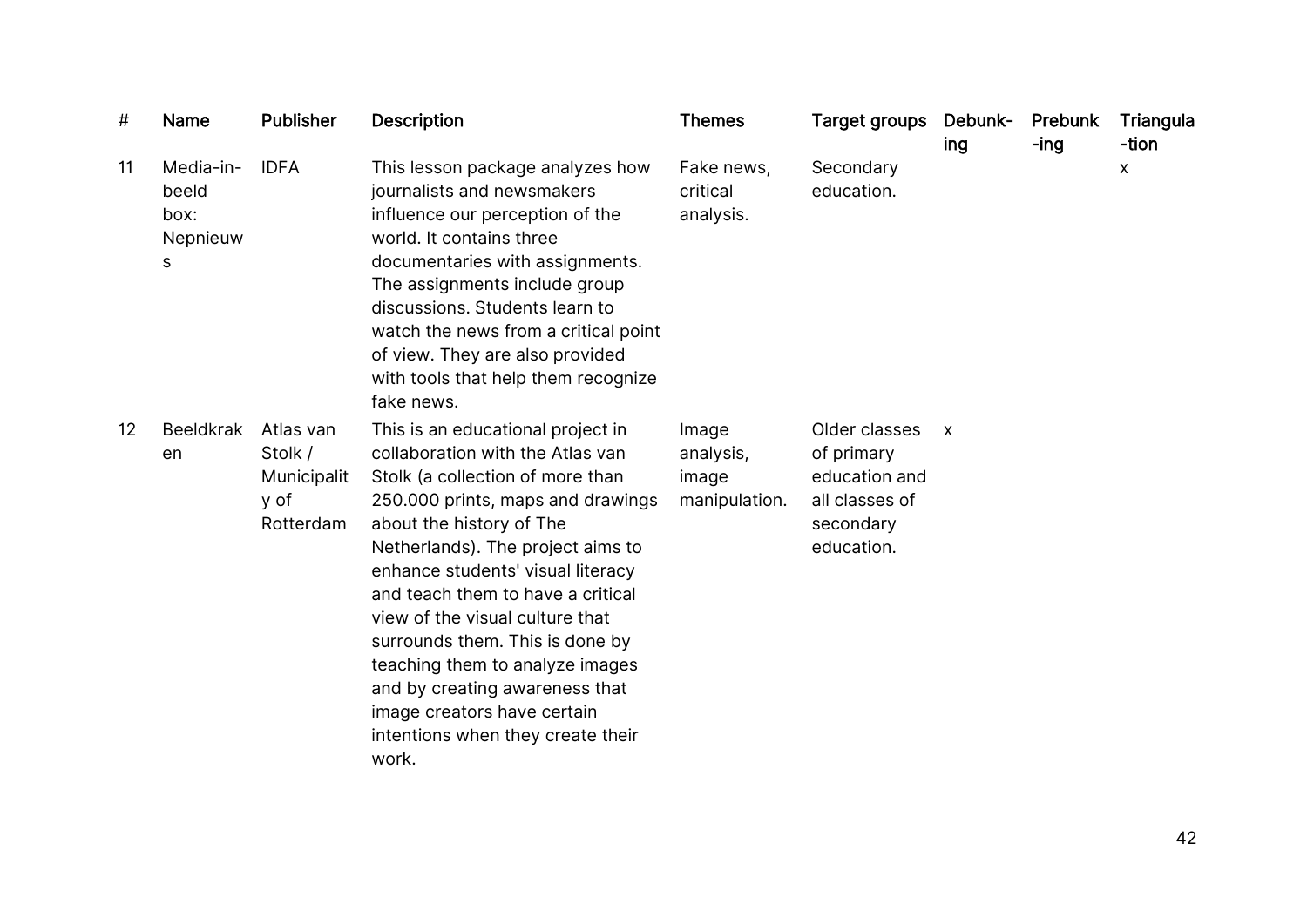| #  | Name                                                                             | <b>Publisher</b>            | <b>Description</b>                                                                                                                                                                                                                                                                    | <b>Themes</b>                                                                     | Target groups                               | Debunk-<br>ing            | Prebunk<br>-ing | Triangula<br>-tion |
|----|----------------------------------------------------------------------------------|-----------------------------|---------------------------------------------------------------------------------------------------------------------------------------------------------------------------------------------------------------------------------------------------------------------------------------|-----------------------------------------------------------------------------------|---------------------------------------------|---------------------------|-----------------|--------------------|
| 13 | Val niet<br>voor vals                                                            | Bureau<br>Jeugd en<br>Media | This is a single module from the<br>Internet Heroes lesson package.<br>The module contains four lessons<br>that teach students how to<br>distinguish real from false<br>information on the internet. The<br>subject of lesson four is dealing<br>with fake news.                      | Fake news,<br>disinformatio<br>n, satire,<br>parody, deep<br>fake.                | Lower classes<br>of secondary<br>education. | $\boldsymbol{\mathsf{x}}$ |                 |                    |
| 14 | Journalist<br>iek als<br>wapen<br>tegen<br>desinform<br>atie en<br>nepnieuw<br>S | Nieuws in<br>de Klas        | This lesson package about<br>disinformation and fake news<br>contains theory and assignments<br>that students can work through<br>independently. Students gain<br>insight into the dynamics of news<br>and learn to deal with fake news<br>and disinformation in a media-wise<br>way. | Fake news,<br>disinformatio<br>n, journalism,<br>deep fake,<br>satire,<br>parody. | Secondary<br>education.                     | X                         |                 |                    |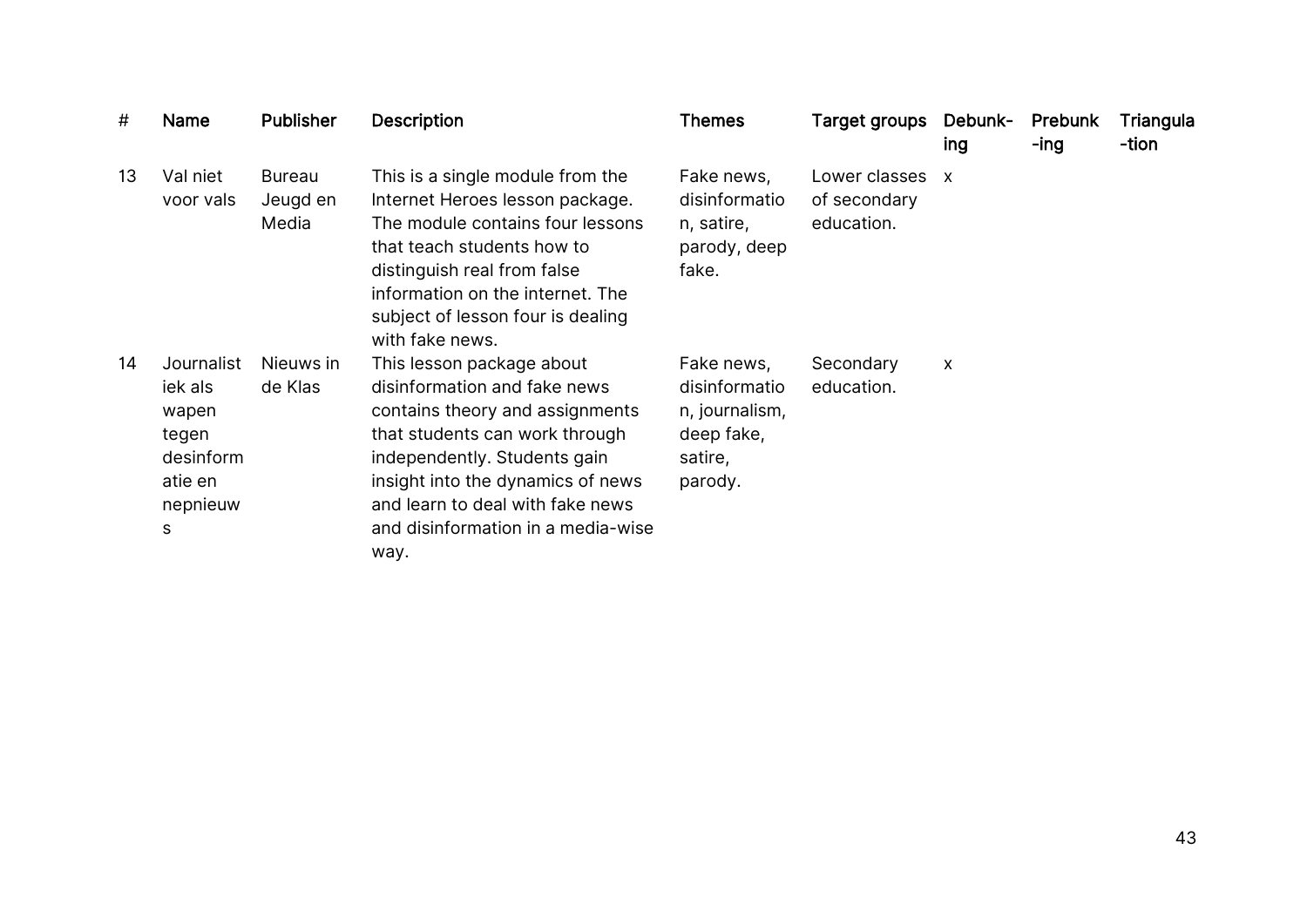| #  | <b>Name</b>        | <b>Publisher</b>                                          | <b>Description</b>                                                                                                                                                                                                                                                                                                                                                                                                                 | <b>Themes</b>                                                                            | <b>Target groups</b>    | Debunk-<br>ing | Prebunk<br>-ing | Triangula<br>-tion |
|----|--------------------|-----------------------------------------------------------|------------------------------------------------------------------------------------------------------------------------------------------------------------------------------------------------------------------------------------------------------------------------------------------------------------------------------------------------------------------------------------------------------------------------------------|------------------------------------------------------------------------------------------|-------------------------|----------------|-----------------|--------------------|
| 15 | Kritisch<br>Online | Codename<br>Future                                        | This lesson package teaches<br>students to look critically at news<br>reports and recognize fake news.<br>They learn to analyze information<br>on the internet and respond<br>effectively to - other peoples and<br>their own - internet behavior. They<br>work on their media literacy skills,<br>critical thinking and digital<br>citizenship. The teaching material<br>consists of a digital worksheet and<br>digibord lessons. | Fake news,<br>facts and<br>opinions,<br>reflecting on<br>ones own<br>online<br>behavior. | Secondary<br>education. | X              |                 |                    |
| 16 | Media &<br>Message | Het<br>Nederlands<br>Instituut<br>voor Beeld<br>en Geluid | This project teaches young people<br>to think critically about the media<br>around them. They become aware<br>of the ways media try to persuade<br>and influence them. They learn to<br>recognize and apply different<br>persuasive techniques. They also<br>experience using these techniques<br>by trying to persuade their fellow<br>students of their message.                                                                 | News media,<br>election<br>campaigns,<br>persuasion<br>techniques,<br>social media       | Secondary<br>education. |                |                 | X                  |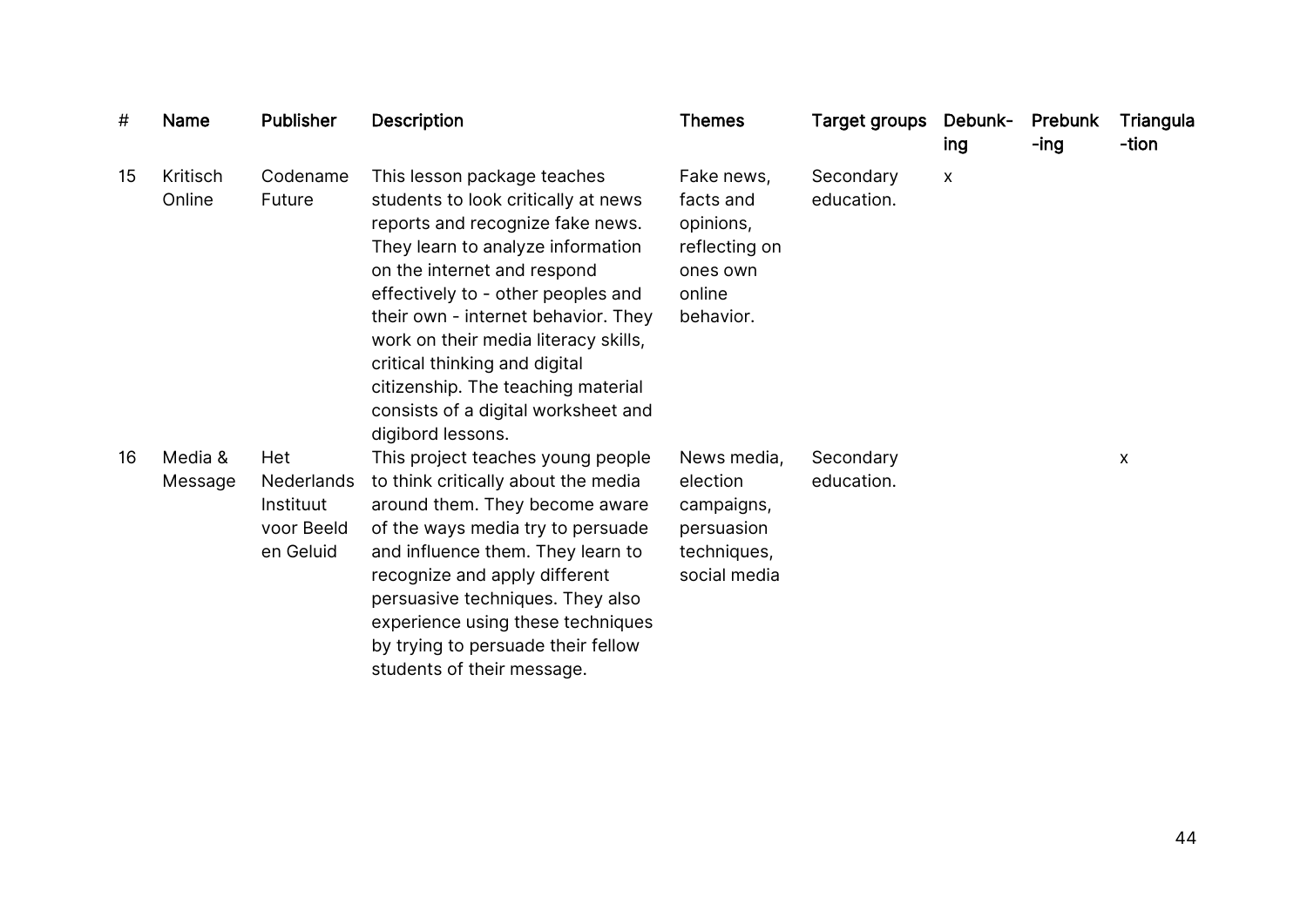| #  | <b>Name</b>                   | <b>Publisher</b>                | <b>Description</b>                                                                                                                                                                                                                                                                                                                                | <b>Themes</b>                                                                                        | <b>Target groups</b>                                     | Debunk-<br>ing | Prebunk<br>-ing | Triangula<br>-tion |
|----|-------------------------------|---------------------------------|---------------------------------------------------------------------------------------------------------------------------------------------------------------------------------------------------------------------------------------------------------------------------------------------------------------------------------------------------|------------------------------------------------------------------------------------------------------|----------------------------------------------------------|----------------|-----------------|--------------------|
| 17 | Nieuwswij<br>sheid            | Nieuws-<br>begrip &<br>Facebook | A lesson about fake news offered<br>on four different levels. Students<br>learn what fake news is an why it<br>poses a problem for the society.<br>They also learn about the work of<br>fact checkers, different forms of<br>fake news and how these can<br>endanger the democracy. The<br>lessons have been developed<br>together with Facebook. | Fake news,<br>disinformatio<br>n, media,<br>factcheckers,<br>democracy                               | From primary<br>education to<br>vocational<br>education. | X              |                 |                    |
| 18 | Leerlijjn<br>Sociale<br>Media | Social<br>Media Wijs            | This material consists of ten<br>lessons about how internet and<br>social media work. One of the<br>lessons is about disinformation and<br>learning how to spot it. The lessons<br>are meant for the classroom and<br>are full of practical online and<br>offline assignments.                                                                    | Social media,<br>online<br>privacy, fake<br>news,<br>interacting<br>online, effects<br>of media use. | Upper classes x<br>of primary<br>education.              |                |                 |                    |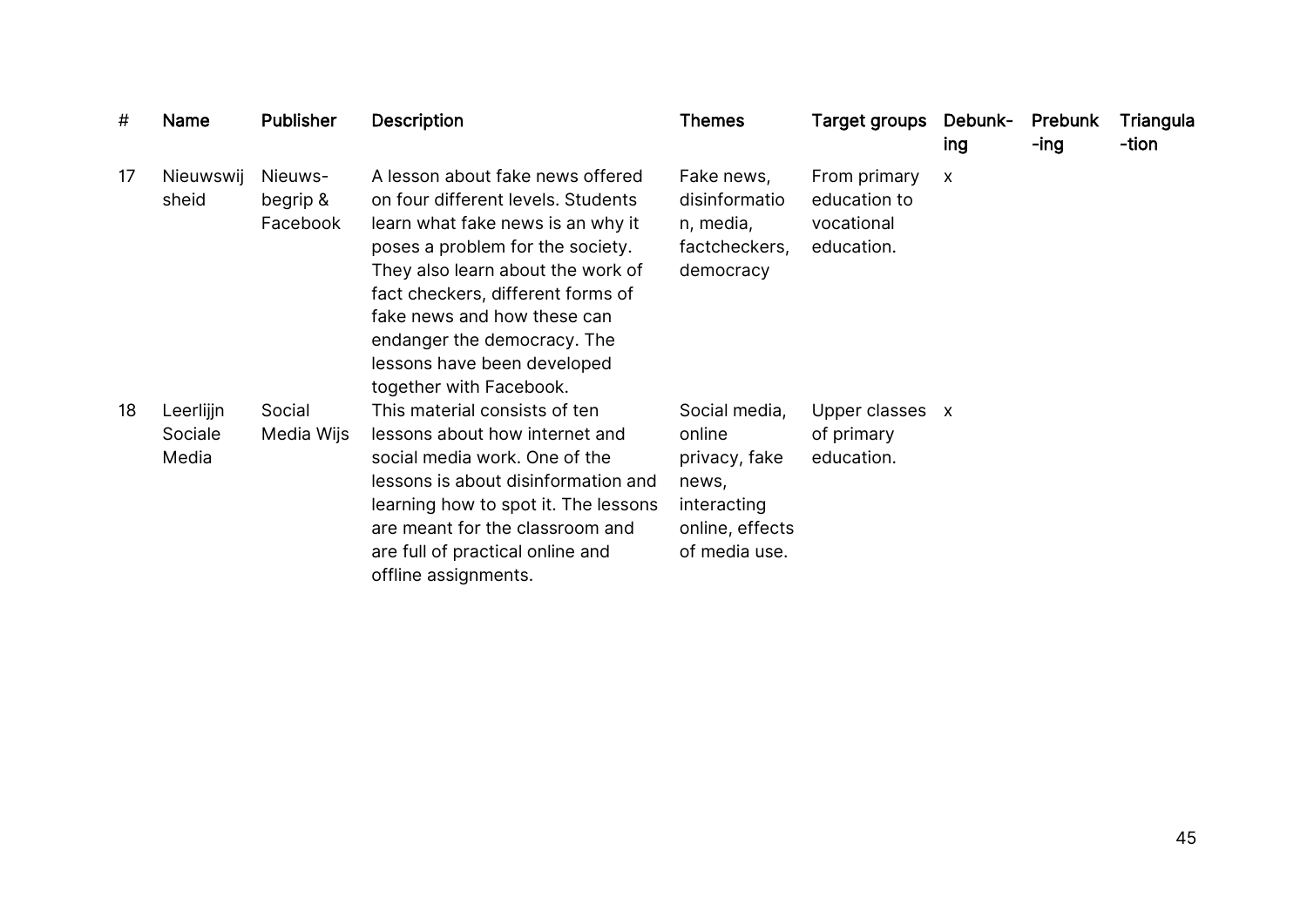| #  | Name                         | <b>Publisher</b>     | <b>Description</b>                                                                                                                                                                                                                                                                                                                                                                                                                                                                                                                           | <b>Themes</b>                                                                                                                       | Target groups                              | Debunk-<br>ing            | <b>Prebunk</b><br>-ing | Triangula<br>-tion |
|----|------------------------------|----------------------|----------------------------------------------------------------------------------------------------------------------------------------------------------------------------------------------------------------------------------------------------------------------------------------------------------------------------------------------------------------------------------------------------------------------------------------------------------------------------------------------------------------------------------------------|-------------------------------------------------------------------------------------------------------------------------------------|--------------------------------------------|---------------------------|------------------------|--------------------|
| 19 | Methode<br>Mediawijs<br>heid | Social<br>Media Wijs | This method consists of fifteen<br>lessons about media literacy and<br>digital skills. Students learn about:<br>how internet and social media<br>work, how to protect their identity<br>and privacy online, information<br>literacy skills, social interaction<br>online, effects of media use and<br>what disinformation is and how to<br>spot it. They also learn how to<br>make their own content, like a<br>website or video. The lessons are<br>meant for the classroom and are<br>full of practical online and offline<br>assignments. | Social media,<br>online<br>privacy, fake<br>news,<br>interacting<br>online,<br>information<br>literacy,<br>effects of<br>media use. | Lower classes<br>of secondary<br>education | $\boldsymbol{\mathsf{x}}$ |                        |                    |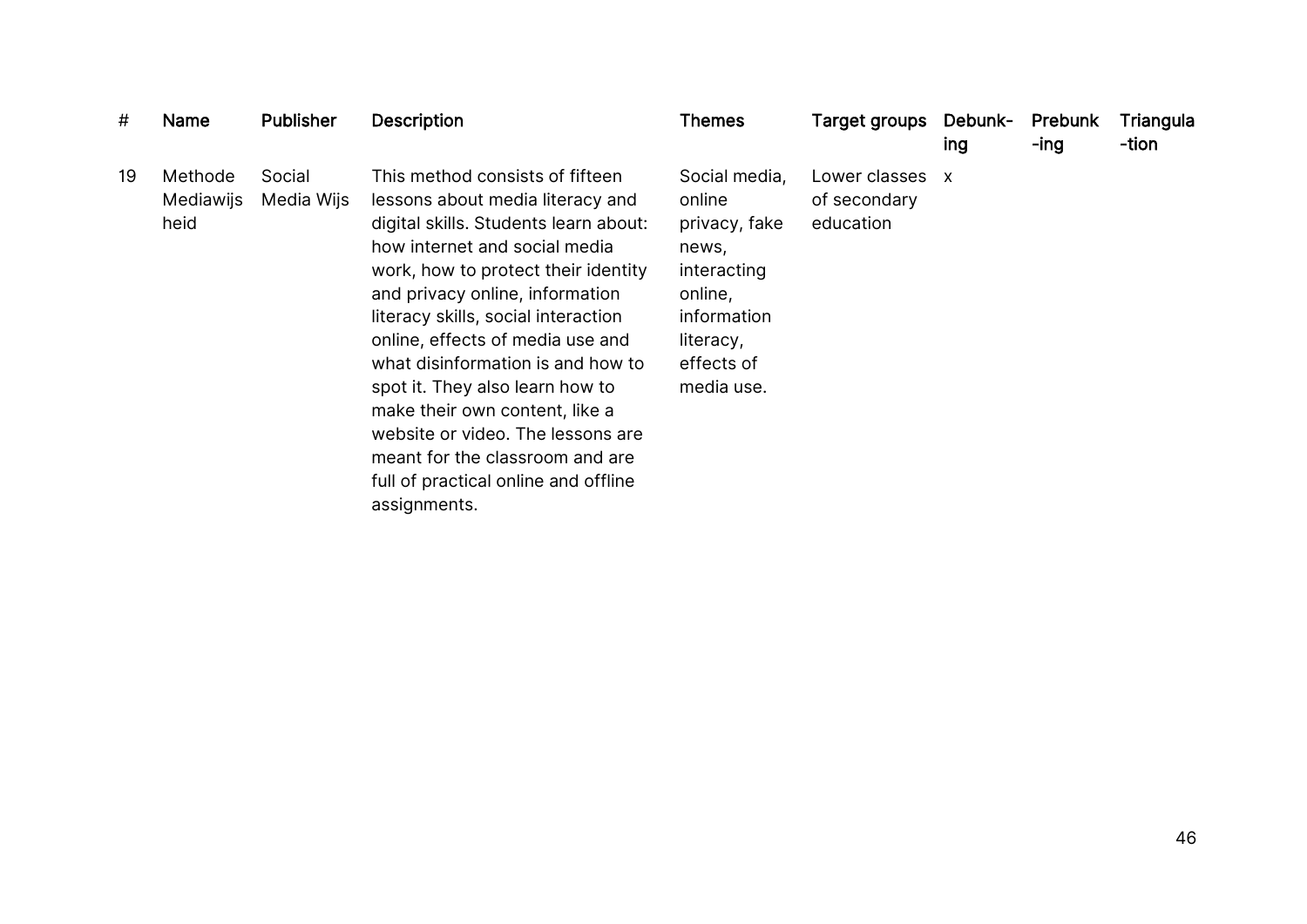| #  | <b>Name</b>                                                                       | <b>Publisher</b>                                  | <b>Description</b>                                                                                                                                                                                                                                                                                                                                                                                                                                                                                                                                                                                                          | <b>Themes</b>                                                                                                                                             | <b>Target groups</b>                                                                                    | Debunk-<br>ing | Prebunk<br>$-$ ing | Triangula<br>-tion |
|----|-----------------------------------------------------------------------------------|---------------------------------------------------|-----------------------------------------------------------------------------------------------------------------------------------------------------------------------------------------------------------------------------------------------------------------------------------------------------------------------------------------------------------------------------------------------------------------------------------------------------------------------------------------------------------------------------------------------------------------------------------------------------------------------------|-----------------------------------------------------------------------------------------------------------------------------------------------------------|---------------------------------------------------------------------------------------------------------|----------------|--------------------|--------------------|
| 20 | Stapp                                                                             | Stapp /<br><b>Driestar</b><br>onderwijsa<br>dvies | Stapp is a media literacy method<br>that is based on Biblical values<br>such as resilience, moderation,<br>transparency, respect and focus.<br>These values are captured in the<br>Media Circle. The Media Circle uses<br>four metaphors to describe a<br>Christian's attitude towards media<br>use. The metaphors are those of<br>the pilgrim, citizen, student and<br>servant. Each of them implies a<br>certain behavior that is translated<br>into how you should behave online.<br>One of the topics in the method is<br>learning how to spot disinformation<br>and fake news and how to identify<br>reliable sources. | Media<br>literacy,<br>information<br>literacy,<br>cyberbullying,<br>games,<br>intimate<br>media,<br>advertising,<br>privacy,<br>movies, news<br>literacy. | Primary<br>education,<br>two lower<br>classes of<br>secondary<br>education and<br>special<br>education. | X              |                    |                    |
| 21 | Mediawijs<br>heid:<br>Fake<br>news,<br>reclamew<br>ijsheid en<br>filterbubb<br>el | TMI<br>Academy                                    | This lesson package is divided into<br>three theme's: fake news,<br>advertising literacy and<br>filterbubble. Each theme has two or<br>three lessons. Students learn why<br>fake news is made, what their own<br>role is in spreading disinformation,<br>how influencers and advertising<br>work and how data and algorithms<br>work to create a filterbubbel.                                                                                                                                                                                                                                                              | Fake news,<br>advertising,<br>filterbubble,<br>influencers,<br>algorithms,<br>data, social<br>media.                                                      | Secondary<br>education.                                                                                 | X              |                    |                    |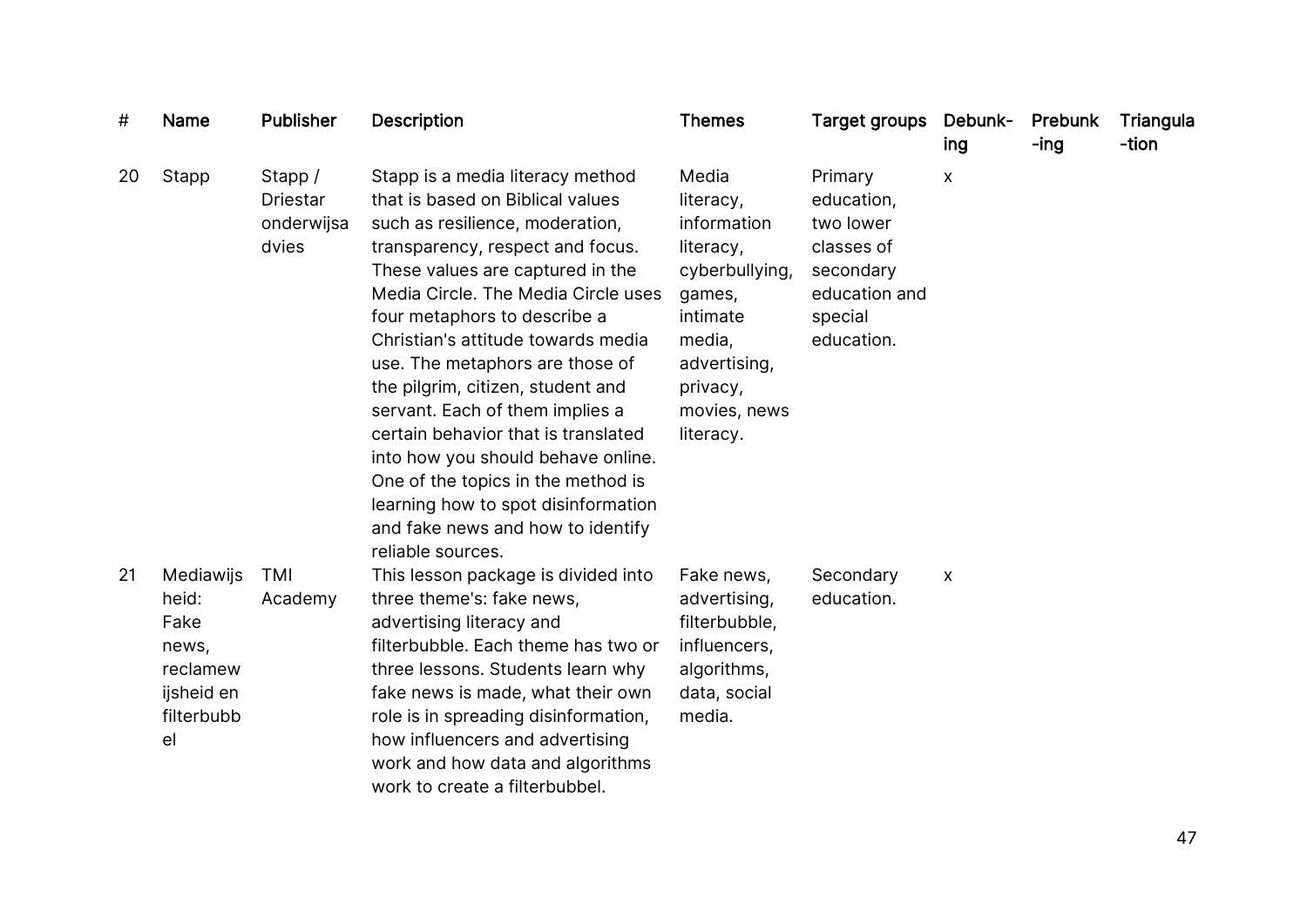| #  | <b>Name</b>                                                  | <b>Publisher</b>             | <b>Description</b>                                                                                                                                                                                                                                                                     | <b>Themes</b>                                       | <b>Target groups</b>                                                                        | Debunk-<br>ing   | Prebunk<br>-ing | Triangula<br>-tion |
|----|--------------------------------------------------------------|------------------------------|----------------------------------------------------------------------------------------------------------------------------------------------------------------------------------------------------------------------------------------------------------------------------------------|-----------------------------------------------------|---------------------------------------------------------------------------------------------|------------------|-----------------|--------------------|
| 22 | Nepnieuw<br>s, feiten<br>en<br>vragengid<br>s voor<br>ouders | Internet<br>matters          | A guide about tackling fake news<br>and misinformation meant for<br>parents. It contains advice on how<br>to support children and young<br>people in developing digital literacy<br>and critical thinking, enabling them<br>to spot the difference between fact<br>and fiction online. | Fake news,<br>disinformatio<br>n                    | Parents of<br>children and<br>young people.                                                 | X                |                 |                    |
| 23 | Lesbrief<br>Fake<br><b>Nieuws</b>                            | <b>JIP</b><br>Haaglande<br>n | A lesson about fake news for use in<br>the classroom. It contains<br>guidelines for the teacher, five<br>assignments and a reflection at the<br>end. Some assignments are about<br>COVID19-related fake news.                                                                          | fake news,<br>disinformatio<br>n, Corona.           | Classes 2, 3<br>and 4 of<br>secondary<br>education.                                         | $\boldsymbol{X}$ |                 |                    |
| 24 | Ik like,<br>dus ik<br>ben                                    | Diversity<br>Media           | This lesson package contains four<br>interactive lessons in which<br>students learn about the digital<br>world they use daily. One of the<br>topics in these lessons is<br>recognizing fake news and<br>understanding how media frame<br>our world.                                    | Social media,<br>fake news,<br>framing,<br>privacy. | Upper classes x<br>of primary<br>education and<br>first class of<br>secondary<br>education. |                  |                 |                    |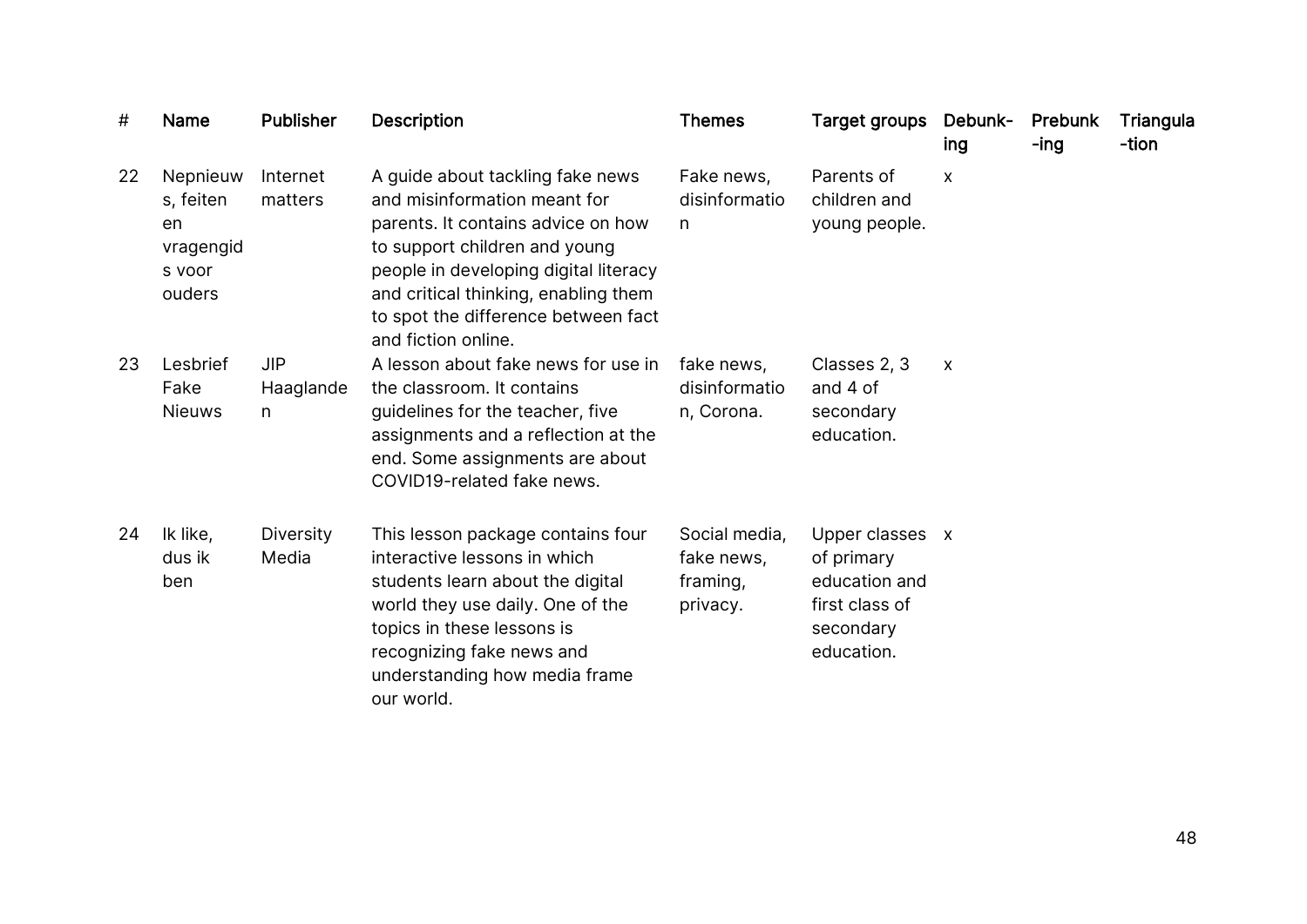| #  | <b>Name</b>                             | <b>Publisher</b>      | <b>Description</b>                                                                                                                                                                                                                                                                                                                                                                                                                       | <b>Themes</b>                                                   | Target groups           | Debunk-<br>ing | Prebunk<br>-ing | Triangula<br>-tion |
|----|-----------------------------------------|-----------------------|------------------------------------------------------------------------------------------------------------------------------------------------------------------------------------------------------------------------------------------------------------------------------------------------------------------------------------------------------------------------------------------------------------------------------------------|-----------------------------------------------------------------|-------------------------|----------------|-----------------|--------------------|
| 25 | Harde<br>schijf van<br>5                | TMI<br>Academy        | A set of five posters each<br>visualizing one of the five steps<br>that help students to use the<br>smartphone wisely. One of those<br>steps is spotting fake news. The<br>posters are meant for use at<br>school. Additional information<br>about the five steps is available<br>online.                                                                                                                                                | Smartphone,<br>fake news,<br>privacy,<br>safety,<br>algorithms. | Secondary<br>education. | X              |                 |                    |
| 26 | Workshop<br>Fake<br><b>News</b><br>Film | Digital<br>Creativity | A workshop that teaches students<br>about what fake news is and why it<br>is being spread. They learn by<br>making fake news. In small groups<br>students make a video, thereby<br>playing with different camera<br>standpoints and compositions.<br>Doing this they gain insights into<br>how framing of news comes about.<br>In addition, the sense of<br>composition, storytelling,<br>expression and visual language is<br>enhanced. | Fake news,<br>framing,<br>composition,<br>video.                | Secondary<br>education. |                | X               |                    |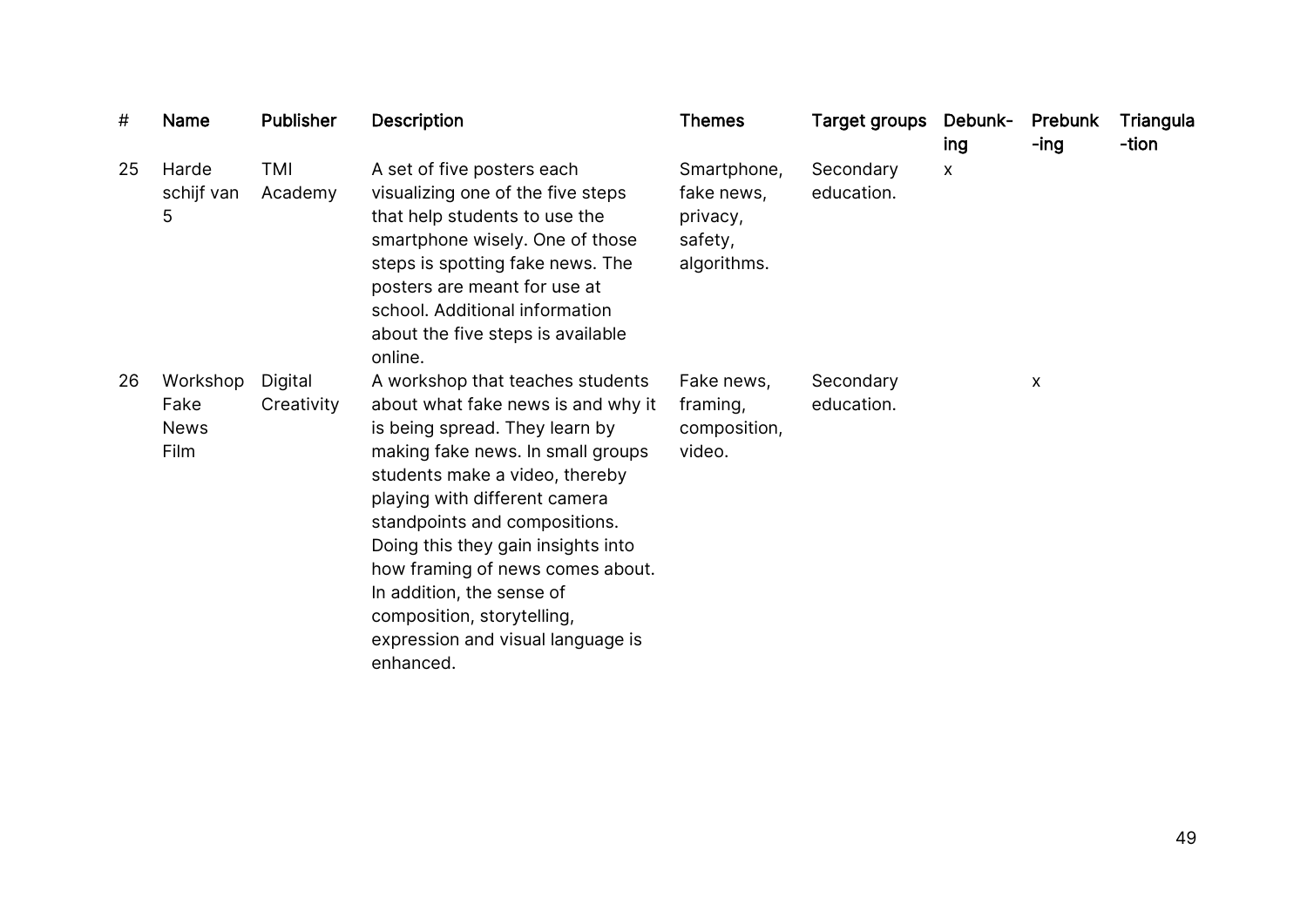| #  | <b>Name</b>                              | <b>Publisher</b>            | <b>Description</b>                                                                                                                                       | <b>Themes</b> | Target groups Debunk-                       | ing | Prebunk<br>-ing | Triangula<br>-tion |
|----|------------------------------------------|-----------------------------|----------------------------------------------------------------------------------------------------------------------------------------------------------|---------------|---------------------------------------------|-----|-----------------|--------------------|
| 27 | <b>Mentorles</b><br>sen<br>Nepnieuw<br>S | Bureau<br>Jeugd en<br>Media | A lesson about Fake news for use in Fake news<br>the classroom during mentor hours.<br>It consists of information,<br>discussion and a group assignment. |               | Lower classes<br>of secondary<br>education. | X   |                 |                    |

| 28 | Verkiezin<br>gen in het<br>nieuws<br>2021 | Nieuws in<br>de Klas | Lessons designed around the<br>Dutch Parliamentary Elections 2021<br>focusing on fake news and<br>disinformation. It's main themes are<br>citizenship, media literacy and<br>language skills. Subtopics covered<br>are the role of journalism in<br>democracy, fake news, corona<br>measures, the Dutch cabinet and<br>the school elections. | Fake news,<br>framing,<br>elections. | Upper classes X<br>of primary<br>education and<br>all classes of<br>secondary<br>education. |  |
|----|-------------------------------------------|----------------------|----------------------------------------------------------------------------------------------------------------------------------------------------------------------------------------------------------------------------------------------------------------------------------------------------------------------------------------------|--------------------------------------|---------------------------------------------------------------------------------------------|--|
|----|-------------------------------------------|----------------------|----------------------------------------------------------------------------------------------------------------------------------------------------------------------------------------------------------------------------------------------------------------------------------------------------------------------------------------------|--------------------------------------|---------------------------------------------------------------------------------------------|--|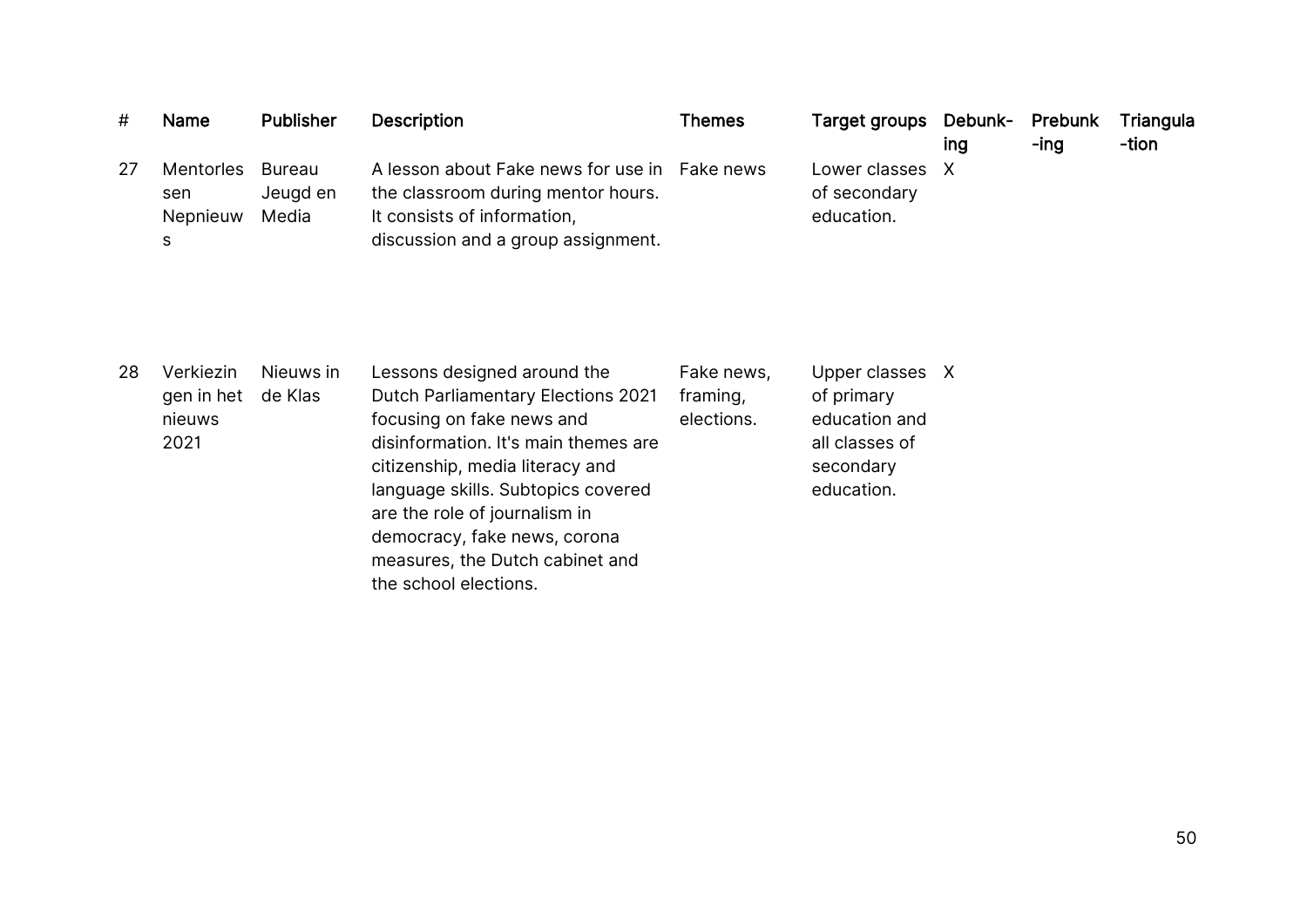| #  | Name                                                             | <b>Publisher</b>     | <b>Description</b>                                                                                                                                                                                                                                                                                                                                                  | <b>Themes</b>                           | Target groups           | Debunk-<br>ing | Prebunk<br>-ing | Triangula<br>-tion |
|----|------------------------------------------------------------------|----------------------|---------------------------------------------------------------------------------------------------------------------------------------------------------------------------------------------------------------------------------------------------------------------------------------------------------------------------------------------------------------------|-----------------------------------------|-------------------------|----------------|-----------------|--------------------|
| 29 | Lesbunde<br>Journalist<br>iek en<br><b>Ethiek</b>                | Nieuws in<br>de Klas | A lesson package about ethics in<br>journalism. Students learn about<br>what journalistic norms and values<br>have to do with each other. For<br>this, students use various articles<br>from different news media and<br>think about ethics in news topics.<br>They also create their own news<br>production. The lesson package<br>has yet to be published online. | Journalism,<br>news, ethics.            | Secondary<br>education. | X              |                 |                    |
| 30 | Lesbunde<br>Amerikaa<br>nse<br>verkiezin<br>gen in het<br>nieuws | Nieuws in<br>de Klas | Lessons designed around the US<br>Elections in 2020. Students learn<br>about the American electoral<br>system and the role media play in<br>the elections, thereby focusing on<br>fake news and disinformation.                                                                                                                                                     | Fake news,<br>framing, US<br>elections. | Secondary<br>education. | X              |                 |                    |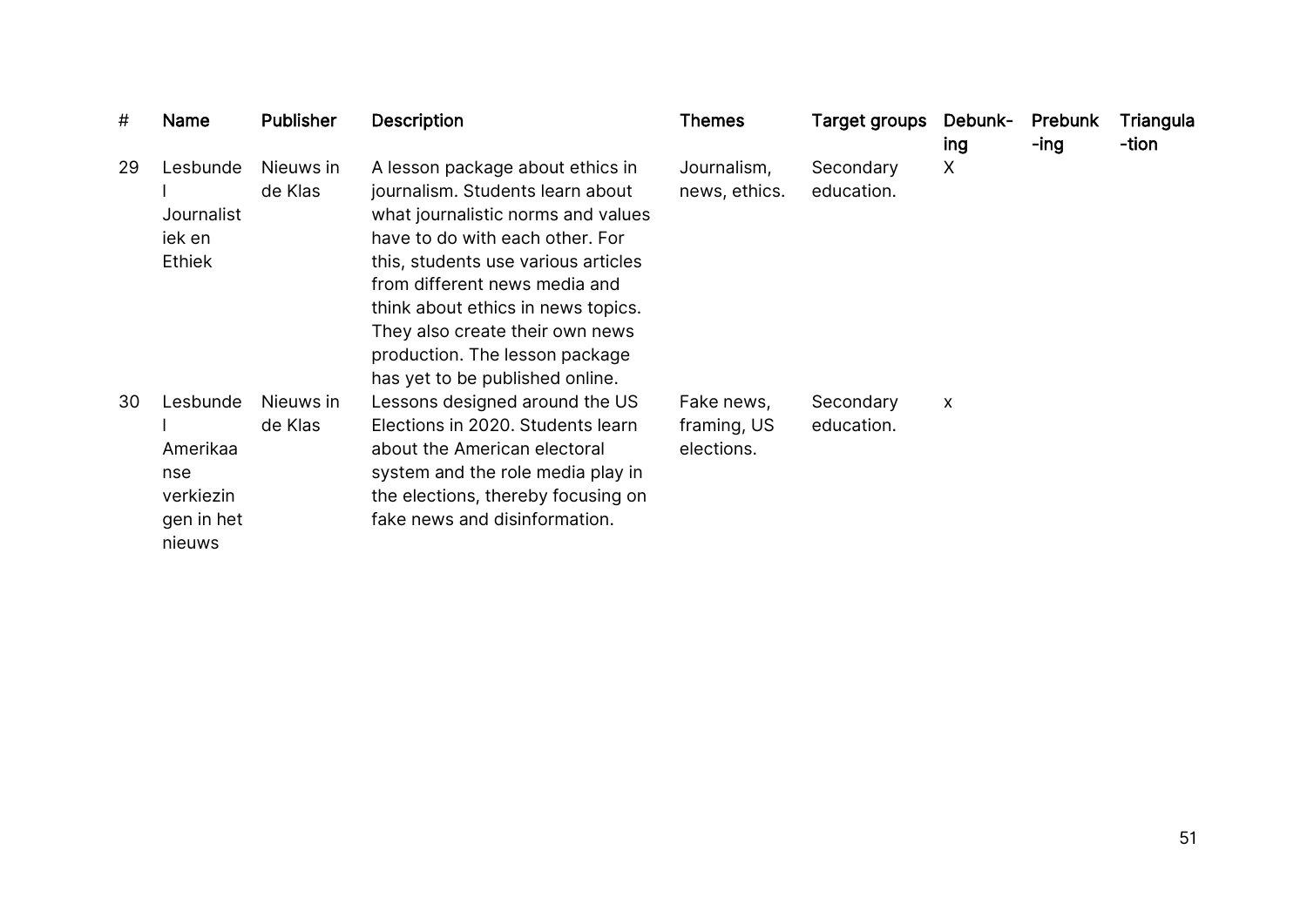| #  | Name             | <b>Publisher</b>                                                                | <b>Description</b>                                                                                                                                                                                                                                                                                                                                                                                                                                                                                                                                                                                                                                                                       | <b>Themes</b>                                                   | Target groups                                                                               | Debunk-<br>ing | Prebunk<br>-ing | Triangula<br>-tion |
|----|------------------|---------------------------------------------------------------------------------|------------------------------------------------------------------------------------------------------------------------------------------------------------------------------------------------------------------------------------------------------------------------------------------------------------------------------------------------------------------------------------------------------------------------------------------------------------------------------------------------------------------------------------------------------------------------------------------------------------------------------------------------------------------------------------------|-----------------------------------------------------------------|---------------------------------------------------------------------------------------------|----------------|-----------------|--------------------|
| 31 | Nieuwsm<br>akers | Nieuws in<br>de Klas<br>i.s.m.<br>KlasseTV<br>en<br><b>Teachers</b><br>in Media | In the NieuwsMakers students learn<br>how to create and publish news in<br>the online news medium named the<br>Nieuwstool. In ten lessons, the<br>students go through the process of<br>newsgathering. They learn about<br>the responsibility you have as a<br>journalist to inform other citizens<br>when filming, writing or<br>photographing a news item. In<br>addition, they learn - through<br>analyses of news items they have<br>found - to look critically at news<br>media. They also gain a better<br>understanding of the reliability of<br>sources. The curriculum contains<br>additional assignments and a script<br>for presenting the news production<br>to the parents. | <b>News</b><br>gathering,<br>journalism,<br>framing,<br>ethics. | Upper classes<br>of primary<br>education and<br>lower classes<br>of secondary<br>education. |                | X               |                    |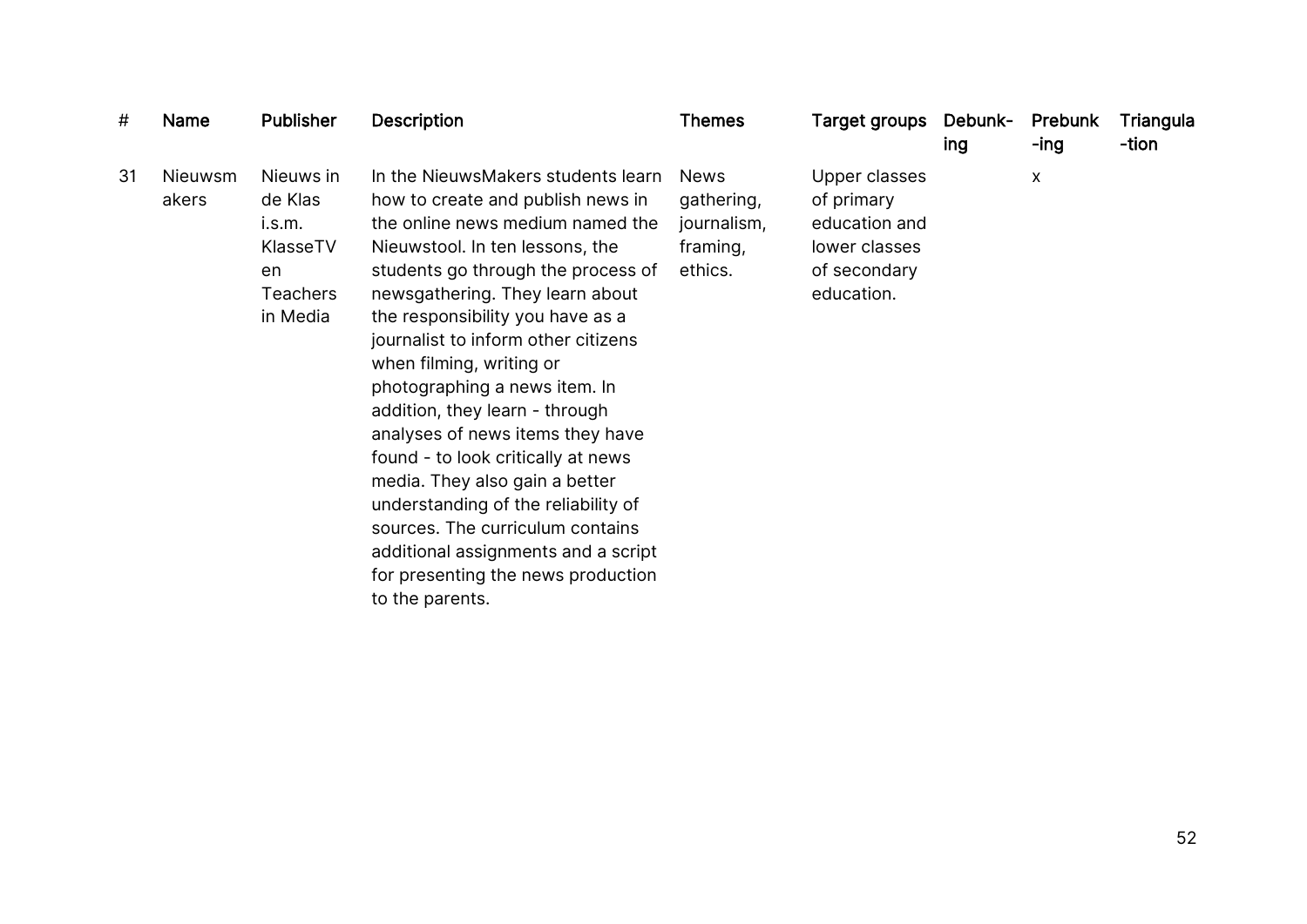| #  | <b>Name</b>                                                                       | <b>Publisher</b>                           | <b>Description</b>                                                                                                                                                                                                                                                                                                                                                                                                        | <b>Themes</b>                                                                      | <b>Target groups</b>    | Debunk-<br>ing | <b>Prebunk</b><br>$-$ ing | Triangula<br>-tion |
|----|-----------------------------------------------------------------------------------|--------------------------------------------|---------------------------------------------------------------------------------------------------------------------------------------------------------------------------------------------------------------------------------------------------------------------------------------------------------------------------------------------------------------------------------------------------------------------------|------------------------------------------------------------------------------------|-------------------------|----------------|---------------------------|--------------------|
| 32 | Lesmateri<br>-aal<br>Persvrijhe<br>id en<br>vrijheid<br>van<br>menings-<br>uiting | Nieuws in<br>de Klas                       | In this lesson package students<br>actively work with news and learn<br>about freedom of the press,<br>censorship, pluralism and freedom<br>of expression. Pupils are stimulated<br>to think about these topics and to<br>write and debate about them with<br>their fellow students. The lessons<br>can be concluded with the<br>Roadshow Persvrijheid, a debate to<br>which journalists and other guests<br>are invited. | Journalism,<br>freedom of<br>the press,<br>ethics.                                 | Secondary<br>education. |                |                           | $\pmb{\mathsf{X}}$ |
| 33 | Lesmateri<br>aal<br>Europese<br>parlement<br>sverkiezin<br>gen                    | Nieuws in<br>de Klas<br>i.s.m.<br>ProDemos | Lessons designed around the<br><b>European Parliamentary Elections</b><br>2019 focusing on information about<br>the EU and its memberstates, fake<br>news and news framing. Brexit is<br>also discussed.                                                                                                                                                                                                                  | European<br>Union,<br>European<br>Parliament,<br>Brexit, fake<br>news,<br>framing. | Secondary<br>education. | X              |                           |                    |
| 34 | Newsroo<br>m                                                                      | Beeld en<br>geluid                         | In this workshop, the students are<br>the editors of a news website and<br>they are faced with the dilemmas<br>that journalists face every day.<br>They learn that news is a selected<br>product that gets shaped by its<br>makers.                                                                                                                                                                                       | <b>News</b><br>gathering,<br>framing,<br>journalism.                               | Secondary<br>education. |                | X                         |                    |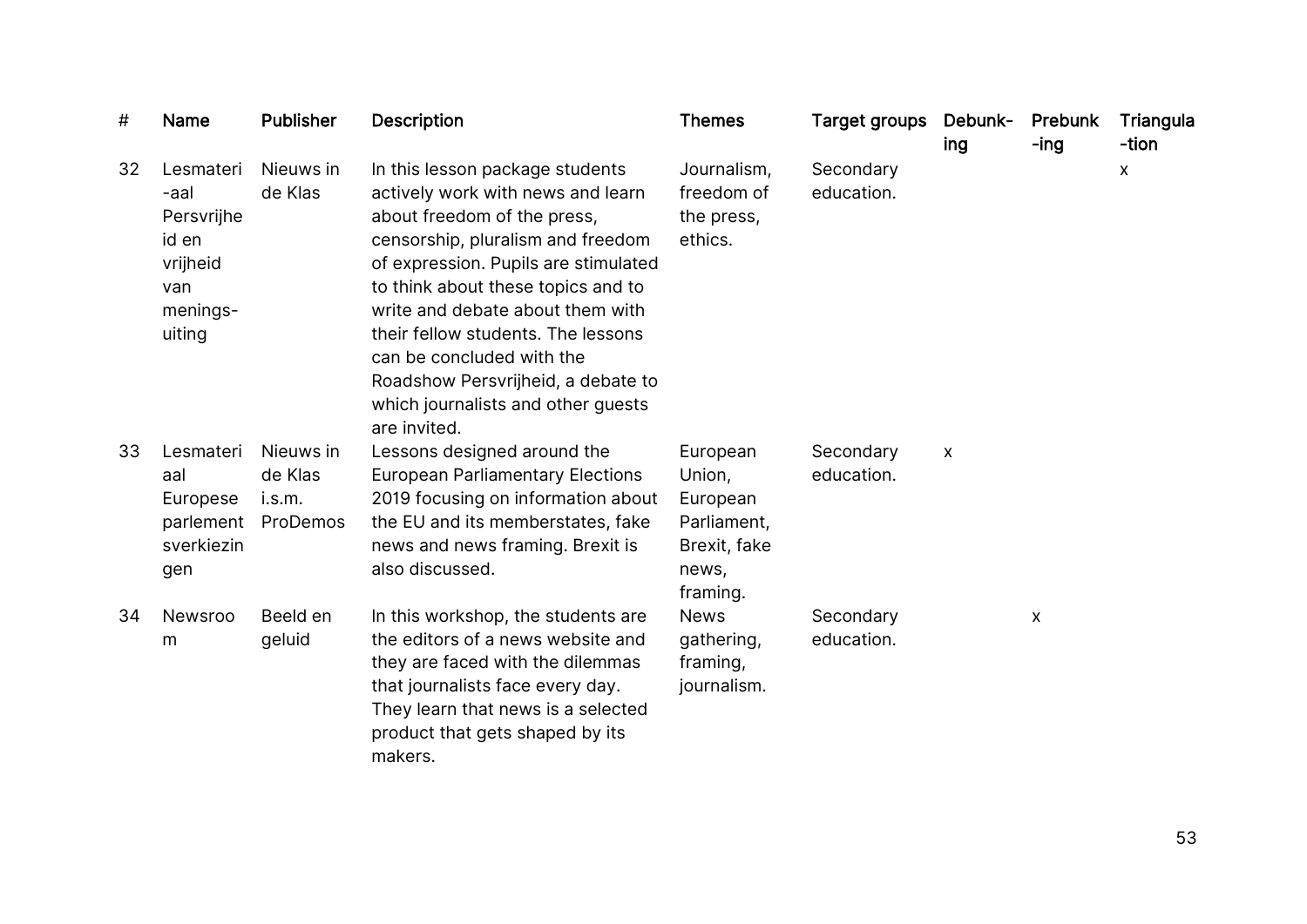| #  | <b>Name</b>                          | <b>Publisher</b>                                     | <b>Description</b>                                                                                                                                                                                                                                                                                                                                                                                         | <b>Themes</b>                                    | Target groups           | Debunk-<br>ing | Prebunk<br>-ing | Triangula<br>-tion |
|----|--------------------------------------|------------------------------------------------------|------------------------------------------------------------------------------------------------------------------------------------------------------------------------------------------------------------------------------------------------------------------------------------------------------------------------------------------------------------------------------------------------------------|--------------------------------------------------|-------------------------|----------------|-----------------|--------------------|
| 35 | Medialogi<br>ca in de<br>klas        | Human<br>with<br>School TV<br>and Beeld<br>en geluid | This School TV series covers<br>several news topics that have a<br>connection to media literacy.<br>Disinformation is one of those<br>topics. There are also Medialogica<br>related masterclasses available for<br>schools.                                                                                                                                                                                | Media<br>literacy,<br>news.                      | Secondary<br>education. | $\mathsf{X}$   |                 |                    |
| 36 | Wie<br>maakt het<br>(nep)nieu<br>ws? | Museon                                               | In this workshop students work in<br>groups on an assignment. The<br>assignment is: making a news<br>report within a limited time frame<br>and with limited resources. They<br>experience on hand which choices<br>journalists have to make and what<br>hardships they experience. The<br>reports are presented to their<br>fellow students and a discussion<br>around objectivity and framing<br>follows. | Fake news,<br>(social)<br>media,<br>objectivity. | Secondary<br>education. |                | X               |                    |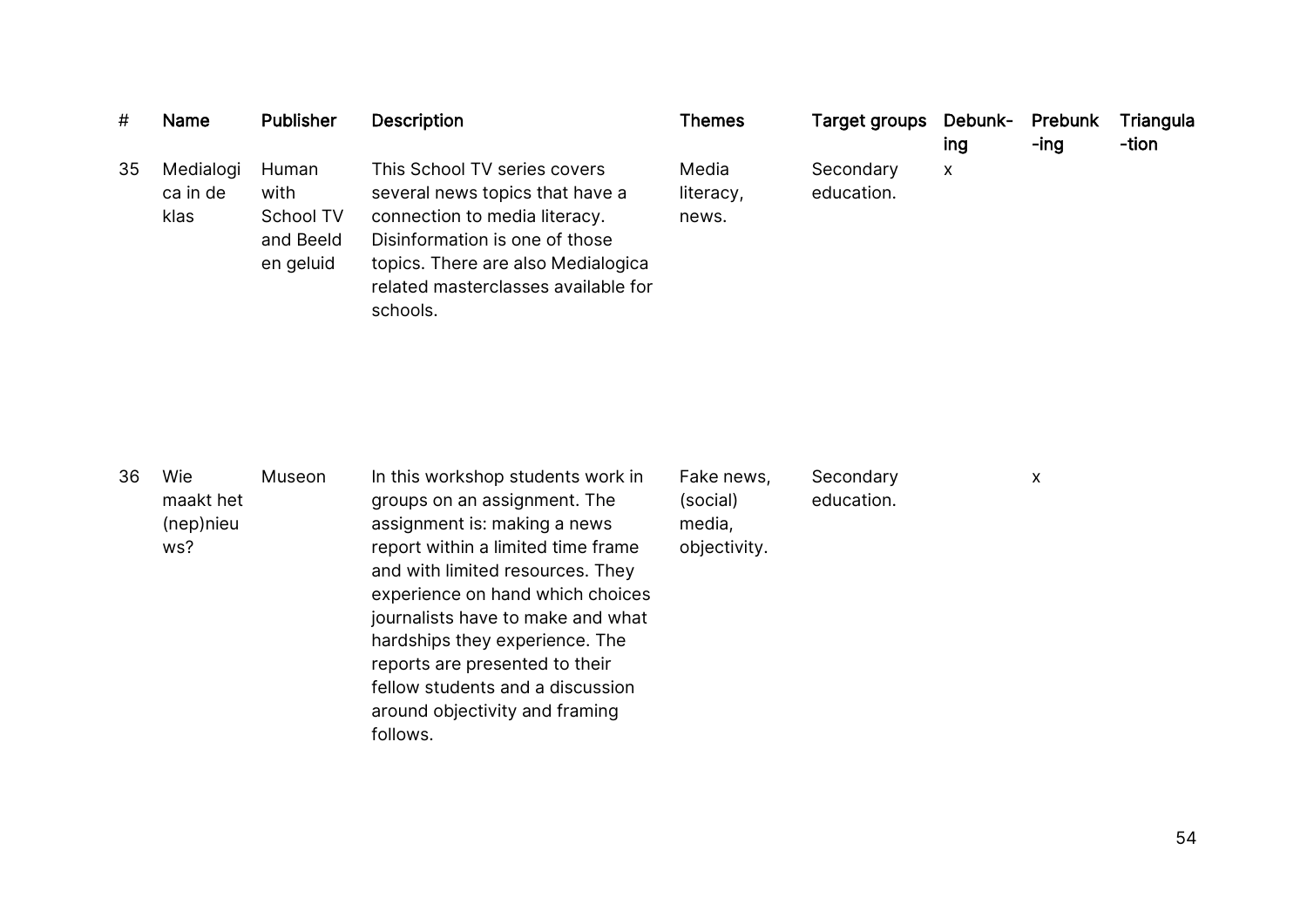| #  | Name                                      | <b>Publisher</b>   | <b>Description</b>                                                                                                                                                                                                                                                                                                    | <b>Themes</b>                                                             | Target groups                                                                                | Debunk-<br>ing | Prebunk<br>-ing | Triangula<br>-tion |
|----|-------------------------------------------|--------------------|-----------------------------------------------------------------------------------------------------------------------------------------------------------------------------------------------------------------------------------------------------------------------------------------------------------------------|---------------------------------------------------------------------------|----------------------------------------------------------------------------------------------|----------------|-----------------|--------------------|
| 37 | Workshop<br>Fake<br><b>News</b>           | Beeld en<br>Geluid | In this workshop students are<br>introduced to the techniques and<br>mechanisms behind disinformation<br>and will create and distribute fake<br>news themselves. Students are<br>trained to counter fake news and<br>disinformation using the methods<br>and philosophies of DROG based on<br>the inoculation theory. | Fake news,<br>trolls.                                                     | Secondary<br>education.                                                                      |                | X               |                    |
| 38 | Mediawijs<br>heidlesse<br>n voor<br>thuis | Bomberbot          | Three lessons about the topics:<br>fake news, online fraud and the role<br>of the media in shaping the public<br>opinion on COVID-19. The lessons<br>are designed to give teachers the<br>flexibility of having their students<br>work on them from home,.                                                            | Fake news,<br>online fraud,<br>corona virus,<br>media, public<br>opinion. | Upper classes x<br>of primary<br>education and<br>lower classes<br>of secondary<br>education |                |                 |                    |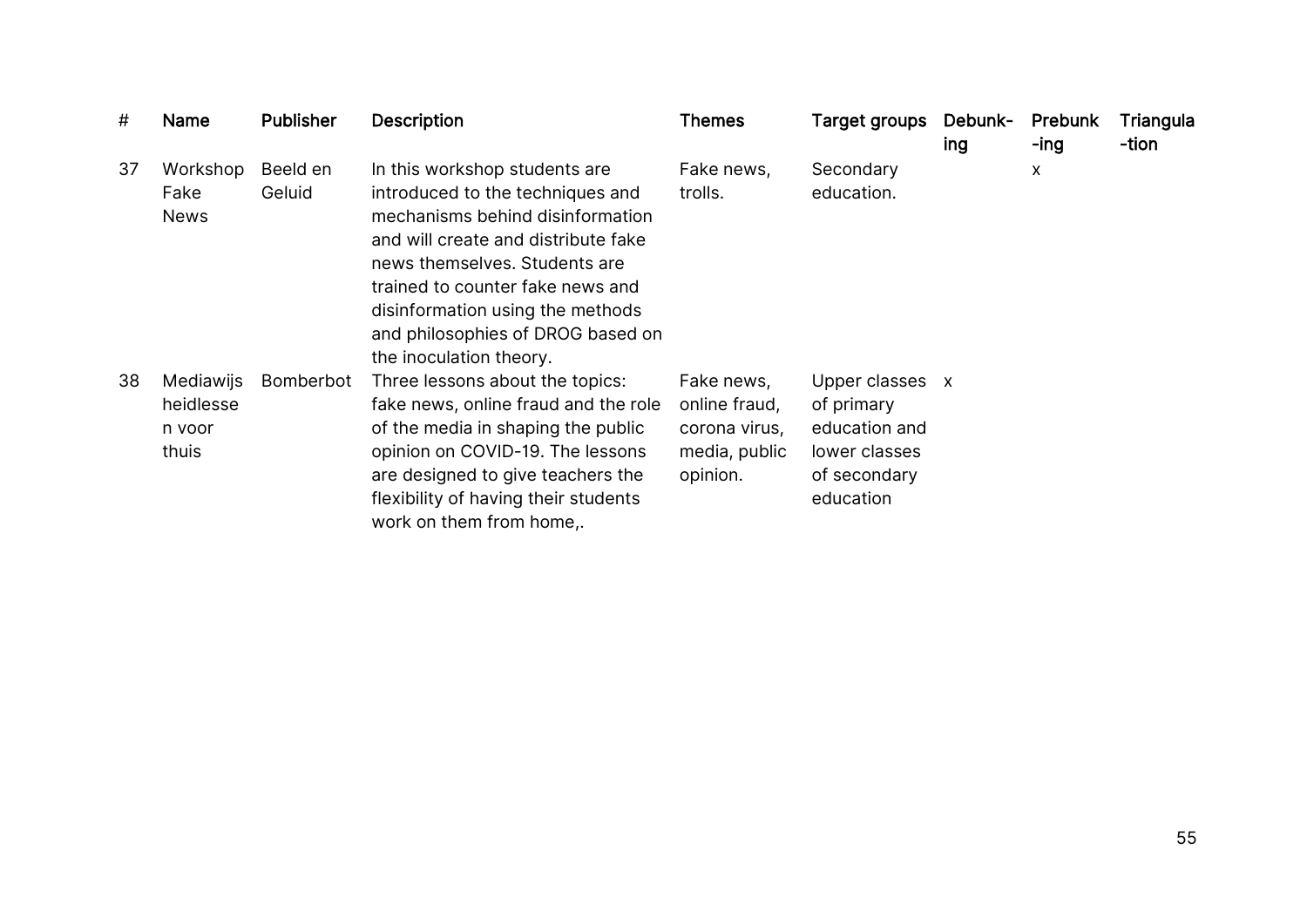| #  | Name                            | <b>Publisher</b> | <b>Description</b>                                                                                                                                                                                                                                                                                                                                                                                              | Themes                                                                                                 | <b>Target groups</b>    | Debunk-<br>ing | Prebunk<br>-ing | Triangula<br>-tion |
|----|---------------------------------|------------------|-----------------------------------------------------------------------------------------------------------------------------------------------------------------------------------------------------------------------------------------------------------------------------------------------------------------------------------------------------------------------------------------------------------------|--------------------------------------------------------------------------------------------------------|-------------------------|----------------|-----------------|--------------------|
| 39 | Lespakke<br>t Onwijs<br>Online! | Young<br>Crowds  | In this lesson package students are<br>introduced to the possibilities and<br>the risks of social media. They are<br>also given tips and tools to deal<br>with it in a sensible way. The lesson<br>package consists of workbooks, a<br>digital lessons for students and<br>manuals for the teacher. During the<br>digital lesson, students think about<br>dilemmas, fake news and their own<br>online behavior. | Sharing<br>content<br>online, fake<br>news,<br>vloggers and<br>influencers,<br>dangers of<br>internet. | Secondary<br>education. | X              |                 |                    |
| 40 | Workshop<br>nepnieuw<br>S       | <b>LUX</b>       | In this workshop students analyze<br>various manipulation techniques in<br>film and media. They create a<br>framed media item themselves.<br>Doing this they learn to distinguish<br>real from fake content. They also<br>gain insight of the influence media<br>makers can have on viewers.                                                                                                                    | Fake news,<br>framing                                                                                  | Secondary<br>education. | X              |                 |                    |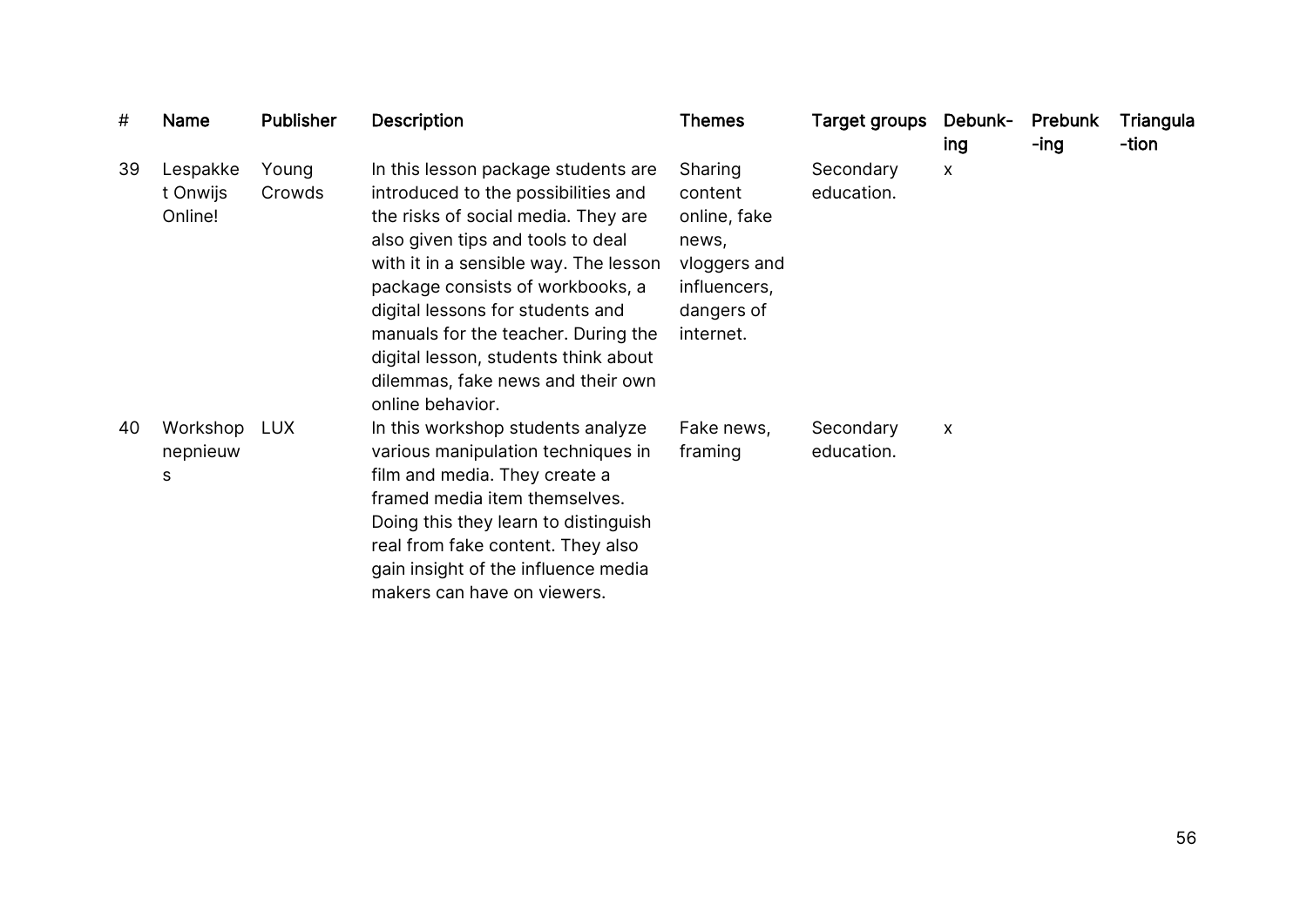| #  | Name                         | <b>Publisher</b>     | <b>Description</b>                                                                                                                                                                                                                                                                          | <b>Themes</b>                                         | Target groups                                                           | Debunk-<br>ing | Prebunk<br>-ing | Triangula<br>-tion |
|----|------------------------------|----------------------|---------------------------------------------------------------------------------------------------------------------------------------------------------------------------------------------------------------------------------------------------------------------------------------------|-------------------------------------------------------|-------------------------------------------------------------------------|----------------|-----------------|--------------------|
| 41 | Nieuws=-<br>Nieuws.<br>Toch! | MeerDoc              | In this interactive workshop<br>students make a podcast and learn<br>more about fake news and cyber<br>bullying. They also examine the<br>connection between fake news and<br>cyber bullying and they learn about<br>journalistic ethics and making radio.                                  | Fake news,<br>cyber<br>bullying,<br>podcast,<br>radio | Classes 1-4<br>of secondary<br>education.                               |                | X               |                    |
| 42 | Mediawijs<br>-heid (vo)      | Medilex<br>Onderwijs | E-learning package for teachers<br>that helps them to work on media<br>literacy with their students. Topics<br>that are covered include: the<br>importance of media literacy, pros<br>and cons of new media, fake news,<br>cyber bullying and how to<br>incorporate new media in the class. | Media<br>literacy, fake<br>news, cyber<br>bullying.   | Teachers,<br>mentors,<br>team heads,<br>health<br>workers.              | X              |                 |                    |
| 43 | De<br>Nepnieuw<br>skrant     | $CG-$<br>Graphics    | A workshop where kids learn about<br>fake news. After a presentation<br>they look for fake news online and<br>fabricate a fake news item<br>themselves. They write an article<br>and manipulate images with<br>photoshop to accompany the<br>written article.                               | Fake news,<br>image<br>manipulation,<br>Photoshop.    | Upper classes<br>of primary<br>education and<br>secondary<br>education. |                | X               |                    |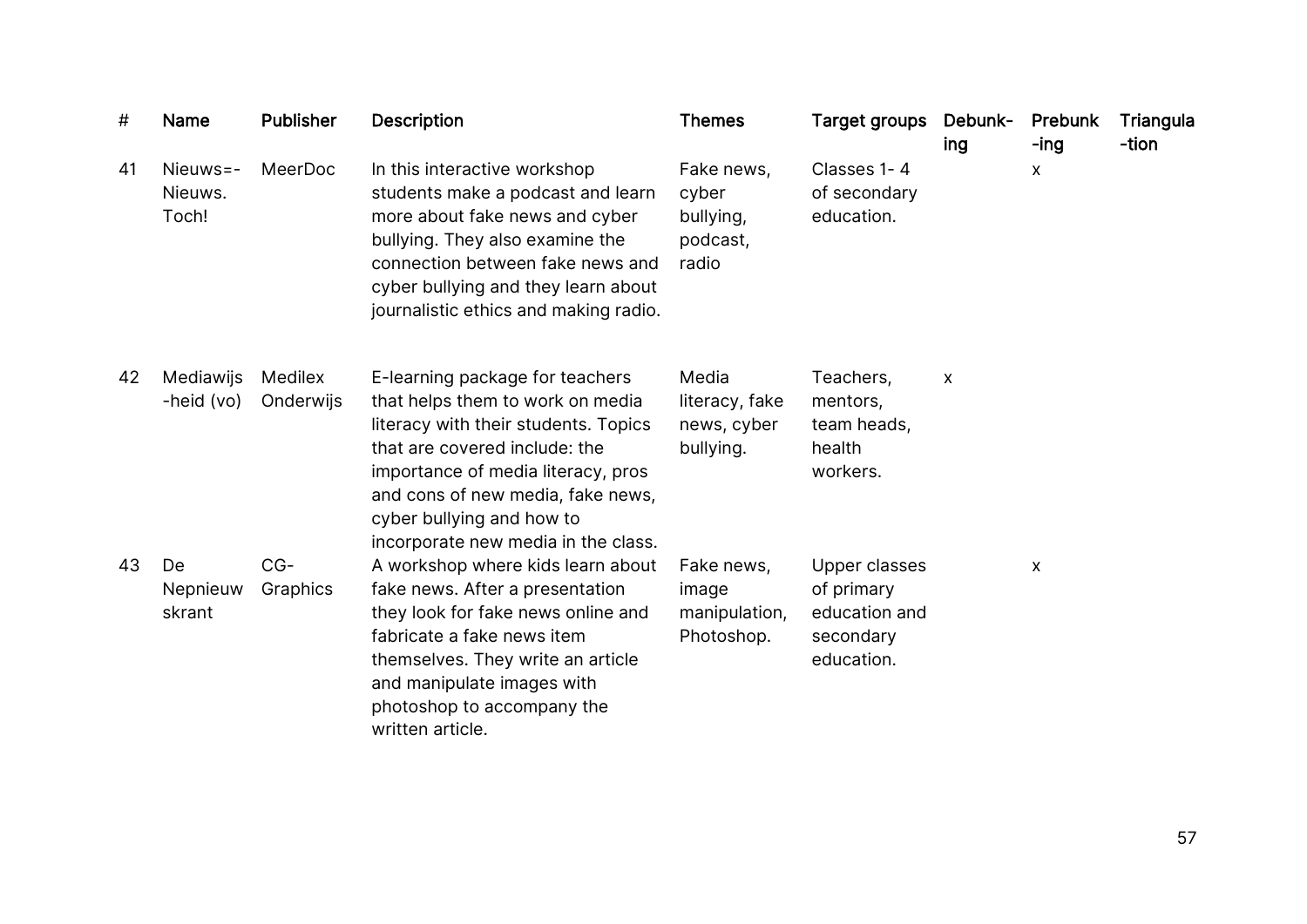| #  | <b>Name</b>                       | <b>Publisher</b>                     | <b>Description</b>                                                                                                                                                                                                                                                                                                                                                                        | <b>Themes</b>                                                                                   | Target groups                        | Debunk-<br>ing            | Prebunk<br>-ing | Triangula<br>-tion |
|----|-----------------------------------|--------------------------------------|-------------------------------------------------------------------------------------------------------------------------------------------------------------------------------------------------------------------------------------------------------------------------------------------------------------------------------------------------------------------------------------------|-------------------------------------------------------------------------------------------------|--------------------------------------|---------------------------|-----------------|--------------------|
| 44 | Fake<br>news &<br>polarisati<br>e | Sociallife                           | A series of lessons about the<br>connection between fake news and<br>polarization. Students learn what<br>fake news is, how it works, how you<br>can spot it, what you can do about<br>it and how much control you have<br>over your own internet bubble.<br>Students also make their own fake<br>news. Afterwards the relationship<br>between fake news and<br>polarization is explored. | Fake news,<br>internet<br>bubble,<br>polarization                                               | Young people<br>(age<br>unspecified) | $\boldsymbol{\mathsf{X}}$ |                 |                    |
| 45 | Is dat<br>echt zo?                | <b>Netwerk</b><br>Mediawijs-<br>heid | This is a website with information,<br>tips and tricks about fake news,<br>filter bubbles, deep fakes, hoaxes<br>and other related topics. There is<br>also a checklist students can use to<br>spot fake news.                                                                                                                                                                            | fake news,<br>filter bubble,<br>deep fake,<br>hoax, social<br>media,<br>information<br>literacy | People of all<br>ages                | X                         |                 |                    |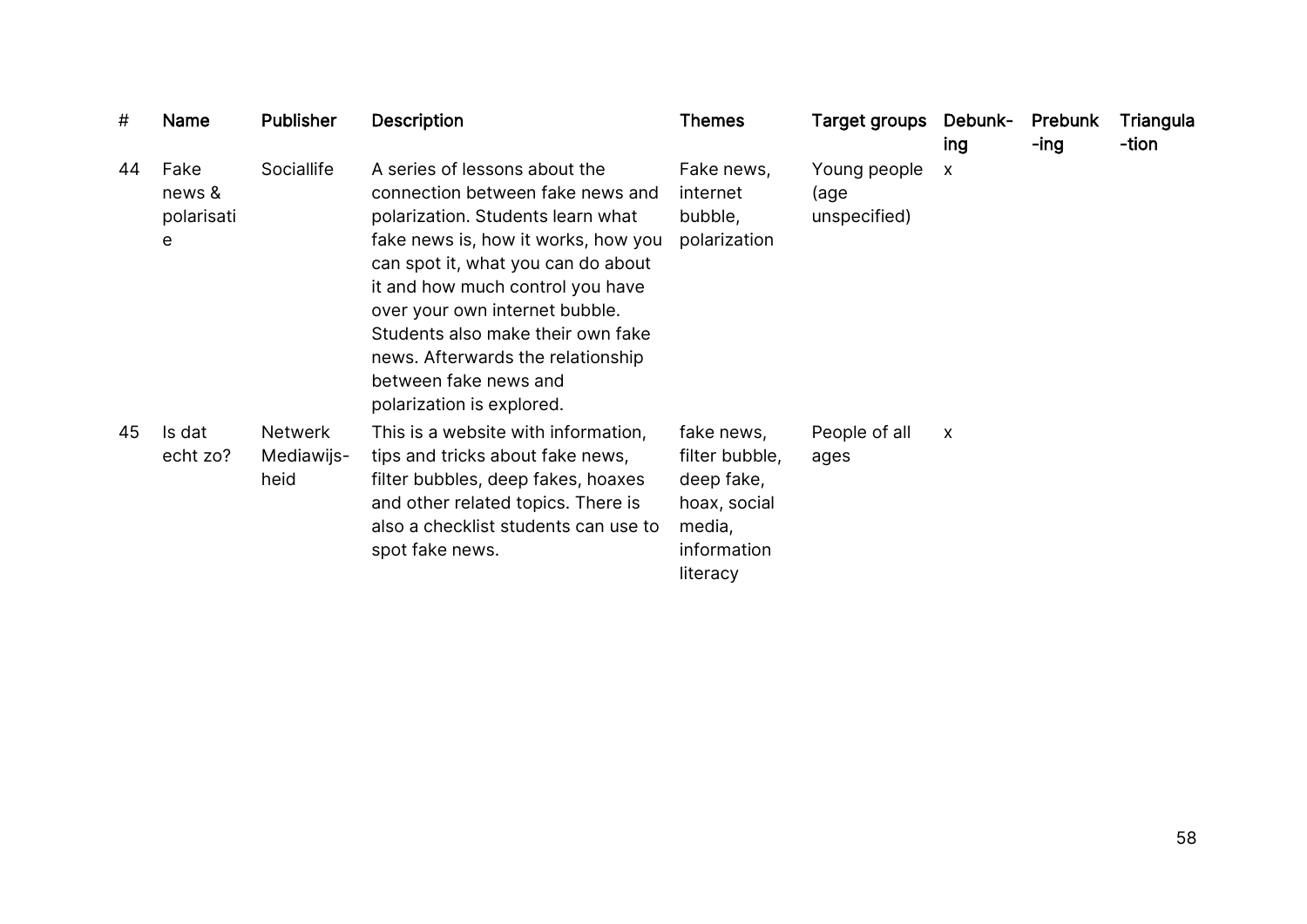| #  | Name           | <b>Publisher</b>                    | <b>Description</b>                                                                                                                                                                                                                                                                 | <b>Themes</b>                                                         | Target groups                                                                                                                                                                                              | Debunk-<br>ing                                       | <b>Prebunk</b><br>-ing                                    | Triangula<br>-tion                            |
|----|----------------|-------------------------------------|------------------------------------------------------------------------------------------------------------------------------------------------------------------------------------------------------------------------------------------------------------------------------------|-----------------------------------------------------------------------|------------------------------------------------------------------------------------------------------------------------------------------------------------------------------------------------------------|------------------------------------------------------|-----------------------------------------------------------|-----------------------------------------------|
| 46 | <b>BeeReal</b> | <b>Netwerk</b><br>Mediawijsh<br>eid | This project focuses on the impact<br>of disinformation, misinformation<br>and malinformation for media,<br>education, care and welfare staff.<br>Among other things, an activation<br>tool and an educational program<br>will be rolled out in the period June-<br>December 2021. | Disinformatio<br>n,<br>misinformatio<br>n,<br>malinformatio<br>n      | Young adults<br>(16 to about<br>25 years old)<br>who are<br>studying for<br>professions in<br>the education<br>sector, care<br>and welfare<br>sector and<br>the media<br>sector. And<br>their<br>teachers. | Unknow<br>n.<br>(project)<br>in.<br>develop<br>ment) | Unknow<br>n.<br>(project<br><i>in</i><br>develop<br>ment) | Unknown<br>(project<br>in<br>developm<br>ent) |
| 47 | Nepnieuw<br>S  | Hoe? Zo!<br>Mediawijs               | This is a website with information,<br>tips and tricks about fake news.<br>What it is, why people make it and<br>how you can protect yourself from<br>it.                                                                                                                          | Fake news,<br>internet<br>bubble,<br>clickbait,<br>deep fake,<br>hoax | Youth from 10<br>years and up.                                                                                                                                                                             | $\mathsf{X}$                                         |                                                           |                                               |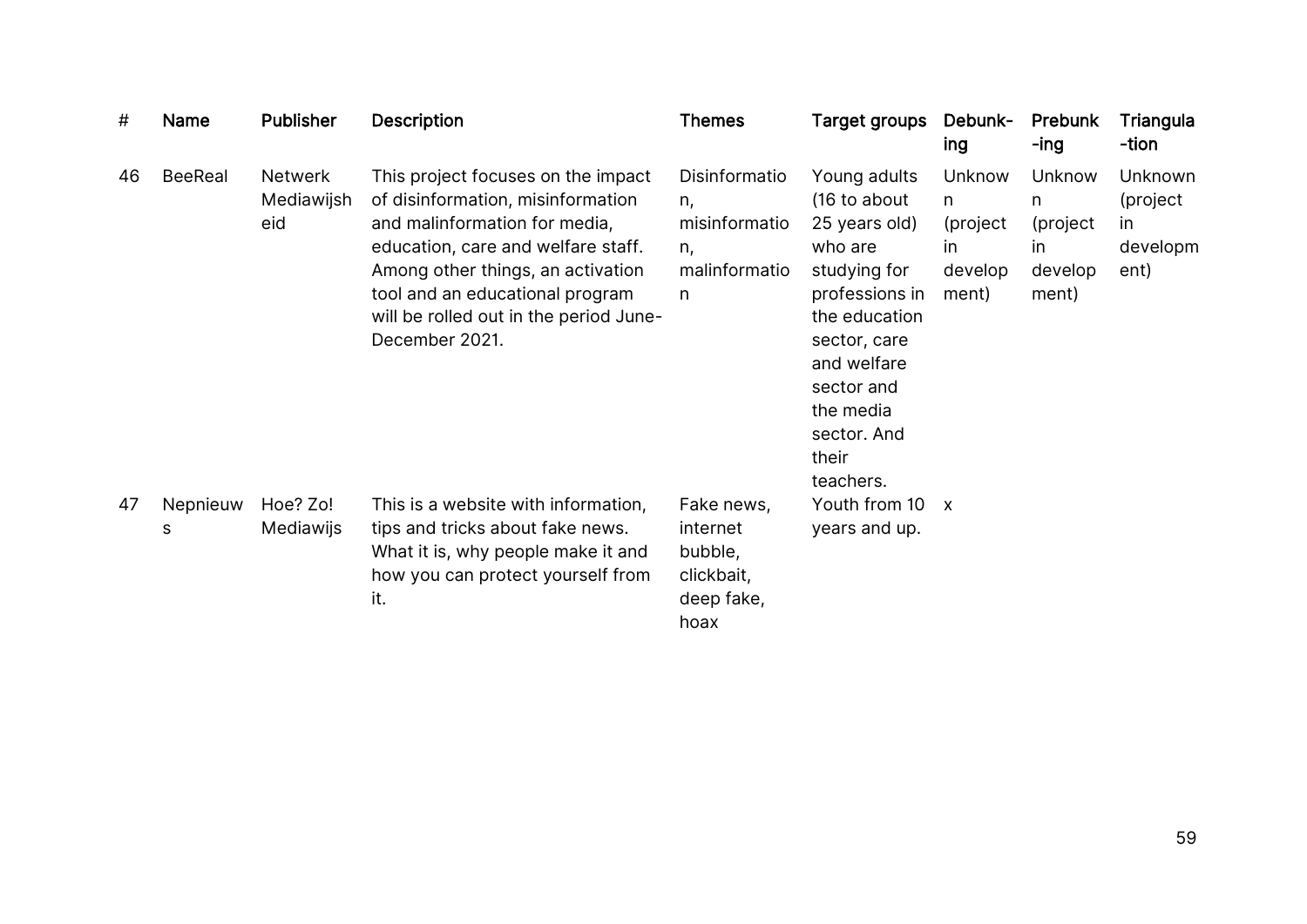| #  | <b>Name</b>          | Publisher                  | <b>Description</b>                                                                                                                                                                                                                                                                                                                                                                                                                                                                                                                                                                             | <b>Themes</b>                           | Target groups                                    | Debunk-<br>ing                                      | Prebunk<br>-ing                                    | Triangula<br>-tion                             |
|----|----------------------|----------------------------|------------------------------------------------------------------------------------------------------------------------------------------------------------------------------------------------------------------------------------------------------------------------------------------------------------------------------------------------------------------------------------------------------------------------------------------------------------------------------------------------------------------------------------------------------------------------------------------------|-----------------------------------------|--------------------------------------------------|-----------------------------------------------------|----------------------------------------------------|------------------------------------------------|
| 48 | Project<br>Fabriek   | Chorus                     | A digital platform in development<br>where children, young people and<br>young adults will learn how to<br>become more resilient to<br>manipulation and disinformation.<br>The idea is to make a safe digital<br>environment where the target<br>group can freely experiment with<br>information, disinformation and its<br>consequences.                                                                                                                                                                                                                                                      | Unknown<br>(project in<br>development)  | Children,<br>young people<br>and young<br>adults | Unknow<br>n.<br>(project)<br>in<br>develop<br>ment) | Unknow<br>n<br>(project<br>in.<br>develop<br>ment) | Unknown<br>(project<br>in.<br>developm<br>ent) |
| 49 | Cultuurre<br>porters | Studio<br><b>Beeldrijk</b> | This is a two-year curriculum that<br>has students actively working with<br>non-fiction film. They use film as a<br>creative tool to explore, participate,<br>meet and take a stand on issues. In<br>an interactive way, students learn<br>to look critically at the way reality is<br>depicted on television, the choices<br>a program maker has, visual<br>language, image framing and<br>manipulation. In addition, they make<br>their own reports or mini-docs<br>through which they learn, among<br>other things, how to find<br>information, organize it and test it<br>for reliability. | News, media,<br>journalism,<br>framing. | Lower<br>secondary<br>vocational<br>education.   |                                                     |                                                    | X                                              |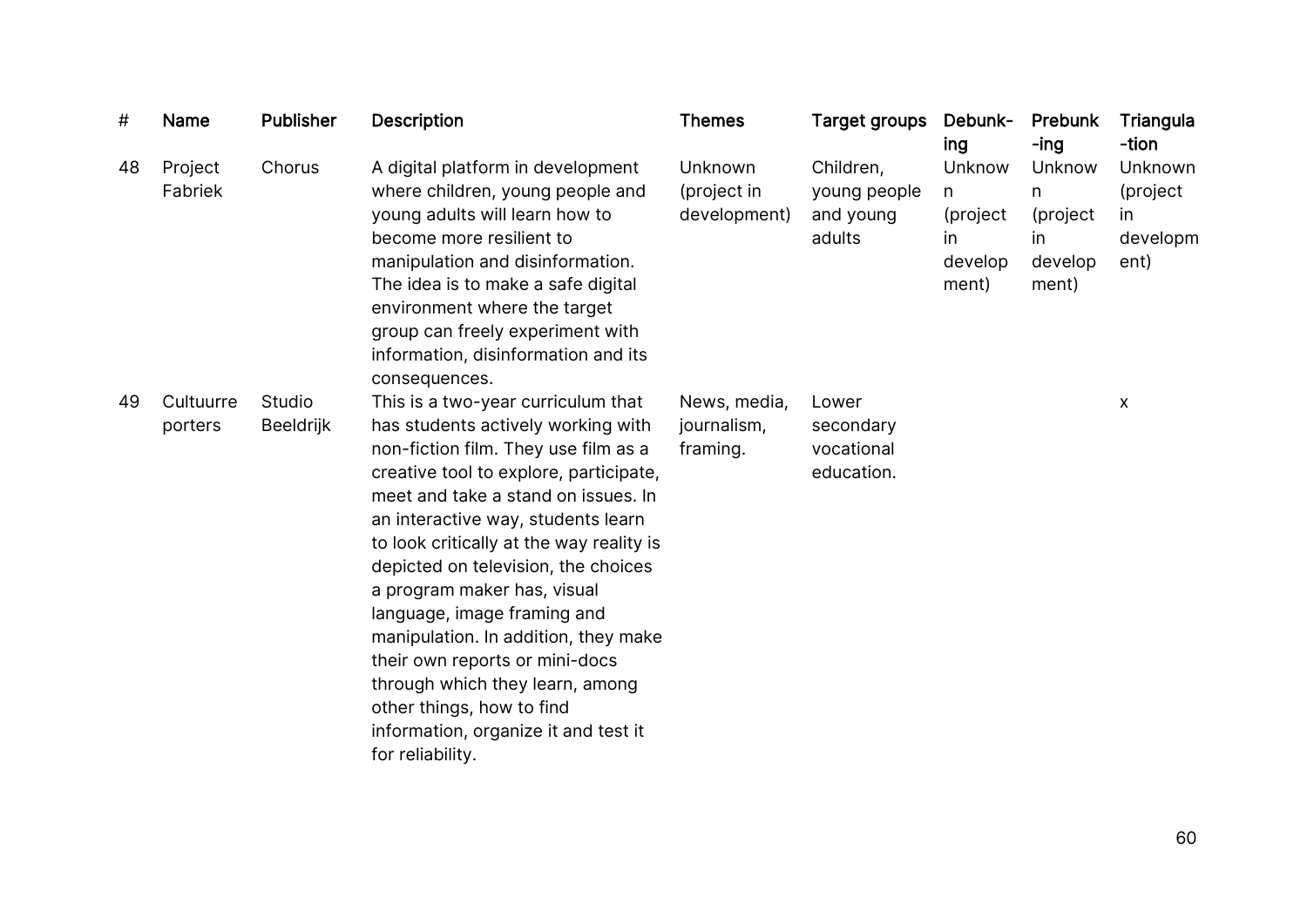| #  | Name                        | <b>Publisher</b>                                       | <b>Description</b>                                                                                                                                                                                                                                                                                                                                                                                                            | <b>Themes</b>                                 | Target groups                                 | Debunk-<br>ing            | Prebunk<br>-ing | Triangula<br>-tion |
|----|-----------------------------|--------------------------------------------------------|-------------------------------------------------------------------------------------------------------------------------------------------------------------------------------------------------------------------------------------------------------------------------------------------------------------------------------------------------------------------------------------------------------------------------------|-----------------------------------------------|-----------------------------------------------|---------------------------|-----------------|--------------------|
| 50 | Fake of<br>feit             | <b>Bibliotheek</b><br>Groene<br>Venen and<br>ProBiblio | In this lesson students get tools for<br>assessing information and<br>recognizing fake news. At the end<br>of the lesson, they are challenged<br>to put the acquired knowledge into<br>practice and to write a convincing<br>fake news article using a special<br>web tool.                                                                                                                                                   | Fake news                                     | Upper classes<br>of secondary<br>education.   | $\boldsymbol{\mathsf{X}}$ |                 |                    |
| 51 | <b>Beeldman</b><br>ipulatie | ProBiblio                                              | During this lesson students are<br>introduced to image manipulation in<br>the media. They learn that images<br>can be manipulated in several ways<br>and for different purposes. By<br>studying images and video's and<br>researching the manipulation<br>techniques used, students make<br>checklist with manipulation<br>techniques. They also capture and<br>manipulate images themselves<br>through photography or video. | Image<br>manipulation,<br>video, fake<br>news | Upper classes x<br>of secondary<br>education. |                           |                 |                    |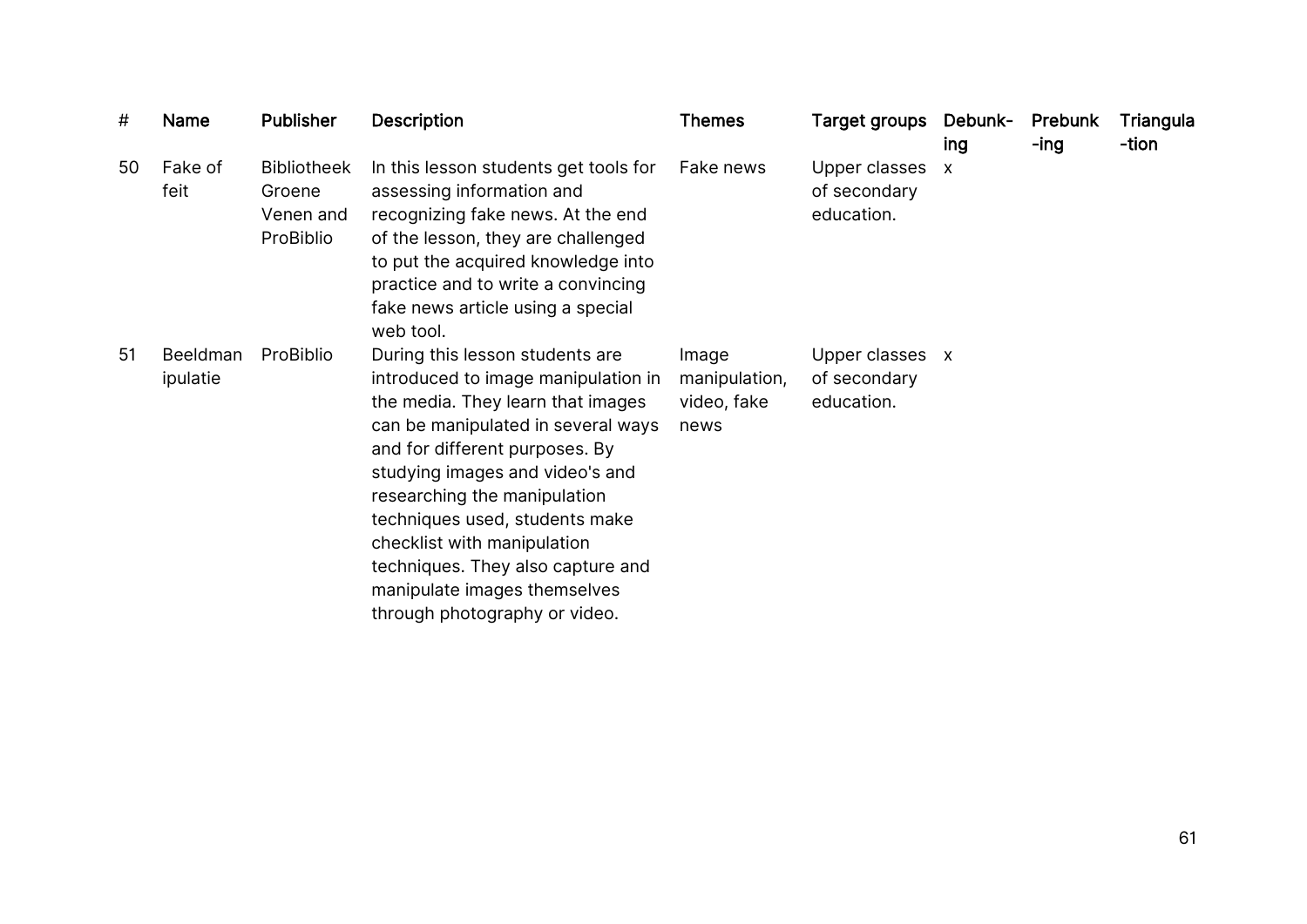| #  | Name                                      | <b>Publisher</b>                                | <b>Description</b>                                                                                                                                                                                                                                                                                                                                                                                                                   | <b>Themes</b>                                                                                                                      | <b>Target groups</b>                   | Debunk-<br>ing | Prebunk<br>-ing | Triangula<br>-tion |
|----|-------------------------------------------|-------------------------------------------------|--------------------------------------------------------------------------------------------------------------------------------------------------------------------------------------------------------------------------------------------------------------------------------------------------------------------------------------------------------------------------------------------------------------------------------------|------------------------------------------------------------------------------------------------------------------------------------|----------------------------------------|----------------|-----------------|--------------------|
| 52 | Data<br>Detox Kit<br>jeugd en<br>jongeren | <b>Fries</b><br><b>Bibliotheke</b><br>n Netwerk | This lesson package helps students<br>gain control over their online<br>presence. They get insights into the<br>many personal data that are being<br>collected and stored when they use<br>the internet and what<br>consequences this may have. One<br>of the theme's they learn about is<br>fake news and disinformation. They<br>learn how to recognize fake news<br>and are asked to think about the<br>things they share online. | Data, Google,<br>social media,<br>smartphone<br>apps,<br>hacking, safe<br>passwords,<br>filter bubble,<br>clickbait, fake<br>news. | Secondary<br>education.                | X              |                 |                    |
| 53 | Nepnieuw<br>S                             | <b>Fries</b><br><b>Bibliotheke</b><br>n Netwerk | This is a website with information<br>about fake news. It contains a video<br>with explanation, a checklist and<br>tips for recognizing fake news and<br>links to other websites and sources<br>with information about fake news.                                                                                                                                                                                                    | Fake news,<br>disinformatio<br>n.                                                                                                  | Primary and<br>secondary<br>education. | X              |                 |                    |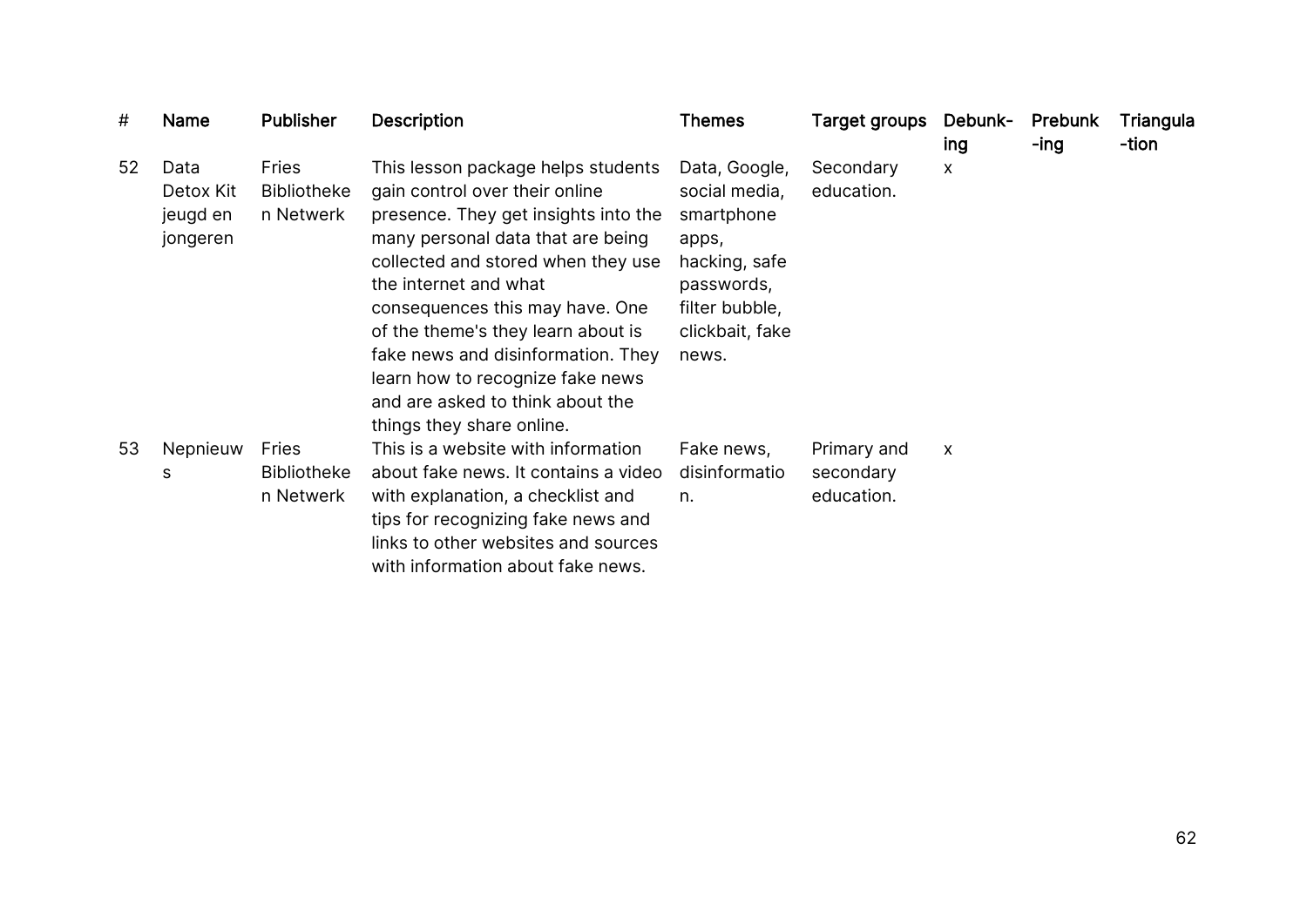| #  | <b>Name</b>           | <b>Publisher</b>                                | <b>Description</b>                                                                                                                                                                                                                                                                                                                                                                                                                                                                                | <b>Themes</b>                                                                     | Target groups                                                                           | Debunk-<br>ing | Prebunk<br>-ing | Triangula<br>-tion |
|----|-----------------------|-------------------------------------------------|---------------------------------------------------------------------------------------------------------------------------------------------------------------------------------------------------------------------------------------------------------------------------------------------------------------------------------------------------------------------------------------------------------------------------------------------------------------------------------------------------|-----------------------------------------------------------------------------------|-----------------------------------------------------------------------------------------|----------------|-----------------|--------------------|
| 54 | Data<br>Detox<br>Show | <b>Fries</b><br><b>Bibliotheke</b><br>n Netwerk | In this lesson package students<br>work on a 'montage show' around<br>themes that have to do with digital<br>privacy. The 'montage show' can be<br>a song, a dance, spoken word or<br>any other art form. First, students<br>discuss different topics by<br>answering questions and doing<br>assignments. One of these topics is<br>disinformation. Secondly, based on<br>these discussions they develop<br>scenes for the show and rehearse<br>them. The last part is the<br>performance itself. | Digital<br>privacy,<br>phishing,<br>cookies,<br>Google, Tik<br>Tok,<br>passwords. | Upper<br>primary<br>education and<br>first two<br>classes of<br>secondary<br>education. |                |                 | X                  |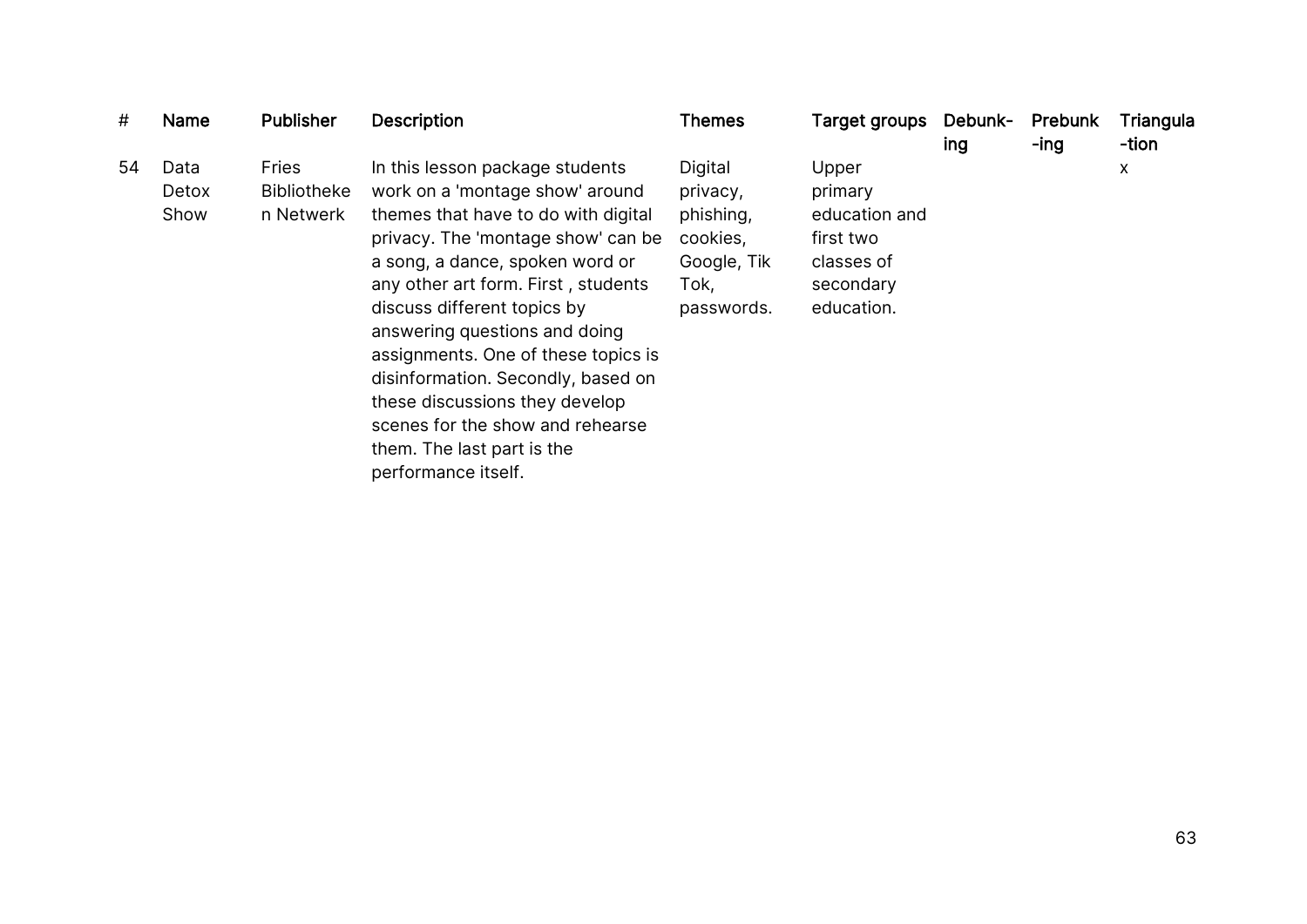| #  | <b>Name</b>                                                                                  | <b>Publisher</b>      | <b>Description</b>                                                                                                                                                                                                                                                                                                                                                                                                                                                                                    | <b>Themes</b>                        | <b>Target groups</b>                              | Debunk-<br>ing | Prebunk<br>-ing | Triangula<br>-tion |
|----|----------------------------------------------------------------------------------------------|-----------------------|-------------------------------------------------------------------------------------------------------------------------------------------------------------------------------------------------------------------------------------------------------------------------------------------------------------------------------------------------------------------------------------------------------------------------------------------------------------------------------------------------------|--------------------------------------|---------------------------------------------------|----------------|-----------------|--------------------|
| 55 | Digi-<br>doener!<br>VO<br><b>Techniek</b><br>Fake<br>news?                                   | Stichting<br>FutureNL | In this lesson, students learn how a<br>manipulated reality is created in the<br>media. Images are not only<br>manipulated through Photoshop,<br>but also by framing, use of light and<br>other techniques. Students actively<br>learn to apply these techniques by<br>manipulating images with their<br>camera or smartphone and some<br>cardboard, scissors, tape and<br>flashlights. The lesson contains<br>both creative and classroom<br>assignments and is therefore varied<br>and interactive. | Image<br>manipulation.<br>fake news. | Secondary<br>education<br>(technical<br>studies). |                | X               |                    |
| 56 | Quest<br>over<br>desinfomr<br>atie voor<br>MediaMa<br>sters<br>Extra (in<br>developm<br>ent) | HackShield            | In development                                                                                                                                                                                                                                                                                                                                                                                                                                                                                        |                                      |                                                   |                |                 |                    |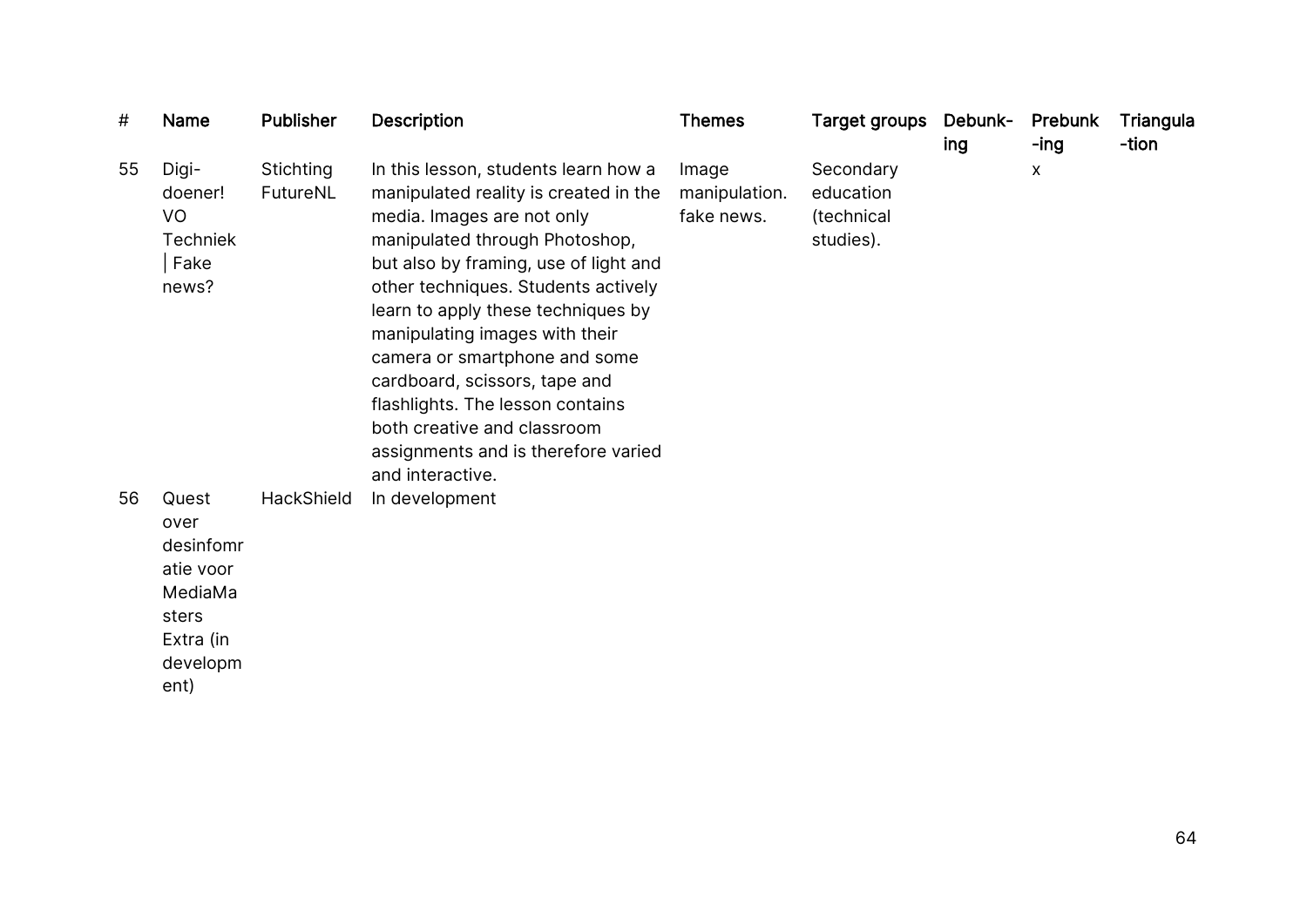| #  | Name                                                   | <b>Publisher</b>                    | <b>Description</b>                                                                                                                                                                                                                                                                                                                                           | <b>Themes</b>                                      | <b>Target groups</b>                                                          | Debunk-<br>ing | Prebunk<br>-ing | Triangula<br>-tion |
|----|--------------------------------------------------------|-------------------------------------|--------------------------------------------------------------------------------------------------------------------------------------------------------------------------------------------------------------------------------------------------------------------------------------------------------------------------------------------------------------|----------------------------------------------------|-------------------------------------------------------------------------------|----------------|-----------------|--------------------|
| 57 | Fake<br><b>News</b>                                    | de<br><b>Bibliotheek</b><br>Eemland | A workshop where children learn<br>how fake news is made. First, they<br>watch an interview as it has been<br>broadcast on television. Then they<br>work in groups to manipulate the<br>same interview with different<br>results: editing it to making it<br>negative, funny or angry. By doing,<br>they learn how broadcasts are<br>constructed and framed. | fake news,<br>editing,<br>manipulation,<br>framing | <b>Highest class</b><br>of primary<br>education and<br>secondary<br>education |                | $\mathsf{x}$    |                    |
| 58 | Bezoek<br>aan de<br>bieb:<br>Workshop<br>nepnieuw<br>s | <b>Bibliotheek</b><br>Den Haag      | This workshop is a short<br>introduction to fake news for<br>students of the highest grade of<br>primary school. They learn to<br>understand what fake news is by<br>making and spreading a fake news<br>message. The message is spread<br>through social media, afterwards<br>children monitor the responses the<br>message gets.                           | fake news,<br>social media                         | Highest class<br>of primary<br>education                                      |                | X               |                    |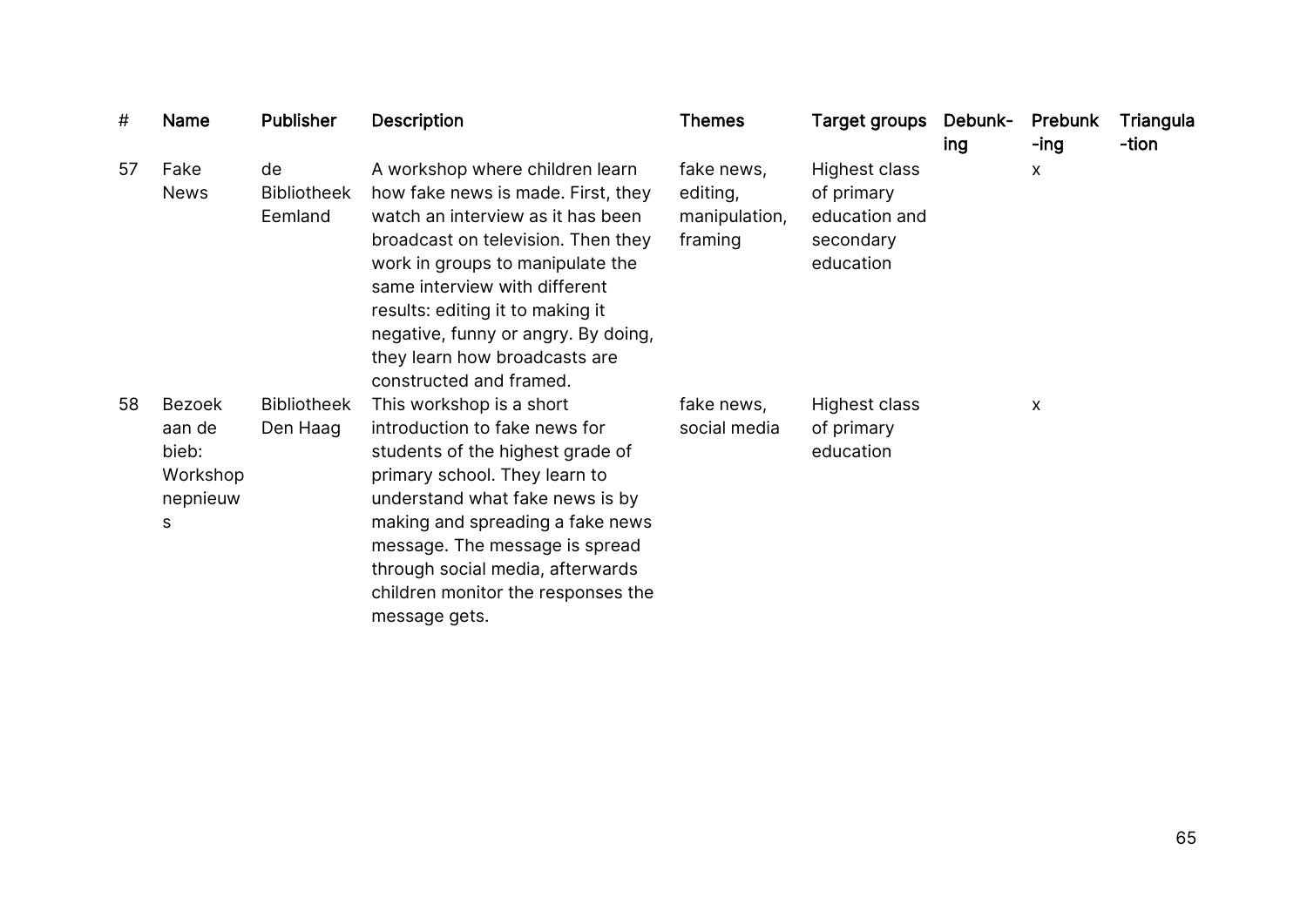## Appendix II: Interview guidelines focus groups with experts

#### INTRODUCTION 5'

- Explanation of the project
- Explanation recording and processing
- Introduction of participants
- Repeat: Goal of the focus group session: To get a better idea of what are the requirements for an effective intervention against the spread and consequences of fake news and disinformation. For 12 – 15 year olds, fit for the future, to be offered as a library product for secondary education

#### THEME 1 What is the problem

10'

- According to the RPs, what are the problems when it comes to disinformation, fake news and young people?
	- o Now and in the future
	- o With specific target group(s) (within target group 12-15 year olds)
- Which goal(s) should an intervention for Dutch youth have/achieve (and which not)?
	- $\circ$  Which are skills of young people who are less vulnerable to disinformation?
- What are the problems/shortcomings of existing interventions?
- What needs to be done to solve these problems?

#### THEME 2 Content of an intervention 10'

- What content/focus should an effective intervention have (and which not) and why, e.g.:
	- o Disinformation/fake news
	- o Techniques and technologies (technological citizenship)
	- o Social issues (democracy, political decision-making)
	- o Ethics (impact of technology on way of life/freedom, etc.)
- How can the intervention be sustainable/stay up-to-date?

#### THEME 3 Methodology of an intervention

10'

- Which methodology (didactically and pedagogical aspects) is most effective
	- o Why, and which not?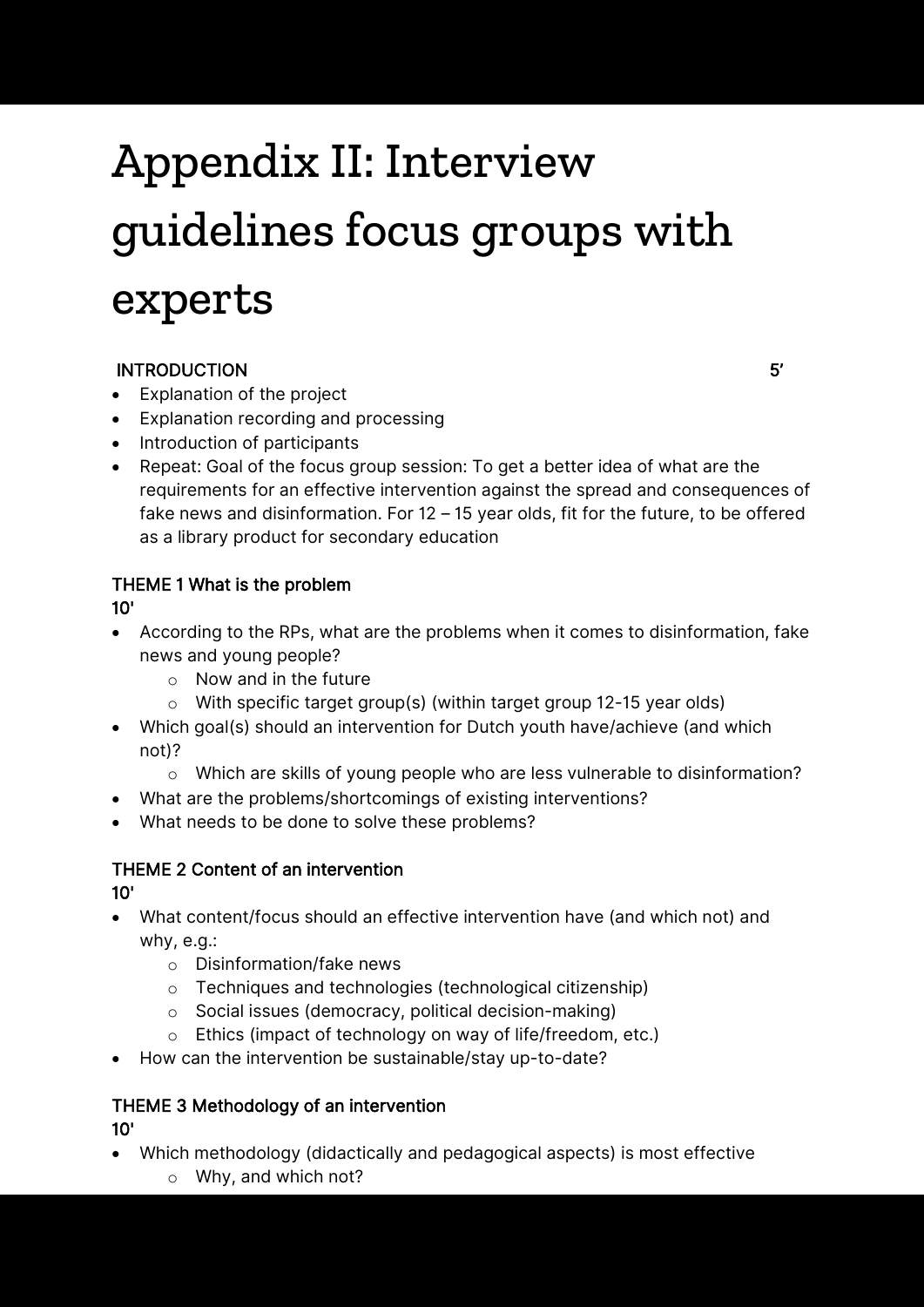#### THEME 4 Organization

5'

- Do RPs favor a certain organizational form in the development of a new intervention?
	- o with which parties, why

#### CLOSURE 5'

- Wrap up
	- o What would RPs ideal intervention look like?
	- o What do RPs want to add or emphasize?
- Thank you for cooperation.

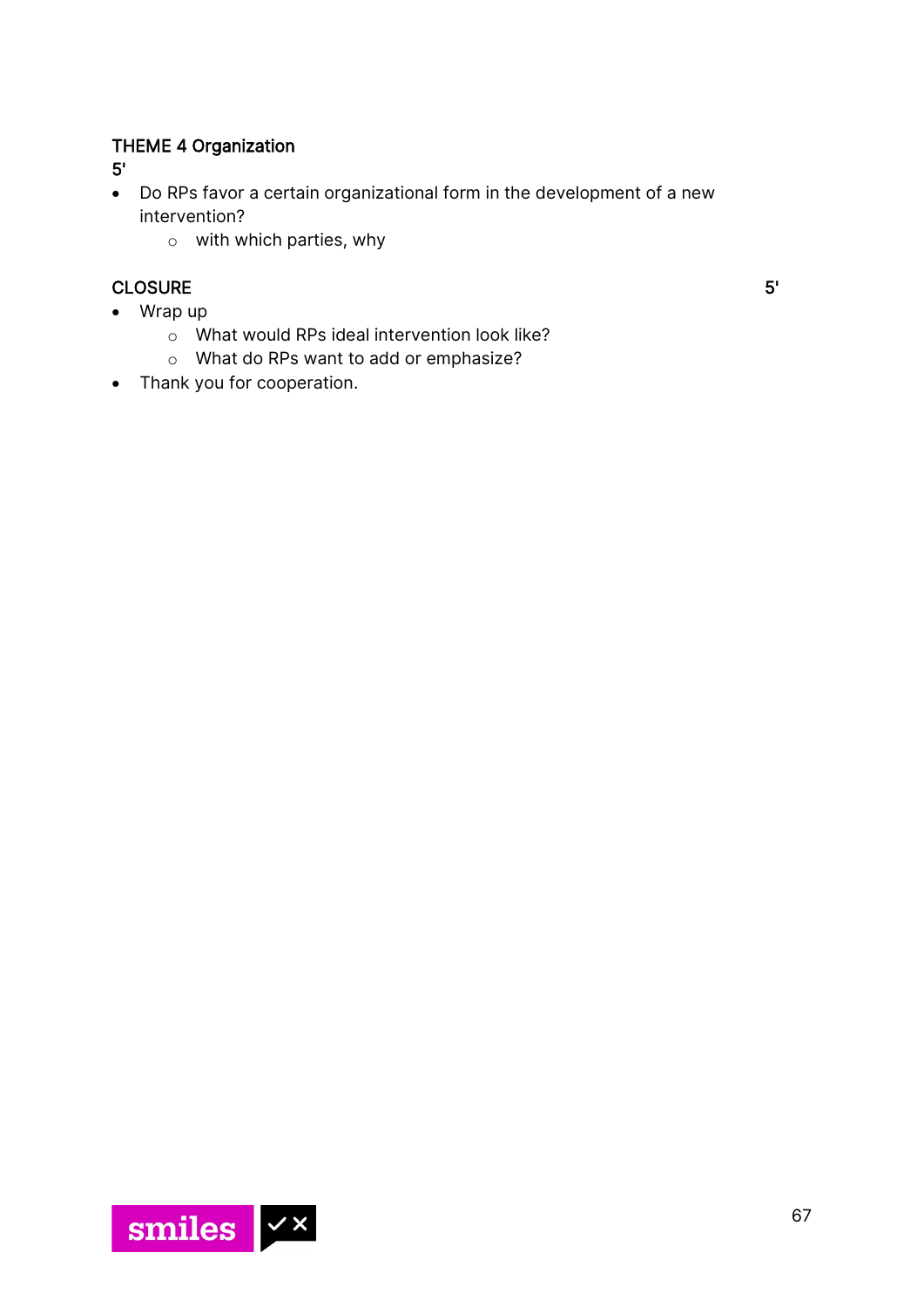## Appendix III: Interview guidelines focus groups with Library professionals

#### INTRODUCTION 5'

- Explanation of the project
- Explanation recording and processing
- Introduction of participants
- Repeat: Goal of the focus group session: To get a better idea of what the requirements are for an effective intervention against the spread and consequences of fake news and disinformation. To gain insight in what are points of attention to make the library-school collaboration successful.

#### THEME 1: Youth and disinformation

10'

- According to the RPs, what are the problems when it comes to disinformation, fake news and young people?
- How serious is this problem?
- What causes this problem? What factors play a role?
- What needs to be done to solve these problems?
- What solutions for this problem already exist? What parties or interventions do you know?

#### THEME2: Public Library and disinformation

10'

- According to the RPs, what is the role of public libraries in making society resilient to disinformation?
	- o Does this fit to her social task?
	- o Do you see this happening already?
- How does the role of the library relate to education?

#### THEME3: Collaboration between libraries and schools

15'

- What does the collaboration between libraries and schools look like now?
	- o Are the topics of fake news and disinformation part of this?
- What is your own experience concerning the collaboration between the library and schools?
- What should the division of roles look like in such a collaboration?
- What is needed for collaboration to succeed?

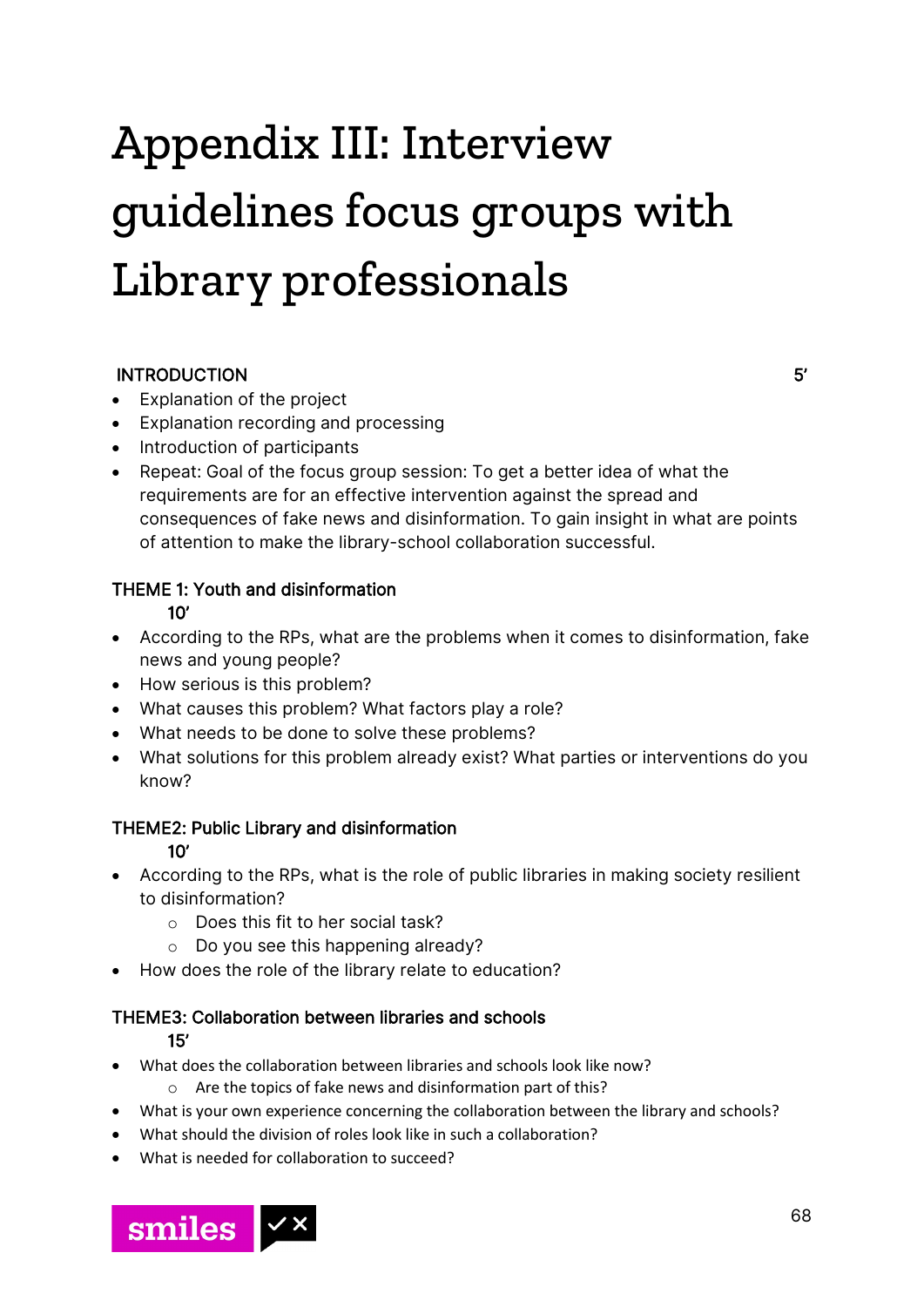#### THEME 4: Intervention

#### 10'

- According to the RP's, what type of intervention seems appropriate?
- What form should it take?
	- o Which topics?
	- o Which environment: at school / at home / in the library
	- o What is the target group? Is there a role for parents?

#### CLOSURE 5'

- Wrap up
	- o What are your main recommendations?
	- o What do RPs want to add or emphasize?
- Thank you for cooperation.

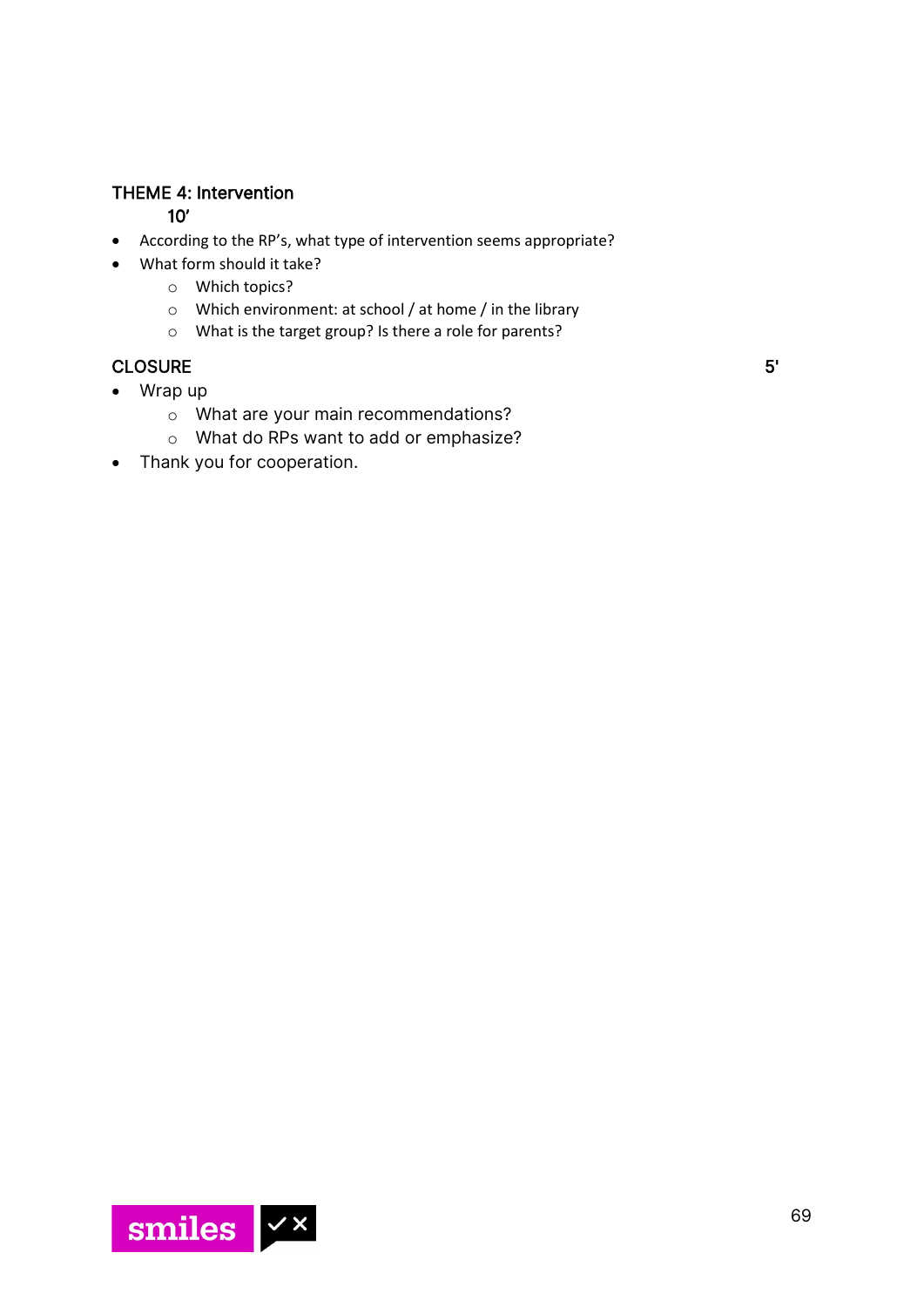## Appendix IV: Interviewees

## Digital literacy experts

| Group 1<br>Freek Zwanenberg | Media educator, learning resource<br>developer. Co-author of the Media<br>Literacy Handbook.                                                                                                                                                                                                                 | Bureau Jeugd &<br>Media                                                                                        |
|-----------------------------|--------------------------------------------------------------------------------------------------------------------------------------------------------------------------------------------------------------------------------------------------------------------------------------------------------------|----------------------------------------------------------------------------------------------------------------|
| Joelle Swart                | Postdoctoral researcher Media Studies<br>and Journalism with expertise in digital<br>literacy, media literacy, news use and<br>social media. Member of the editorial<br>board of Digital Journalism.                                                                                                         | Centre for Media<br>and Journalism<br><b>Studies, University</b><br>of Groningen                               |
| Jon Roozenbeek              | Postdoctoral Fellow at the Cambridge<br>Social Decision-Making Lab, researcher<br>on inoculation theory. Co-developed<br>the award-winning Fake News Game,<br>Bad News, and won the 2020 Frank<br><b>Prize in Public Interest Communications</b><br>from the University of Florida College<br>of Journalism. | University of<br>Cambridge,<br>Department of<br>Psychology.                                                    |
| Group 2<br>Jill Jeffrey     | Researcher in the field of academic<br>writing development in secondary and<br>postsecondary school and lecturer of<br>English language, culture and<br>linguistics. Editor of Journal Writing and<br>Pedagogy.                                                                                              | Leiden University<br>Center for<br>Linguistics LUCL.                                                           |
| Mieneke van der<br>Salm     | Information specialist, designing and<br>providing training for students.                                                                                                                                                                                                                                    | Leiden University.                                                                                             |
| Peter Burger                | Researcher in the field of journalism<br>and fake news, and lecturer on<br>journalism and resource use. One of the<br>driving forces behind the<br>Nieuwscheckers project.                                                                                                                                   | Leiden University,<br>Faculty of<br>Humanities. Leiden<br><b>University Center</b><br>for Linguistics<br>LUCL. |